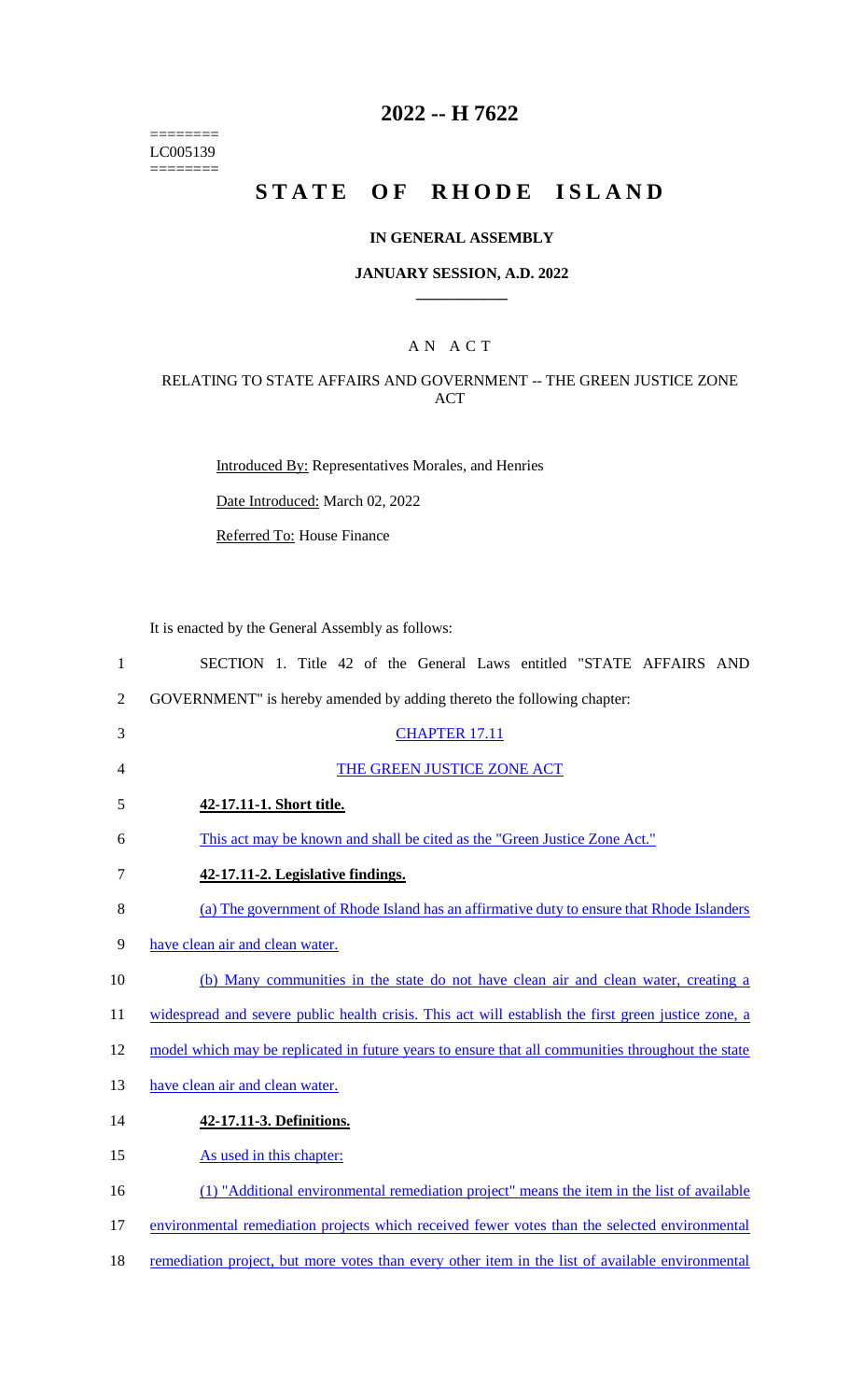1 remediation projects, during the most recent environmental justice referendum. (2) "Available environmental remediation projects" means the list of environmental remediation projects enumerated in § 42-17.11-17. (3) "Board" means the board of the green justice zone. (4) "Census block group" means a geographic region identified as and referred to as a "census block group" by the United States Census Bureau in the 2010 census. (5) "Census tract" means a geographic region identified as and referred to as a "census tract" by the United States Census Bureau in the 2010 census. (6) "Chemical manufacturing plant" means a facility that produces or processes chemicals 10 for wholesale or retail distribution. (7) "Chemical storage facility" means a facility that stores chemicals which are intended for wholesale or retail distribution. (8) "Community meetings" means the series of community meetings described in § 42- 17.11-18. (9) "Employment administrator" means the employment administrator appointed by the 16 board, as provided in § 42-17.11-6. (10) "Environmental justice referendum" means the referendum described in § 42-17.11- 19. (11) "Environmental remediation workers" means workers who work on the selected environmental remediation project or the additional environmental remediation project within the green justice zone, including employees, contractors, and subcontractors. (12) "Fossil fuel" means fuel composed of or derived from coal, petroleum, oil, natural gas, oil shales, bitumens, or tar sands. (13) "Fossil fuel storage facility" means a facility that stores fossil fuel for wholesale distribution. (14) "Green justice zone" means the special district encompassing the geographic area specified in § 42-17.11-4. (15) "Green justice zone permit" means the permit created in § 42-17.11-12. (16) "Green justice zone permit applicant" means any corporation, business, firm, partnership, or individual who has submitted a green justice zone permit application. (17) "Green justice zone permit application" means the application to receive a green justice zone permit, as described in § 42-17.11-13. (18) "Green justice zone program" means the cumulative entirety of all the laws, rules, regulations, prohibitions, duties, and obligations prescribed in this chapter, including, but not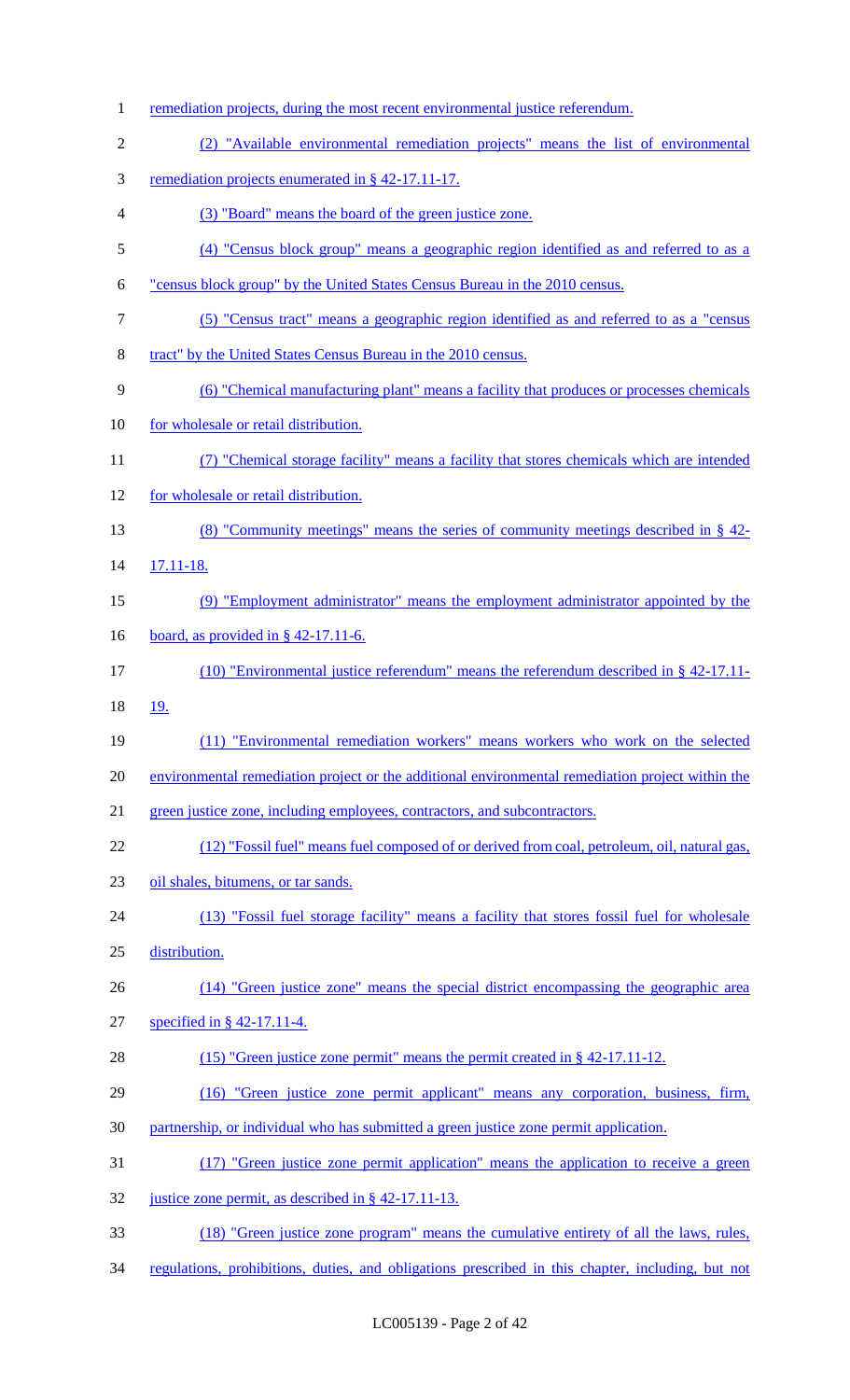1 limited to, the requirement that industrial facilities receive an operating permit to operate within a 2 green justice zone, the requirement that the board organize a series of community meetings, and 3 the requirement that the Rhode Island secretary of state organize the environmental justice 4 referendum.

5 (19) "Industrial facility" means any land, any building or other improvement, and all real 6 and personal property which is designed to be used or routinely is used for industrial, 7 manufacturing, wholesale commercial product distribution, wholesale commercial product 8 transportation, wholesale commercial product storage, or wholesale commercial product 9 warehousing purposes. Any residential building including, but not limited to, a condominium, a 10 single-family housing unit, a multifamily housing unit, an apartment complex, a public housing 11 project, and a residential shelter shall not be considered to be an industrial facility for the purposes 12 of this chapter. Any building with the primary purpose or use of providing medical treatment, health 13 care, medicine, pharmaceutical drugs, physical therapy, massage therapy, psychiatry, or 14 psychotherapy to patients shall not be considered to be an industrial facility for the purposes of this 15 chapter. Any educational facility, including a school, university, tutoring center, or continuing 16 education center shall not be considered to be an industrial facility for the purposes of this chapter. 17 Any gym, recreational center, park, museum, gallery, or library shall not be considered to be an 18 industrial facility for the purposes of this chapter. Any retail store shall not be considered to be an 19 industrial facility for the purposes of this chapter. Any restaurant, grocery store, convenience store, 20 food pantry, or gas station shall not be considered to be an industrial facility for the purpose of this 21 chapter. Any place of religious worship or observance including, but not limited to, a mosque, 22 synagogue, temple, or church shall not be considered to be an industrial facility for the purpose of 23 this chapter. Any building designed for the purpose of transporting, shipping, or receiving solar 24 panels, solar panel components, wind turbines, wind turbine components, electric rechargeable 25 batteries, electric rechargeable battery components, or any other item or product related to 26 renewable energy production or storage shall not be considered to be an industrial facility for the 27 purpose of this chapter. Any land, any building or other improvement, and all real and personal 28 property shall be considered to be an industrial facility if it is used as: 29 (i) An electric power plant that produces electricity by combusting any fossil fuel; 30 (ii) A waste storage facility; 31 (iii) A toxic material storage facility; 32 (iv) A fossil fuel storage facility, excluding gas stations which sell gas only at the retail

- 33 level for use in automobiles, and excluding facilities that store fossil fuels that are used exclusively
- 34 for transporting wholesale goods, including, but not limited to, into the port of Providence and out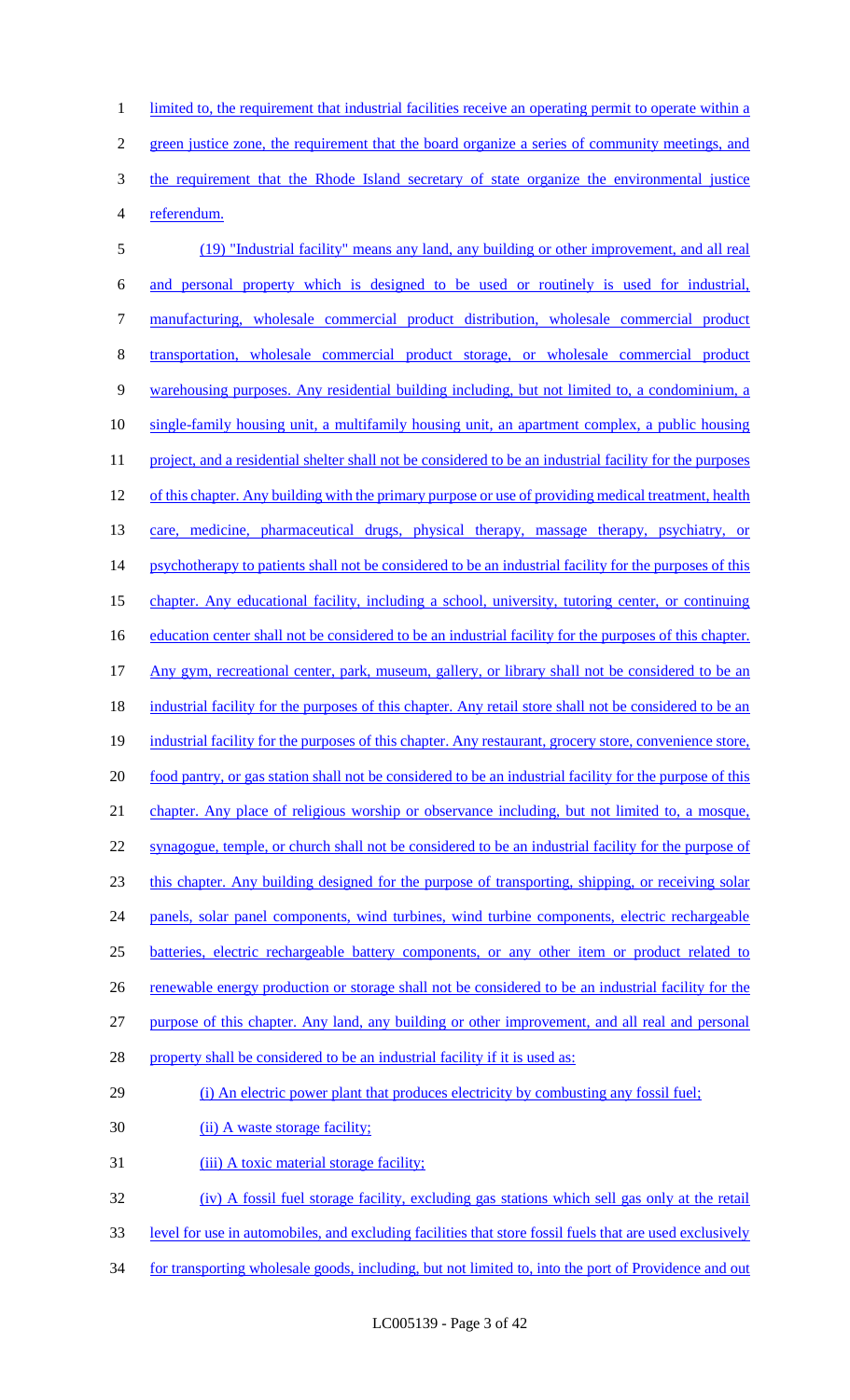| $\mathbf{1}$ | of the port of Providence;                                                                         |
|--------------|----------------------------------------------------------------------------------------------------|
| 2            | (v) A fossil fuel production facility;                                                             |
| 3            | (vi) A fossil fuel refinery;                                                                       |
| 4            | (vii) A chemical manufacturing plant;                                                              |
| 5            | (viii) A chemical storage facility;                                                                |
| 6            | (ix) A commercial manufacturing facility;                                                          |
| 7            | (x) A scrap metal storage facility;                                                                |
| 8            | (xi) A scrap metal processing facility;                                                            |
| 9            | (xii) A cement, concrete, or asphalt storage facility;                                             |
| 10           | (xiii) A cement, concrete, or asphalt processing facility;                                         |
| 11           | (xiv) A cement, concrete, or asphalt production facility;                                          |
| 12           | (xv) An incinerator including, but not limited to, a medical waste incinerator;                    |
| 13           | <u>(xvi)</u> A resource recovery facility;                                                         |
| 14           | (xvii) A combustor;                                                                                |
| 15           | (xviii) A transfer station or other solid waste facility;                                          |
| 16           | (xix) A landfill, including, but not limited to, a landfill that accepts ash, construction debris, |
| 17           | demolition debris, or solid waste; or                                                              |
| 18           | $(xx)$ A recycling facility capable of receiving twenty (20) tons or more of recyclable            |
| 19           | material per day.                                                                                  |
| 20           | (20) "Office of employee benefits" means the office of employee benefits of the State of           |
| 21           | Rhode Island.                                                                                      |
| 22           | (21) "Renewable energy" means energy produced by wind turbines, solar panels, tidal                |
| 23           | power plants, hydroelectric installations, and geothermal heat.                                    |
| 24           | (22) "Selected environmental remediation project" means the item in the list of available          |
| 25           | environmental remediation projects which received the most votes during the most recent            |
| 26           | environmental justice referendum.                                                                  |
| 27           | (23) "Treasurer" means the treasurer appointed by the board, as provided in § 42-17.11-6.          |
| 28           | (24) "Zone resident" means any registered voter living within the green justice zone.              |
| 29           | 42-17.11-4. Establishment of the green justice zone.                                               |
| 30           | (a) It is hereby created a special district to be known as the "green justice zone."               |
| 31           | (b) The area encompassed by the following census block groups from the 2010 census, and            |
| 32           | no others, shall collectively constitute the green justice zone:                                   |
| 33           | (1) Census Tract 1.01, Block Group 1, Providence County, Rhode Island;                             |
| 34           | (2) Census Tract 1.01, Block Group 2, Providence County, Rhode Island;                             |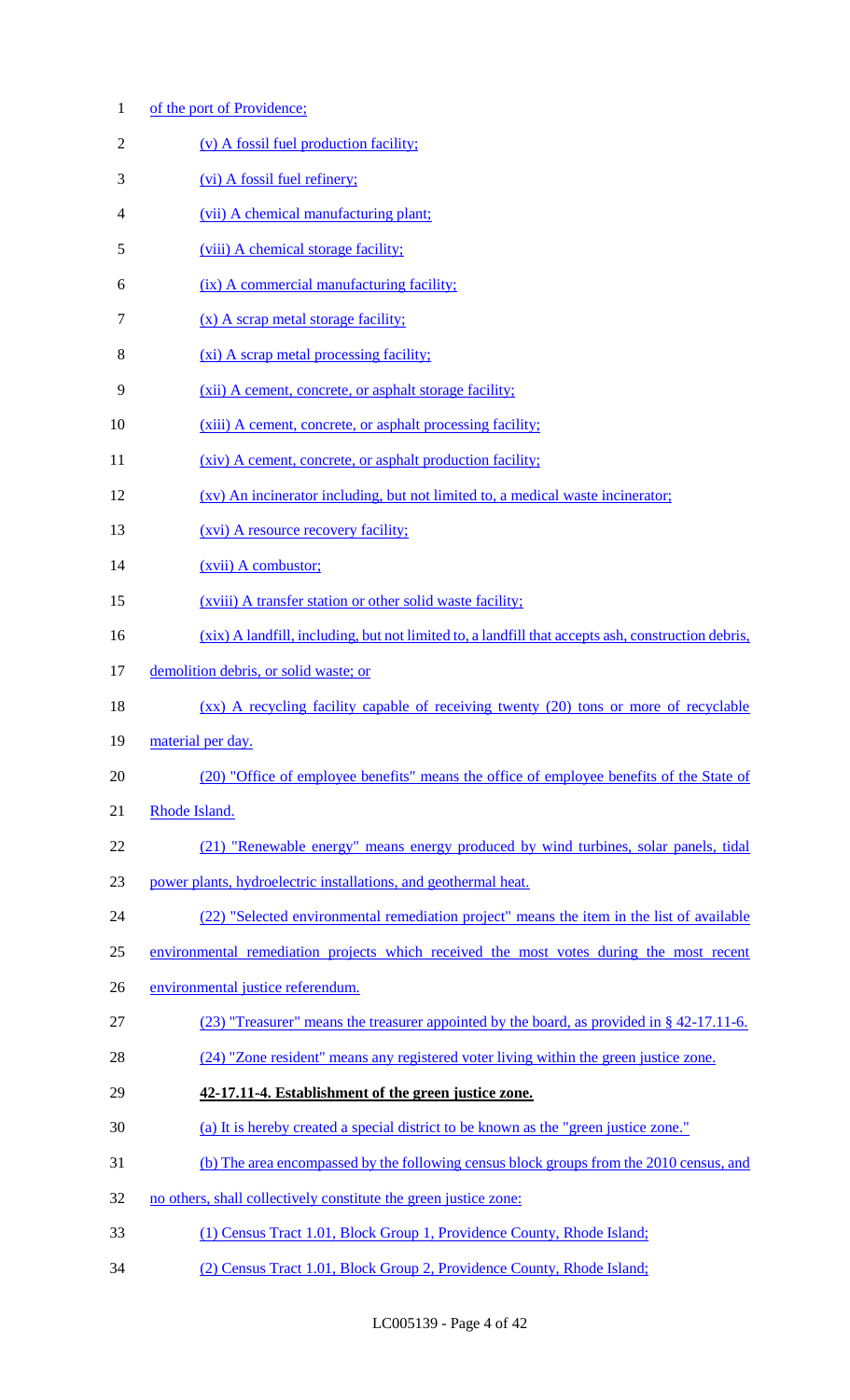| $\mathbf{1}$   | (3) Census Tract 1.01, Block Group 3, Providence County, Rhode Island;                                     |
|----------------|------------------------------------------------------------------------------------------------------------|
| $\mathfrak{2}$ | (4) Census Tract 1.01, Block Group 4, Providence County, Rhode Island;                                     |
| 3              | (5) Census Tract 1.02, Block Group 1, Providence County, Rhode Island;                                     |
| 4              | (6) Census Tract 1.02, Block Group 2, Providence County, Rhode Island;                                     |
| 5              | (7) Census Tract 1.02, Block Group 3, Providence County, Rhode Island;                                     |
| 6              | (8) Census Tract 4, Block Group 1, Providence County, Rhode Island;                                        |
| 7              | (9) Census Tract 4, Block Group 2, Providence County, Rhode Island;                                        |
| 8              | (10) Census Tract 4, Block Group 3, Providence County, Rhode Island;                                       |
| 9              | (11) Census Tract 4, Block Group 4, Providence County, Rhode Island;                                       |
| 10             | (12) Census Tract 5, Block Group 1, Providence County, Rhode Island;                                       |
| 11             | (13) Census Tract 5, Block Group 2, Providence County, Rhode Island;                                       |
| 12             | (14) Census Tract 5, Block Group 3, Providence County, Rhode Island;                                       |
| 13             | (15) Census Tract 6, Block Group 1, Providence County, Rhode Island;                                       |
| 14             | (16) Census Tract 6, Block Group 2, Providence County, Rhode Island;                                       |
| 15             | (17) Census Tract 7, Block Group 1, Providence County, Rhode Island;                                       |
| 16             | (18) Census Tract 7, Block Group 2, Providence County, Rhode Island; and                                   |
| 17             | (19) Census Tract 7, Block Group 3, Providence County, Rhode Island.                                       |
|                |                                                                                                            |
| 18             | 42-17.11-5. Green justice zone board.                                                                      |
| 19             | (a) The board of the green justice zone shall consist of five (5) board members.                           |
| 20             | (b) All functions, services, and duties of the green justice zone shall be carried out by the              |
| 21             | board, including:                                                                                          |
| 22             | (1) With regard to the operations, maintenance, and management of the green justice zone                   |
| 23             | program; and                                                                                               |
| 24             | (2) With regard to the employees employed to complete work related to the green justice                    |
| 25             | zone program.                                                                                              |
| 26             | (c) Three $(3)$ members of the board shall constitute a quorum and a vote of three $(3)$                   |
| 27             | members shall be necessary for any action taken by the board.                                              |
| 28             | (d) All meetings of the board shall be subject to chapter 46 of title 42 ("open meetings")                 |
| 29             | $act$ ").                                                                                                  |
| 30             | 42-17.11-6. Election of the green justice zone board.                                                      |
| 31             | (a) Five (5) months after the enactment of this chapter, and every two (2) years thereafter,               |
| 32             | there shall be an election by ballot, organized by the Rhode Island secretary of state, to elect the       |
| 33             | <u>board of the green justice zone. The five (5) candidates who receive the highest number of votes in</u> |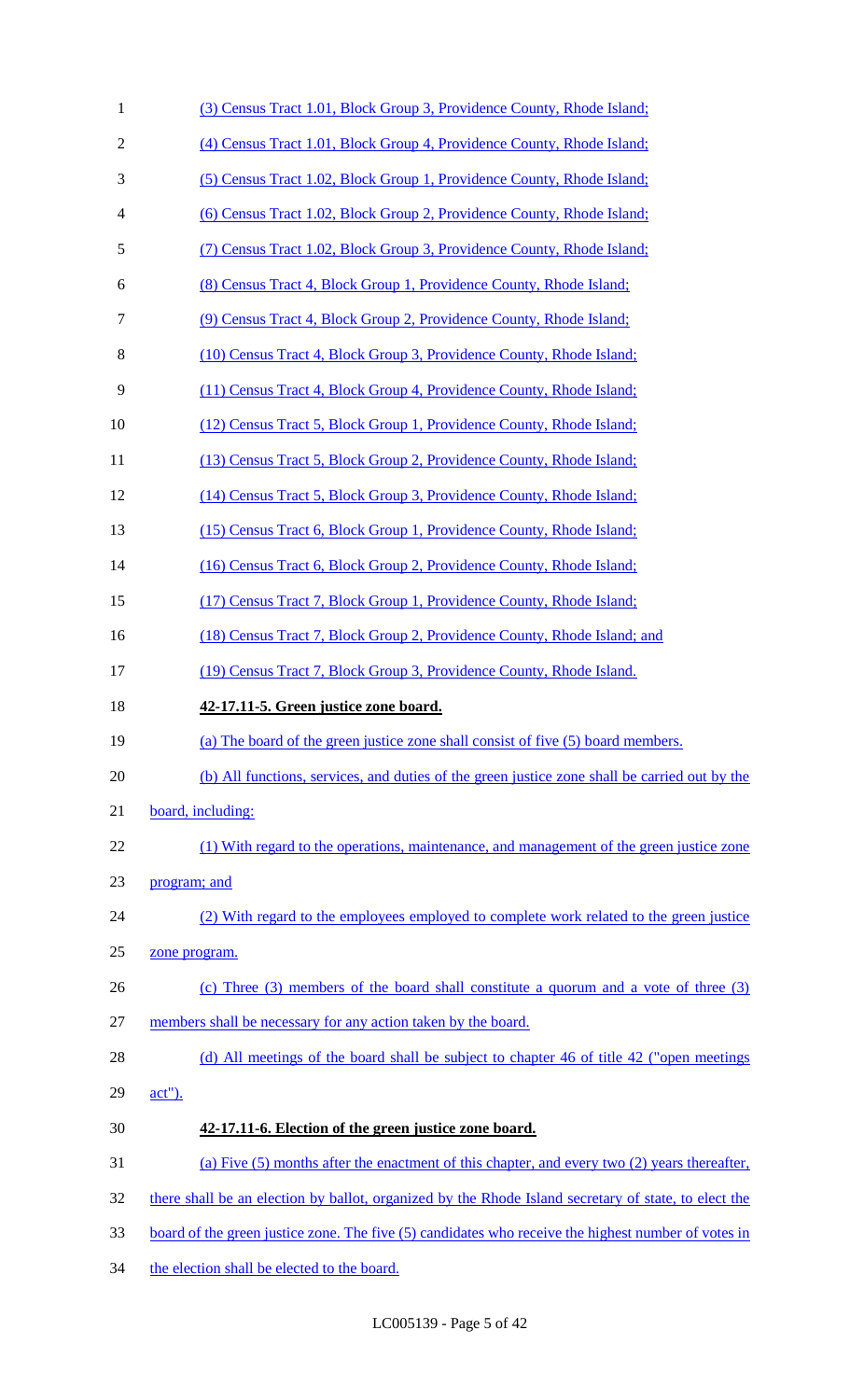- (b) All registered voters who reside within the green justice zone shall be eligible to vote 2 in an election to elect the board of the green justice zone. (c) Zone residents shall be permitted to cast an in-person ballot, cast an absentee ballot, or cast a mail-in ballot, in the election of the board of the green justice zone, and shall not be required to provide a reason for casting an in-person ballot, casting an absentee ballot, or casting a mail-in ballot. (d) Only registered voters who reside within the green justice zone shall be eligible to vote, in an election to elect the board of the green justice zone. (e) No individual shall be eligible to be a board member of the green justice zone unless they have been continuously a resident of the green justice zone for the past five (5) years, (f) A board member of the green justice zone shall, at all times, be a resident of the green 12 justice zone for the entirety of the time that they serve as a board member. (g) Board members shall receive an annual salary equivalent to one hundred forty percent 14 (140%) of the statewide per capita income as determined by the United States Census Bureau. (h) The board shall ensure that each board member receives health insurance and dental insurance. (i) The board shall elect a treasurer to perform the dates specified in this chapter. **42-17.11-7. Appointment of employees.** (a) The board shall appoint an employment administrator, who shall be the appointing 20 authority for all employees of the board. (b) The employment administrator may hire employees and contractors to carry out tasks 22 pertaining to the mission, purpose, and duties of the green justice zone or to perform administrative or custodial tasks for the green justice zone. The employment administrator may dismiss employees 24 and contractors. (c) The board may dismiss an employment administrator at any time and for any lawful 26 reason. (d) The employment administrator shall make all feasible, appropriate, and lawful efforts to ensure diversity among the employees of the board, including with regard to race, color, national origin, religion, sex, sexual orientation, gender identity or expression, marital status, military status as a veteran with an honorable discharge or an honorable or general administrative discharge, servicemember in the armed forces, country of ancestral origin, disability, age, housing status, familial status, or immigration status. **42-17.11-8. Compensation of employees.**
- The employment administrator shall determine annual compensation and benefits for all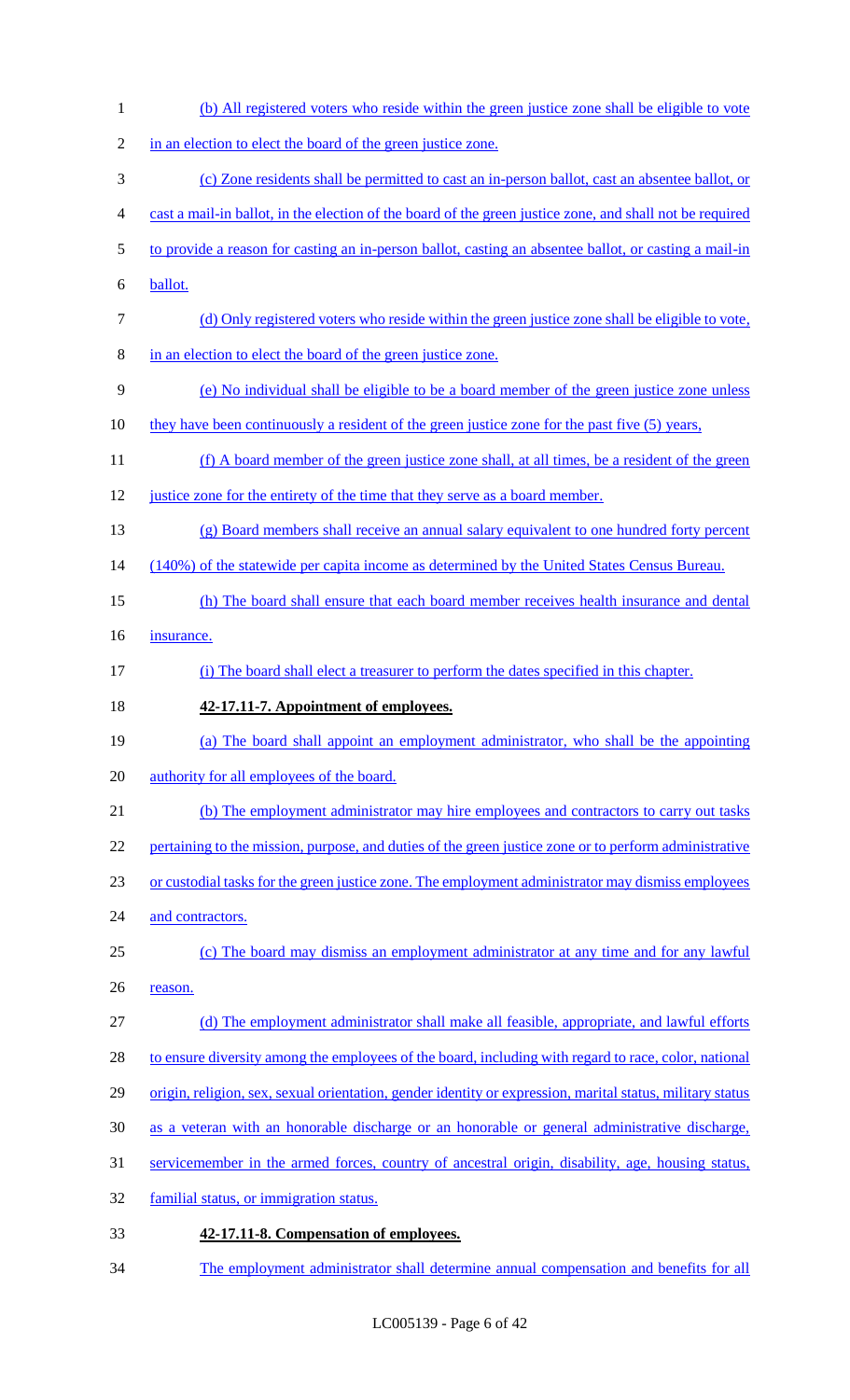| $\mathbf{1}$   | employees, contractors, and subcontractors of the board; provided that, no employee, contractor,        |
|----------------|---------------------------------------------------------------------------------------------------------|
| $\mathfrak{2}$ | or subcontractor earns less than one hundred forty percent (140%) of the statewide per capital          |
| 3              | income as determined by the United States Census Bureau; and provided that, every employee shall        |
| 4              | also receive health insurance, dental insurance, at least two (2) weeks of paid vacation time, and at   |
| 5              | least one paid sick day off of work, for every twenty (20) days in which they work more than six        |
| 6              | $(6)$ hours.                                                                                            |
| $\tau$         | 42-17.11-9. Powers of the board.                                                                        |
| $8\,$          | The board shall have the authority to promulgate rules and regulations, levy fines,                     |
| 9              | adjudicate administrative cases, or take any other lawful action in order to achieve any purpose of     |
| 10             | the green justice zone program. The board may delegate these powers.                                    |
| 11             | 42-17.11-10. Offices of department.                                                                     |
| 12             | The department of administration shall furnish the board with offices in which to transact              |
| 13             | its business and keep its records. The offices shall be open for business each day of the year, except  |
| 14             | Sundays and legal holidays, during such hours as may be prescribed by the board. The department         |
| 15             | of administration shall make all feasible and appropriate efforts to ensure that the offices furnished  |
| 16             | to the board are within the green justice zone, as defined by § 42-17.11-3.                             |
| 17             | 42-17.11-11. Receipt and use of funds.                                                                  |
| 18             | (a) The board shall have the authority to receive and expend monies from any sources,                   |
| 19             | public or private, including, but not limited to, legislative enactments, bond issues, devises, grants, |
| 20             | or bequests. The board is authorized to enter into any contracts necessary to obtain and expend         |
| 21             | those funds.                                                                                            |
| 22             | (b) The board shall appoint a treasurer to receive and expend monies, and to enter into any             |
| 23             | contracts necessary to obtain and expend funds. The treasurer shall be a full-time employee.            |
| 24             | (c) The board may dismiss a treasurer at any time and for any lawful reason.                            |
| 25             | 42-17.11-12. Creation of green justice zone permits.                                                    |
| 26             | (a) There is hereby created a new license called a green justice zone permit.                           |
| 27             | (b) Only the board shall have the power to issue a green justice zone permit. The board                 |
| 28             | may not delegate the power to issue a green justice zone permit.                                        |
| 29             | 42-17.11-13. Creation of green justice zone permit application.                                         |
| 30             | (a) The board shall create an application, called a green justice zone permit application,              |
| 31             | with which corporations, businesses, firms, partnerships, or individuals, may apply for a green         |
| 32             | justice zone permit.                                                                                    |
| 33             | (b) The green justice zone permit application shall require green justice zone permit                   |
| 34             | applicants to:                                                                                          |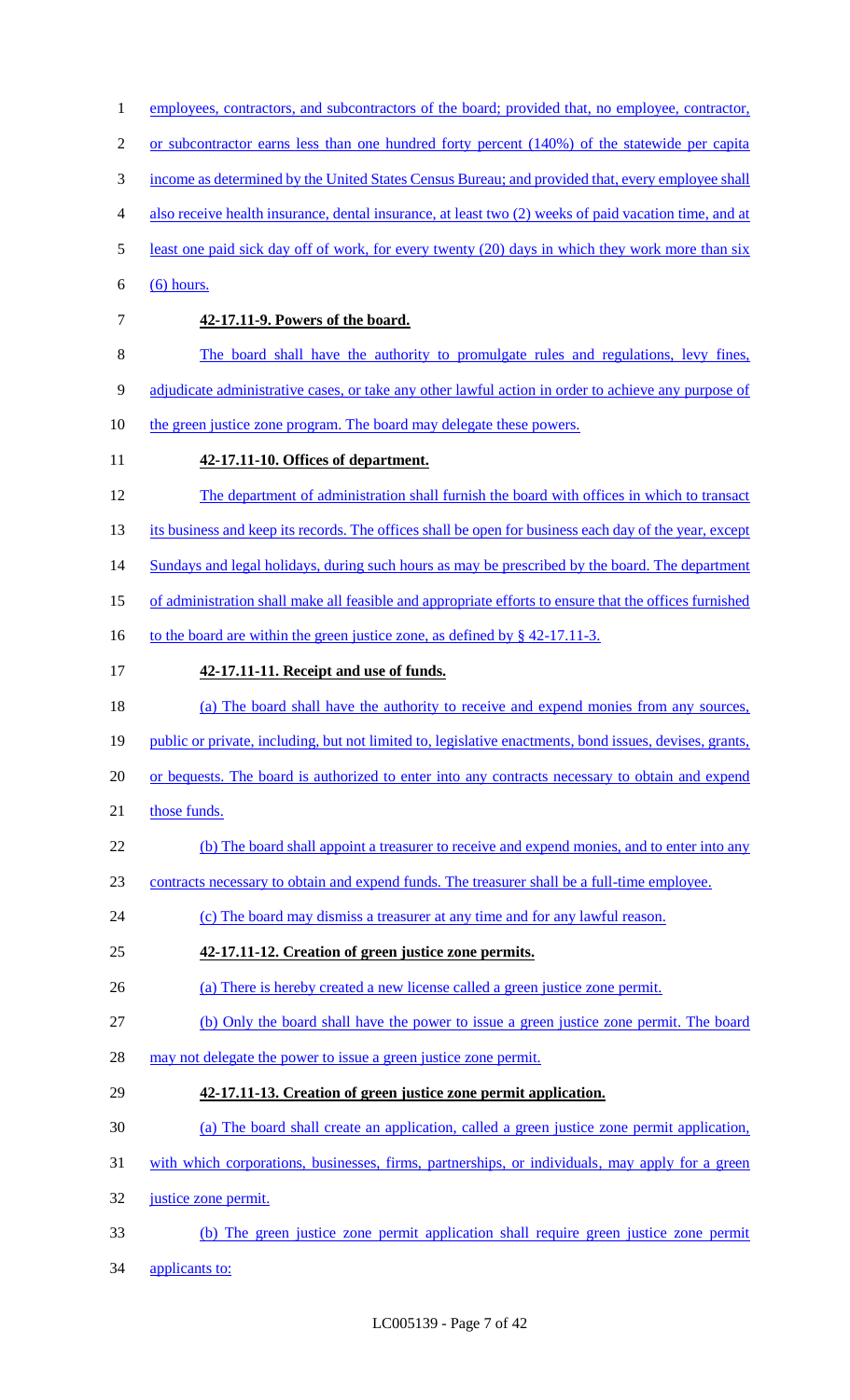| $\mathbf{1}$   | (1) Provide the name of the corporation, business, firm, partnership, or individual,                   |
|----------------|--------------------------------------------------------------------------------------------------------|
| $\mathfrak{2}$ | submitting the green justice zone permit application;                                                  |
| 3              | (2) Specify the industrial facility for which the green justice zone permit applicant seeks a          |
| 4              | green justice zone permit;                                                                             |
| 5              | (3) Specify the commercial purpose of the industrial facility; and                                     |
| 6              | (4) Provide the full address of the industrial facility.                                               |
| $\tau$         | (c) The green justice zone permit application shall be easily and conveniently accessible to           |
| $8\,$          | corporations, businesses, firms, partnerships, or individuals who own industrial facilities within the |
| 9              | green justice zone.                                                                                    |
| 10             | (d) The board shall create a system through which a green justice zone permit application              |
| 11             | can be submitted.                                                                                      |
| 12             | (e) A green justice zone permit application which has been returned to the board shall be              |
| 13             | made publicly accessible on the website of the board, no later than fourteen (14) calendar days after  |
| 14             | the board receives the green justice zone permit application.                                          |
| 15             | 42-17.11-14. Requirement to possess a green justice zone permit.                                       |
| 16             | December 1, 2023, it shall be illegal to operate any industrial facility within the green              |
| 17             | justice zone, unless that industrial facility has been granted a green justice zone permit.            |
|                |                                                                                                        |
| 18             | 42-17.11-15. Approval and denial of green justice zone permits.                                        |
| 19             | (a) The board shall not grant a green justice zone permit for any industrial facility that is          |
| 20             | used as:                                                                                               |
| 21             | (1) An electric power plant that produces electricity by combusting any fossil fuel;                   |
| 22             | (2) A waste storage facility;                                                                          |
| 23             | (3) A toxic material storage facility;                                                                 |
| 24             | (4) A fossil fuel storage facility, excluding gas stations which sell gas only at the retail           |
| 25             | level for use in automobiles and excluding sites that store fossil fuels that are used exclusively for |
| 26             | transporting goods or other items into the port of Providence or out of the port of Providence;        |
| 27             | (5) A fossil fuel production facility;                                                                 |
| 28             | $(6)$ A fossil fuel refinery;                                                                          |
| 29             | (7) A chemical manufacturing plant;                                                                    |
| 30             | (8) A chemical storage facility;                                                                       |
| 31             | (9) A commercial manufacturing facility;                                                               |
| 32             | (10) A scrap metal storage facility;                                                                   |
| 33             | (11) A scrap metal processing facility;                                                                |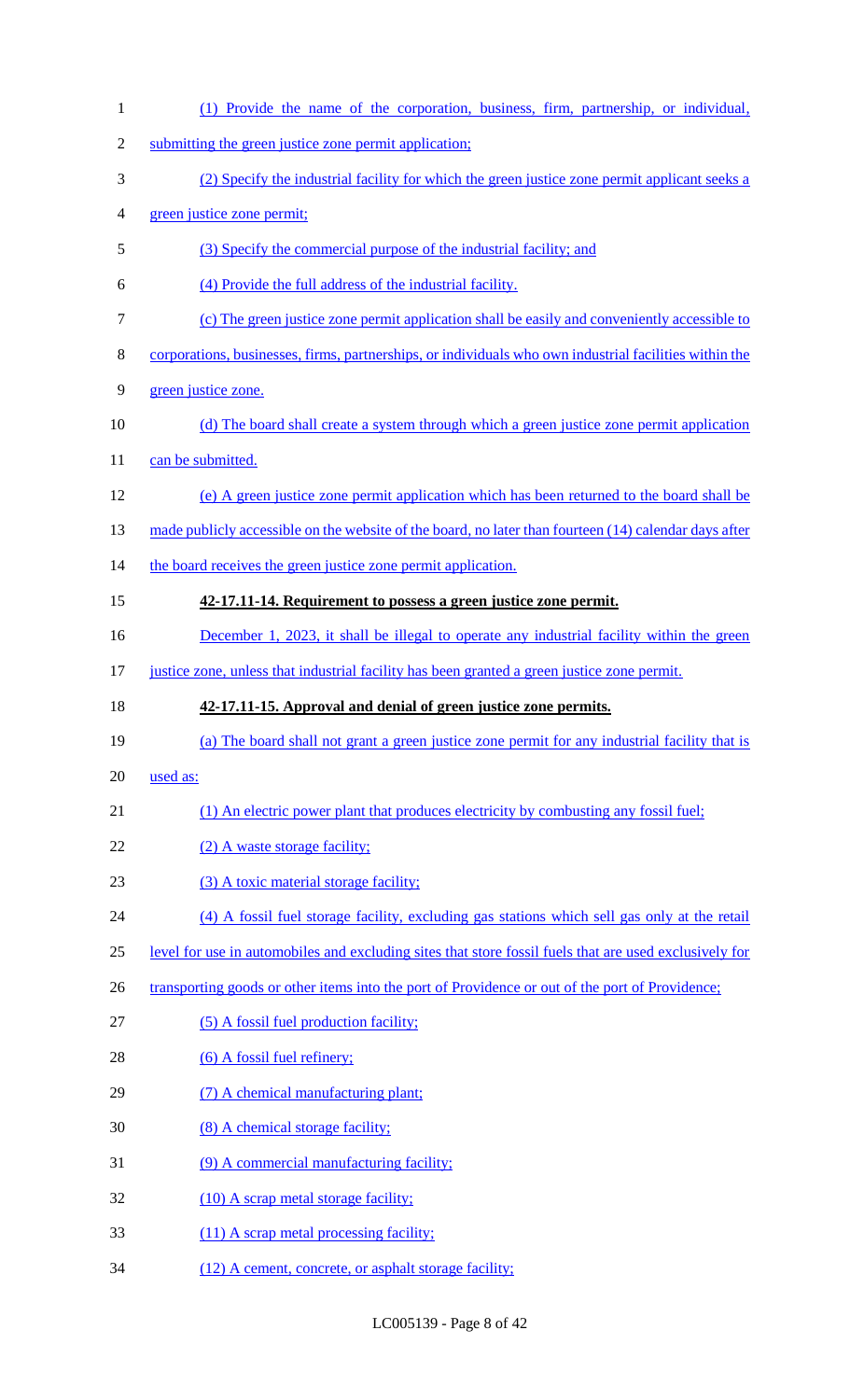1 (13) A cement, concrete, or asphalt processing facility; 2 (14) A cement, concrete, or asphalt production facility; (15) An incinerator including, but not limited to, a medical waste incinerator; 4 (16) A resource recovery facility; 5 (17) A combustor; (18) A transfer station or other solid waste facility; (19) A landfill including, but not limited to, a landfill that accepts ash, construction debris, demolition debris, or solid waste; (20) A scrap metal recycling facility capable of receiving five (5) tons or more of recyclable 10 material per day; or 11 (21) A wood recycling facility capable of receiving five (5) tons or more of recyclable 12 material per day. (b) The board shall issue a green justice zone permit for any industrial facility with a 14 purpose or type not enumerated in § 42-17.11-15(a), within forty-five (45) days of receiving the green justice zone permit application. **42-17.11-16. Fines and penalties.** (a) Every individual day in which any corporation, business, firm, partnership, or individual operates an industrial facility, which has not received a green justice zone permit in the green justice zone, in violation of § 42-17.11-14, shall count as an environmental justice violation. (b) The board shall fine any corporation, business, firm, partnership, or individual one 21 million dollars (\$1,000,000) for each environmental justice violation, no later than ten (10) days 22 from the day on which the environmental justice violation occurred. The entirety of the money collected from these fines shall be held in a restricted funds account, to be used exclusively by the 24 treasurer for the selected environmental remediation project or the additional environmental remediation project. **42-17.11-17. Available environmental remediation projects within the green justice zone.** The following items constitute the full and complete list of available environmental remediation projects: (1) Improving ventilation and air filtration in residential homes and residential buildings within the green justice zone; (2) Installing photovoltaic solar panels on residential homes and residential buildings within the green justice zone; (3) Retrofitting residential homes and residential buildings within the green justice zone to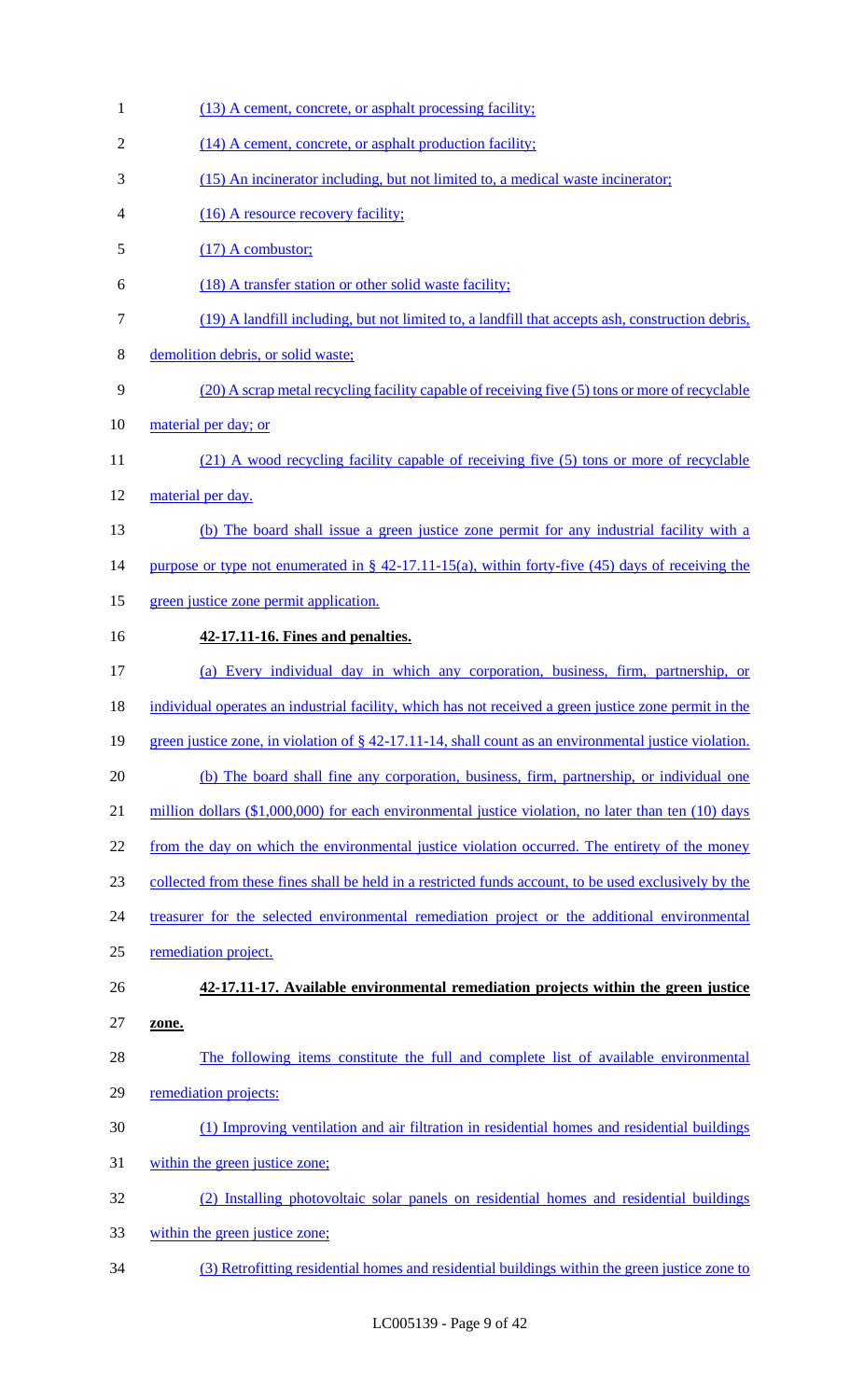1 improve their energy efficiency;

| $\mathbf{2}$   | (4) Replacing lead service pipes connected to residential homes and residential buildings                |
|----------------|----------------------------------------------------------------------------------------------------------|
| 3              | within the green justice zone;                                                                           |
| $\overline{4}$ | (5) Lead abatement in soil or paint, within the green justice zone;                                      |
| 5              | (6) Cleaning up pollution, within the green justice zone; and                                            |
| 6              | (7) Cultivating public green spaces, within the green justice zone.                                      |
| 7              | 42-17.11-18. Community meetings and discussion.                                                          |
| 8              | (a) Between the enactment of this chapter and the zone referendum, the board shall                       |
| 9              | organize no fewer than six (6) community meetings, in which zone residents shall have the                |
| 10             | opportunity to discuss the zone referendum and the relative merits of different options within the       |
| 11             | available environmental remediation projects. The final community meeting must take place within         |
| 12             | eight (8) months of the enactment of this chapter.                                                       |
| 13             | (b) The board shall provide a clean, well-lit venue easily accessible to zone residents for              |
| 14             | the community meetings. The treasurer shall pay the full and complete cost of securing the venue,        |
| 15             | as well as any reasonable transportation expenses incurred by zone residents traveling to the venue.     |
| 16             | (c) The board shall ensure that each community meeting, has at least one translator capable              |
| 17             | of translating between English and any other language spoken by at least ten percent $(10\%)$ of the     |
| 18             | Rhode Island population, as determined by the United States Census Bureau. The translator shall          |
| 19             | receive an hourly wage that is not less than the quotient of one divided by one thousand nine            |
| 20             | hundred and twenty $(1/1, 920)$ , multiplied by one hundred forty percent $(140\%)$ of the statewide per |
| 21             | capita income, as calculated by the United States Census Bureau, and not more than the quotient          |
| 22             | of one divided by one thousand nine hundred and twenty $(1/1,920)$ , multiplied by one hundred and       |
| 23             | eighty percent (180%) of the statewide per capita income, as calculated by the United States Census      |
| 24             | Bureau. The treasurer shall pay the full and complete cost of the translator's fee.                      |
| 25             | (d) Zone residents shall not be charged for any costs related to organizing a community                  |
| 26             | meeting.                                                                                                 |
| 27             | (e) Zone residents shall receive no less than twenty dollars (\$20.00) and no more than                  |
| 28             | twenty-five dollars (\$25.00) for each hour that they spend attending a community meeting.               |
| 29             | (f) The board shall ensure that each community meeting includes nutritious food and clean                |
| 30             | drinking water, freely available to all zone residents, in attendance at the community meeting.          |
| 31             | 42-17.11-19. Environmental justice referendum.                                                           |
| 32             | (a) The Rhode Island secretary of state of shall organize and conduct a referendum by                    |
| 33             | ballot, which shall be known as the environmental justice referendum, to take place fourteen (14)        |

34 days after the final community meeting.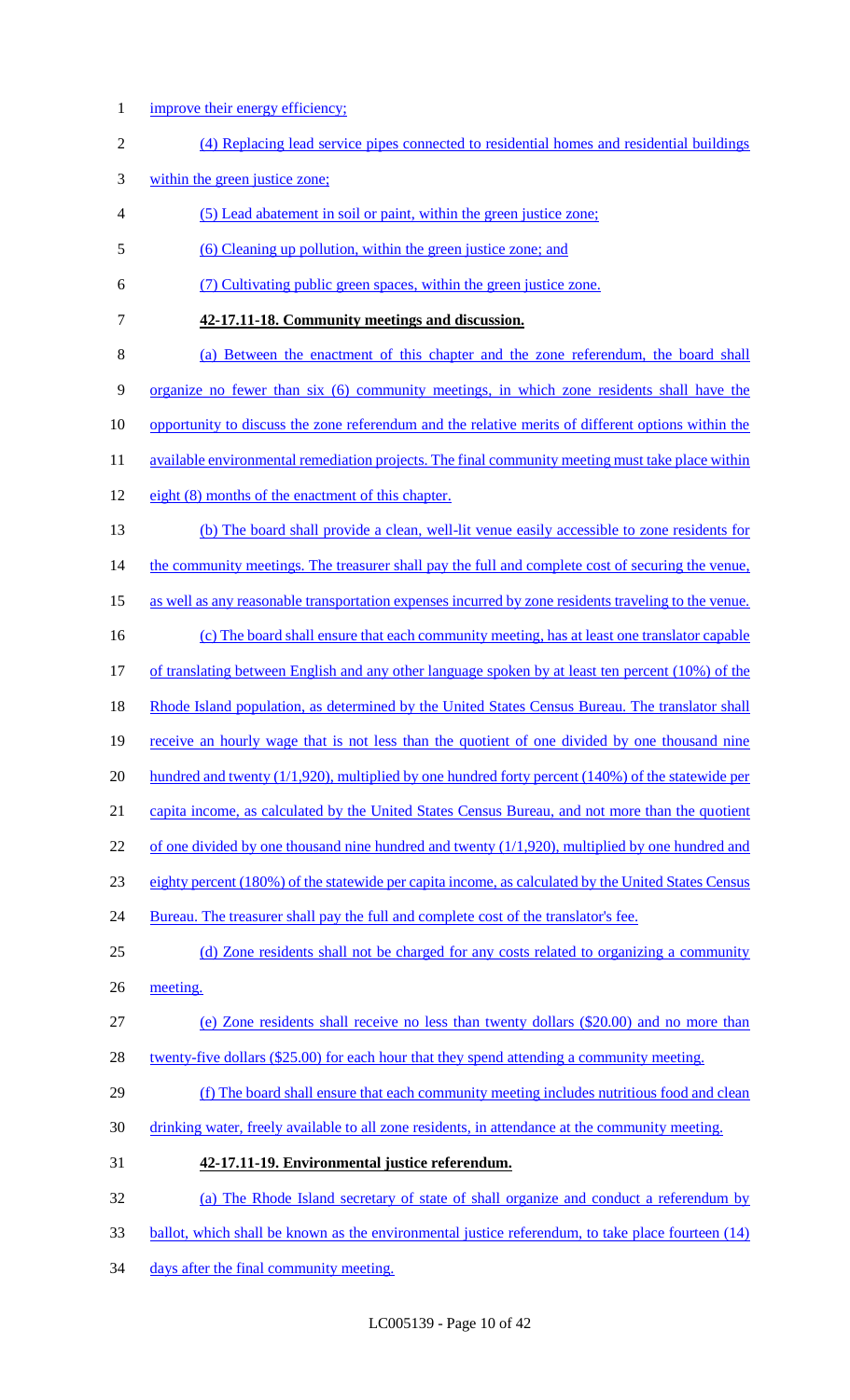- (b) Zone residents shall be permitted to cast an in-person ballot, cast an absentee ballot, or cast a mail-in ballot in the environmental justice referendum, and shall not be required to provide a reason for casting an in-person ballot, casting an absentee ballot, or casting a mail-in ballot. (c) Only zone residents shall be eligible to vote in the environmental justice referendum. (d) The environmental justice referendum ballot shall present the full list of available environmental remediation projects, from which each voter shall select exactly one. (e) The total number of votes received by each item on the list of available environmental remediation projects during the referendum shall be made publicly available within ten (10) days of the environmental justice referendum. **42-17.11-20. Implementation of environmental remediation projects.** (a) The selected environmental remediation project shall be implemented by the board, as promptly as possible after the environmental justice referendum. (b) The treasurer shall pay the complete costs of completing the selected environmental 14 remediation project and, if applicable, any additional environmental remediation project. (c) If, after fully completing the selected environmental remediation project, the treasurer has remaining funds earmarked for the green justice zone program, the treasurer shall use the remaining funds to implement or partially implement an additional environmental remediation 18 project. None of the environmental remediation projects enumerated in §§ 42-17.11-17(1) through 19 42-17.11-17(4), inclusive, shall be considered complete, unless they have been offered to every residential homeowner and every residential building owner within the green justice zone. 21 (d) In order to implement the selected environmental remediation project or any additional environmental remediation projects, the employment administrator may hire environmental remediation workers. **42-17.11-21. Labor standards.** 25 (a) The employment administrator shall ensure that all environmental remediation workers, 26 including contractors, subcontractors, and employees of the board, receive an hourly wage that is not less than the equivalent of one divided by one thousand nine hundred and twenty (1/1,920), 28 multiplied by one hundred forty percent (140%) of the statewide per capita income, as calculated 29 by the United States Census Bureau, and not more than the equivalent of one divided by one thousand nine hundred and twenty (1/1,920), multiplied by one hundred eighty percent (180%) of the statewide per capita income, as calculated by the United States Census Bureau. (b) The employment administrator shall ensure that all environmental remediation workers receive health insurance, dental insurance, and at least one paid sick day off of work for every
- 34 twenty (20) days in which they work more than four (4) hours.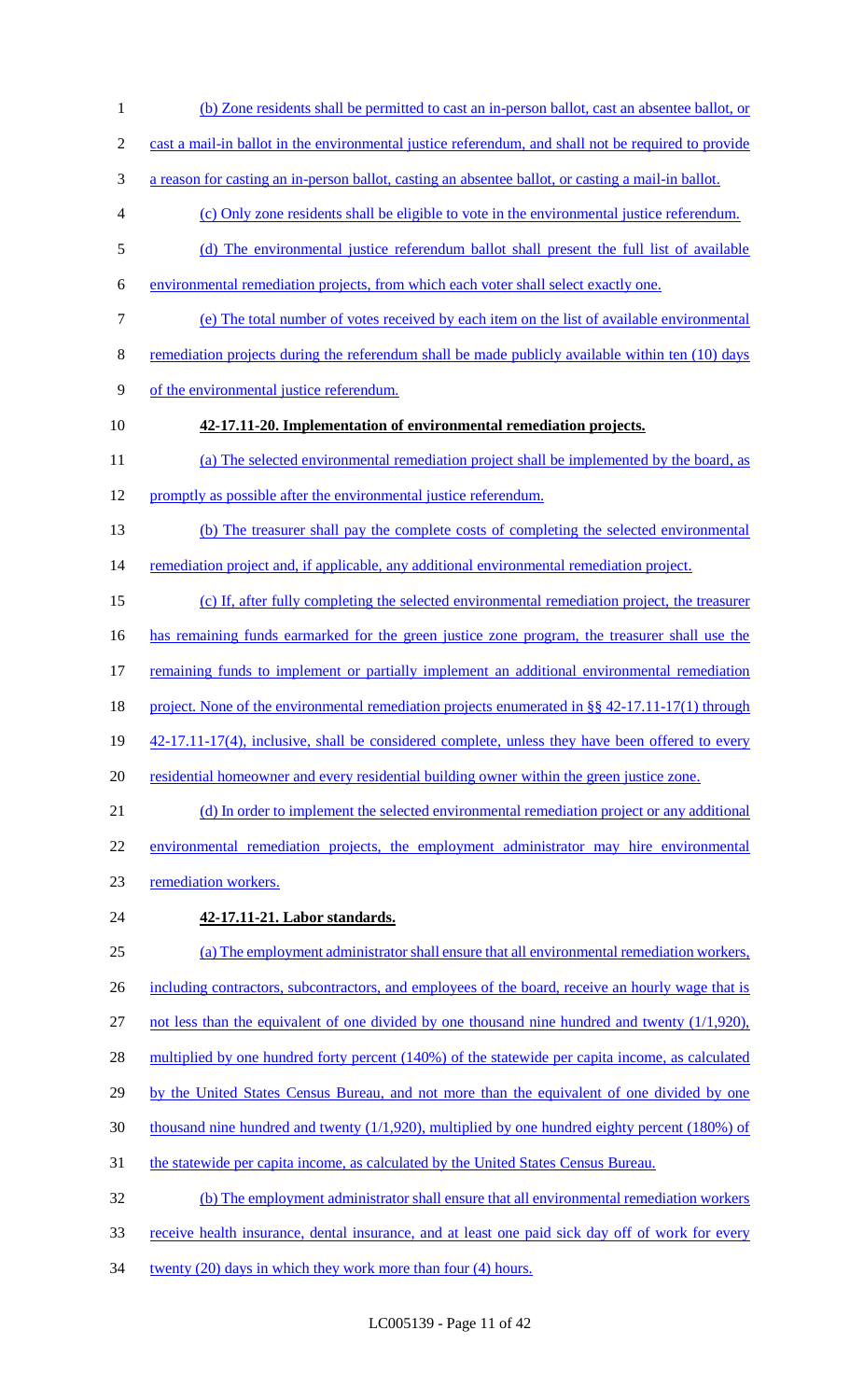(c) The board must provide all environmental remediation workers, with at least one total

hour of paid time off each day; provided that, the environmental remediation worker is working

more than five (5) hours in that day. The one hour may be divided into separate segments.

 (d) The employment administrator shall establish a detailed and generous worker injury 5 compensation plan, to fairly compensate all environmental remediation workers who are injured while working; provided that, they were injured while engaging in activities that they could be reasonably expected to engage in, in furtherance of the work that they were hired by the

employment administrator to complete. The worker injury compensation plan shall apply

- identically to employees of the board, contractors, and subcontractors.
- 

# **42-17.11-22. Employment prioritization.**

11 (a) When hiring employees, hiring contractors, awarding contracts, designing project labor 12 agreements, promulgating rules and regulations, and enforcing rules and regulations, the board shall:

(1) Prioritize, to the greatest extent feasible, lawful, and appropriate, in the judgment of the

board, providing employment to workers who are enrolled in or who were enrolled in the just

16 transition program administered by the department of labor and training, pursuant to § 42-16.1-21;

(2) Prioritize, to the greatest extent feasible, lawful, and appropriate, in the judgment of the

18 board, hiring individuals who are zone residents; and

 (3) Maximize, to the greatest extent feasible, lawful, and appropriate, racial and gender equity within the hiring processes for projects involving the green justice zone program.

21 (b) Contractors, subcontractors, firms, corporations, partnerships, and all other entities

22 working under contract with the board shall, at all times, make good faith efforts to promote

workforce diversity for projects involving the green justice zone program, including with regard to

24 race and gender. If the board determines that a contractor, subcontractor, firm, corporation,

25 partnership, or other entity is not making good faith efforts to achieve workforce diversity, the

26 director may prohibit that entity from bidding on contracts or being awarded contracts involving

- the green justice zone program, for two (2) years.
- 

# **42-17.11-23. Consent required.**

29 The board shall not perform any environmental remediation project on a residential home,

without that homeowner's informed consent, nor shall the board change or modify a residential

home, install anything on a residential home, or remove anything from a residential home as part

- 32 of an environmental remediation project without obtaining the homeowner's informed consent.
- **42-17.11-24. Severability.**

(a) If any provision of this chapter is held invalid, the remainder of this chapter shall not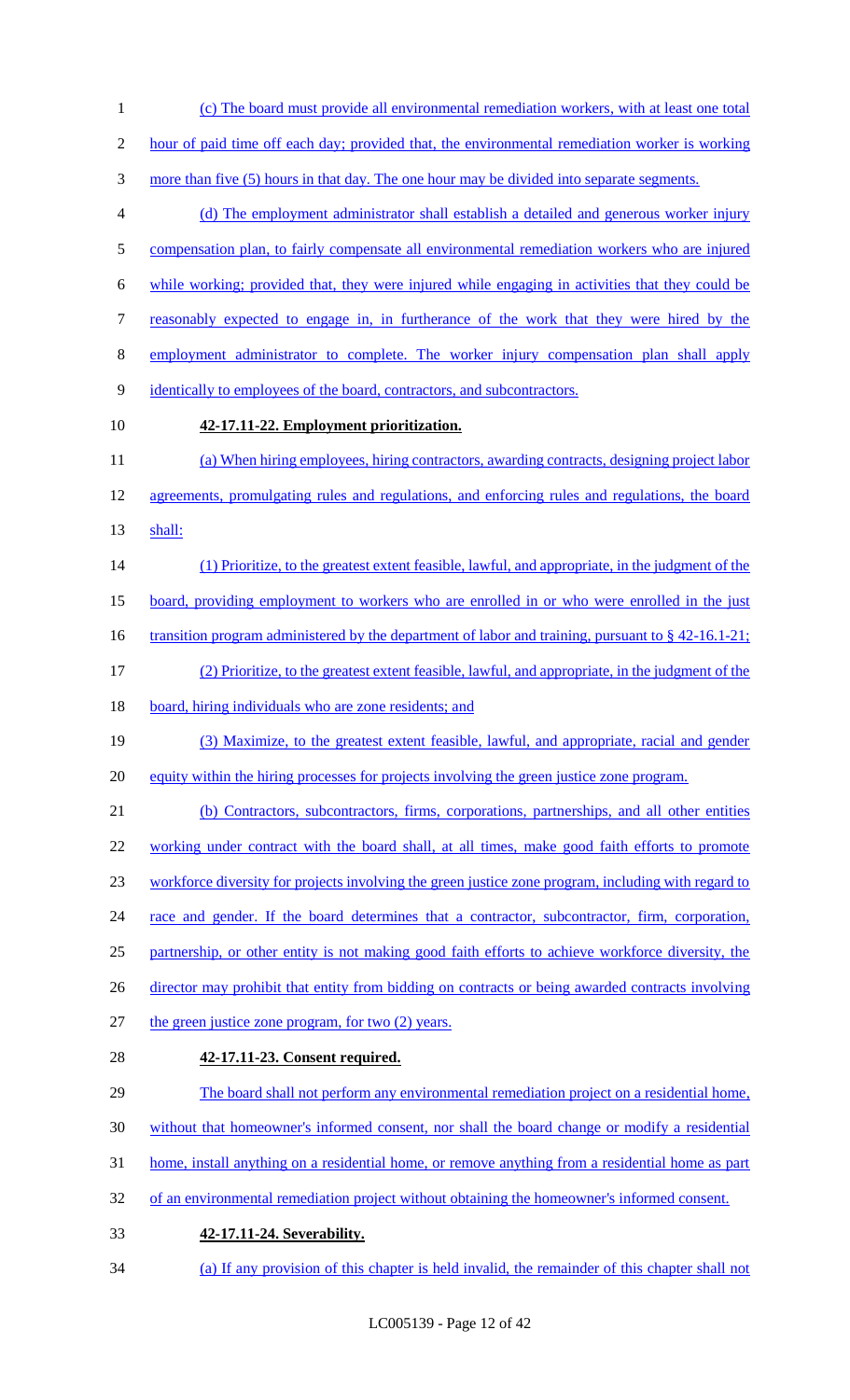| $\mathbf{1}$   | be affected thereby.                                                                               |
|----------------|----------------------------------------------------------------------------------------------------|
| $\overline{c}$ | (b) If the application of any provision of this chapter to any person or circumstance is held      |
| 3              | invalid, the application of such provision to other persons or circumstances shall not be affected |
| 4              | thereby.                                                                                           |
| 5              | SECTION 2. Title 42 of the General Laws entitled "STATE AFFAIRS AND                                |
| 6              | GOVERNMENT" is hereby amended by adding thereto the following chapter:                             |
| $\tau$         | <b>CHAPTER 17.12</b>                                                                               |
| 8              | <b>ENVIRONMENTAL JUSTICE ACT</b>                                                                   |
| 9              | 42-17.12-1. Short title.                                                                           |
| 10             | This act may be known and shall be cited as the "Environmental Justice Act."                       |
| 11             | 42-17.12-2. Legislative findings.                                                                  |
| 12             | (a) The government of Rhode Island has an affirmative duty to ensure that every resident           |
| 13             | of the state has clean air and clean water.                                                        |
| 14             | (b) Any communities in the state do not have clean air and clean water, creating a                 |
| 15             | widespread and severe public health crisis.                                                        |
| 16             | 42-17.12-3. Definitions.                                                                           |
| 17             | As used in this chapter:                                                                           |
| 18             | (1) "Administrator" means the administrator of the department of environmental                     |
| 19             | management.                                                                                        |
| 20             | (2) "Air pollutant" means:                                                                         |
| 21             | (i) Anything that is considered an "air contaminant" under $\S$ 23-23-3; or                        |
| 22             | (ii) Anything that is considered an "air pollutant" under the federal clean air act, pursuant      |
| 23             | to 42 U.S. Code § 7602 et seq.                                                                     |
| 24             | (3) "Census tract" means a geographic region identified and referred to as a "census tract"        |
| 25             | by the United States Census Bureau in the 2010 census.                                             |
| 26             | (4) "Chemical manufacturing plant" means a facility that produces or processes chemicals           |
| 27             | for wholesale or retail distribution.                                                              |
| 28             | (5) "Chemical storage facility" means a facility that stores chemicals which are intended          |
| 29             | for wholesale or retail distribution.                                                              |
| 30             | (6) "Cumulative impact permit" means the permit described in $\S$ 42-17.12-5.                      |
| 31             | "Cumulative impact permit applicant" means any corporation, business, firm,<br>(7)                 |
| 32             | partnership, or individual who has submitted a cumulative impact permit application                |
| 33             | (8) "Overburdened community" means any census tract in Rhode Island that:                          |
| 34             | (i) Is at or above the seventy-fifth statewide percentile for at least three (3) of the following  |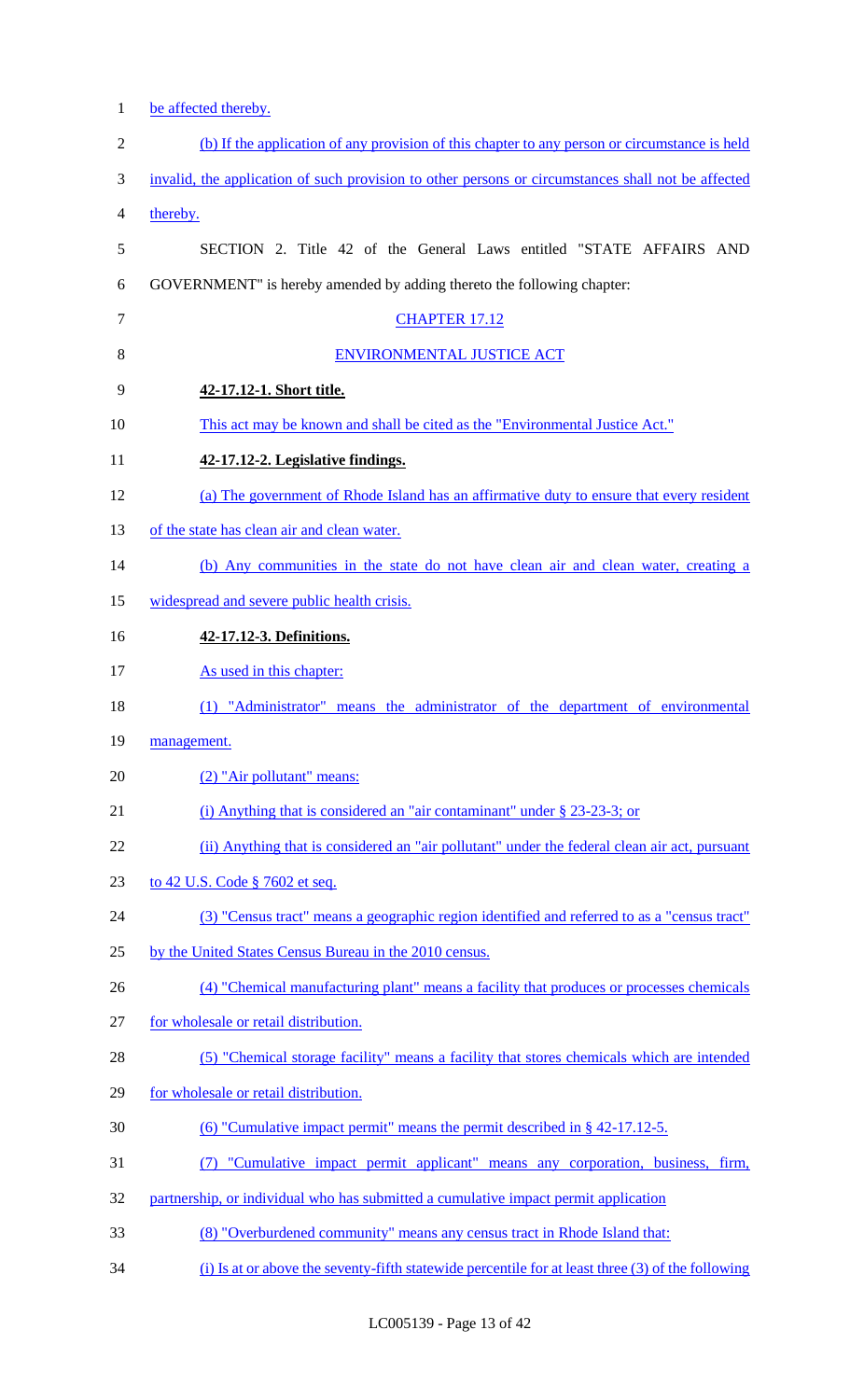| $\mathbf{1}$   | environmental indicators on the most recent available United States Environmental Protection   |
|----------------|------------------------------------------------------------------------------------------------|
| $\overline{2}$ | <b>Agency's assessment:</b>                                                                    |
| 3              | $(A)$ PM 2.5;                                                                                  |
| $\overline{4}$ | (B) Ozone;                                                                                     |
| 5              | (C) NATA Diesel PM;                                                                            |
| 6              | (D) NATA Cancer Risk;                                                                          |
| 7              | (E) NATA respiratory hazard index;                                                             |
| 8              | (F) Traffic proximity;                                                                         |
| 9              | (G) Lead paint indicator;                                                                      |
| 10             | (H) Superfund proximity;                                                                       |
| 11             | (I) Risk management plan facilities proximity;                                                 |
| 12             | (H) Hazardous waste proximity; and                                                             |
| 13             | (K) Wastewater discharge indicator.                                                            |
| 14             | (9) "Polluting facility" means any:                                                            |
| 15             | (i) Major stationary source of air pollution, as defined by the federal clean air act, 42 U.S. |
| 16             | Code § 7401 et seq.;                                                                           |
| 17             | (ii) Resource recovery facility;                                                               |
| 18             | (iii) Incinerator;                                                                             |
| 19             | (iv) Sludge processing facility;                                                               |
| 20             | $(v)$ Combustor;                                                                               |
| 21             | (vi) Incinerator;                                                                              |
| 22             | $(vii)$ Sewage treatment plant with a capacity of more than one million $(1,000,000)$ gallons  |
| 23             | per day;                                                                                       |
| 24             | (viii) Transfer station or other solid waste facility;                                         |
| 25             | (ix) Recycling facility capable of receiving one hundred (100) tons or more of recyclable      |
| 26             | material per day;                                                                              |
| 27             | (x) Scrap metal facility;                                                                      |
| 28             | (xi) Landfill; including a landfill that accepts ash, construction debris, demolition debris,  |
| 29             | or solid waste;                                                                                |
| 30             | (xii) Medical waste incinerator;                                                               |
| 31             | (xiii) Concentrated animal feeding operation; or                                               |
| 32             | (ix) Chemical manufacturing plant.                                                             |
| 33             | (10) Has a median household income, as calculated by the United States Census Bureau,          |
| 34             | that is no greater than eighty percent (80%) of the statewide median household income, as      |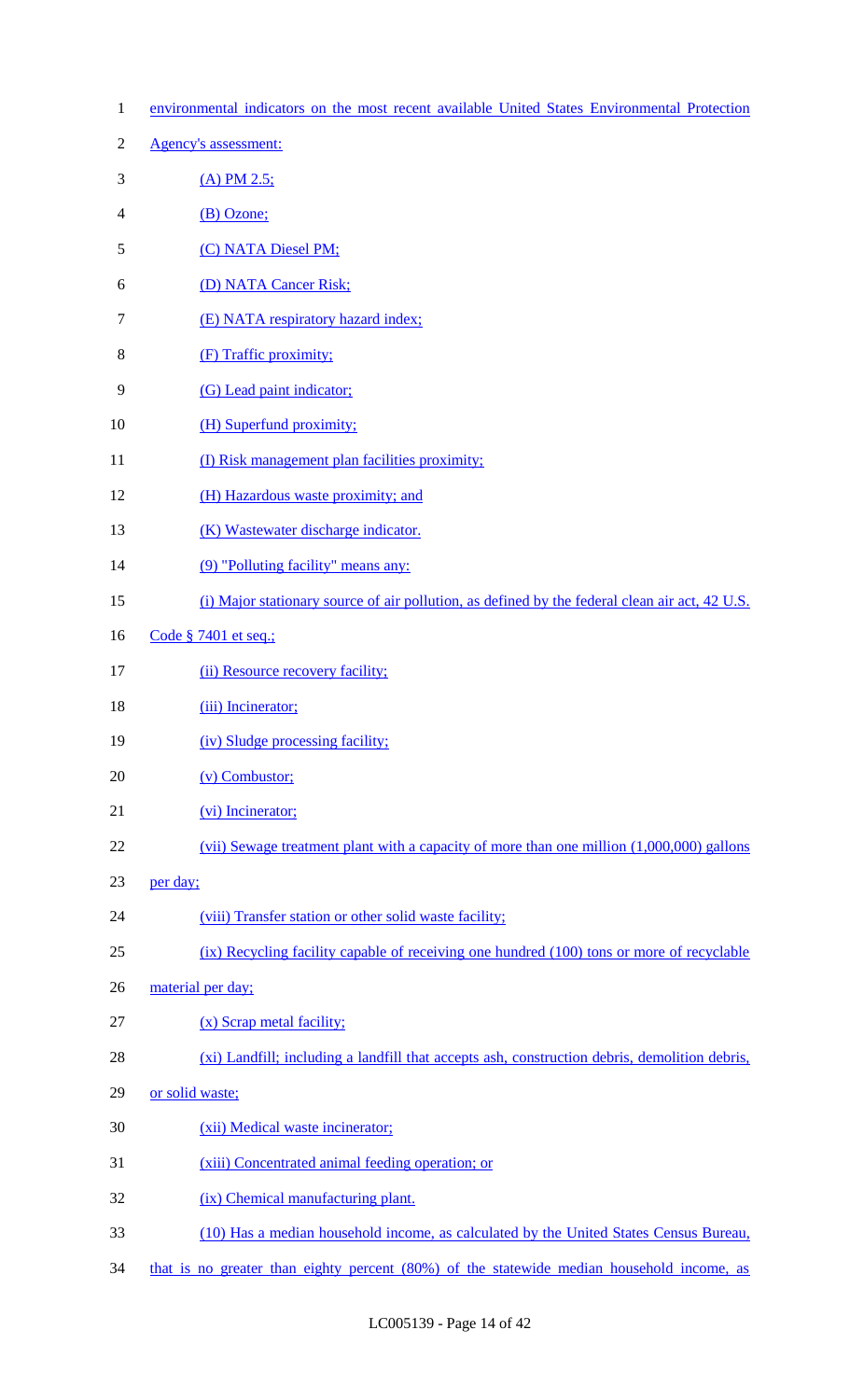calculated by the United States Census Bureau. **42-17.12-4. Environmental burden list.**  (a) On or before January 31, 2023, the department of environmental management shall develop, post, and maintain a complete and comprehensive list, known as the environmental burden 5 list, on its website of all census tracts that are overburdened communities. (b) The department of environmental management shall update the environmental burden list on its website at least once every year. **42-17.12-5. Creation of the cumulative impact permit.**  The department of environmental management shall create a new permit called a 10 "cumulative impact permit." **42-17.12-6. Requirement for a cumulative impact permit.**  Any corporation, business, firm, partnership or individual must receive a cumulative 13 impact permit from the department of environmental management for: 14 (1) The construction of any polluting facility; or (2) The expansion of any existing polluting facility. **42-17.12-7. Cumulative impact permit denial.**  The department of environmental management shall deny a cumulative impact permit for 18 the construction of a new polluting facility or the expansion of an existing polluting facility if that polluting facility is located within an overburdened community or within one mile of an overburdened community. **42-17.12-8. Cumulative impact permit denial override.**  (a) If no fewer than twenty-five percent (25%) of the registered voters of an overburdened community, sign a petition to the Rhode Island secretary of state asking them to organize a local 24 referendum on whether to grant a cumulative impact permit to a proposed polluting facility within 25 that overburdened community, the secretary of state shall organize such a referendum. Only 26 registered voters of any overburdened community, which is located within one mile of the polluting facility, shall be permitted to vote in the local referendum. All registered voters of any 28 overburdened community, which is within one mile of the polluting facility, shall be permitted to 29 vote in the referendum. Before the referendum, the department of environmental management shall prepare and issue a public report on the environmental effects and public health effects of the proposed polluting facility. (b) Notwithstanding the requirement of § 42-17.12-7, the department of environmental 33 management may issue a cumulative impact permit for the construction of a new polluting facility or the expansion of an existing polluting facility, that would be located within an overburdened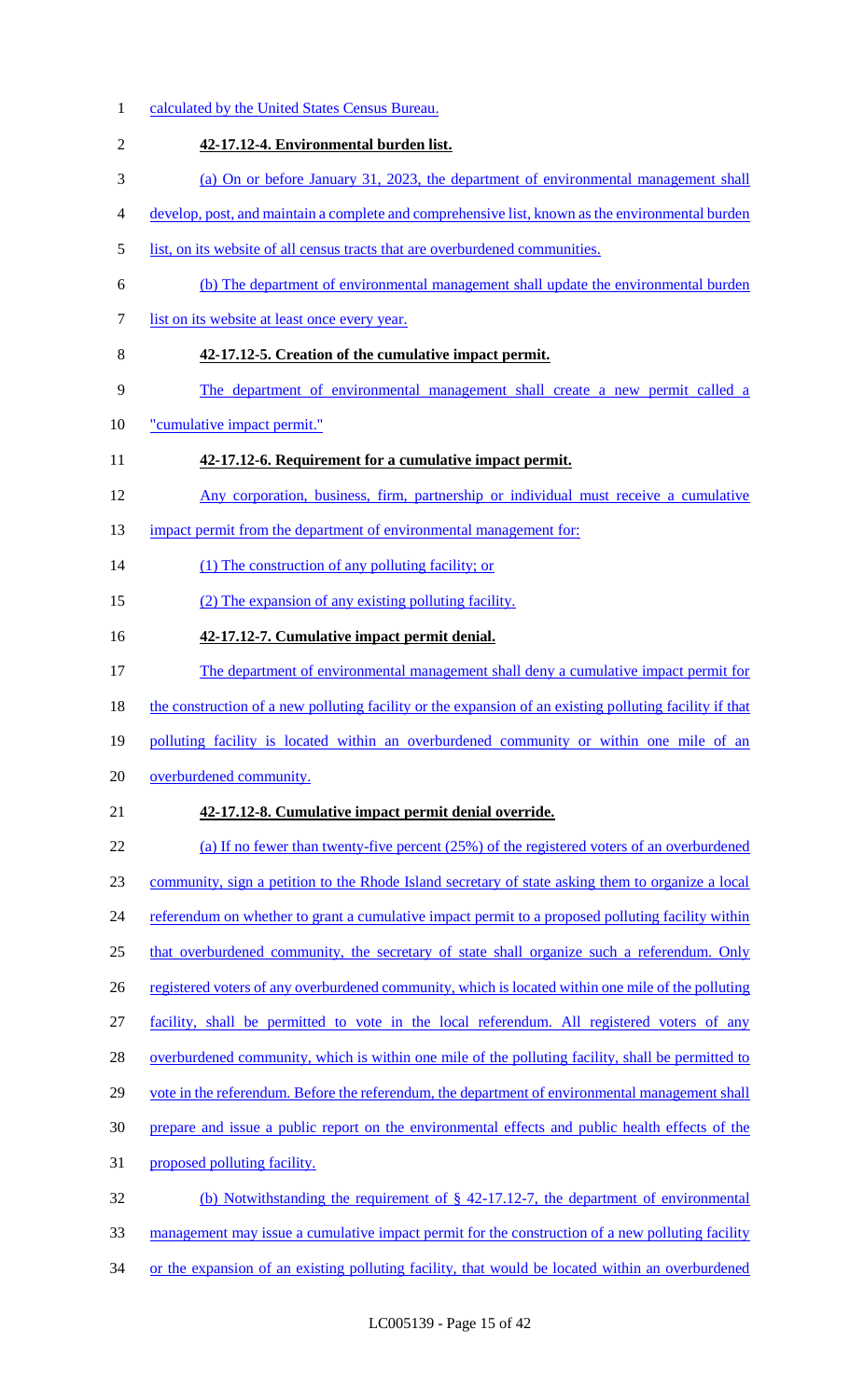community or within one mile of an overburdened community, if no fewer than sixty-six percent (66%) of votes cast in a referendum support granting a cumulative impact permit to the polluting facility. **42-17.12-9. Additional conditions.**  As part of issuing a cumulative impact permit, the department of environmental management may impose conditions on the construction and operation of a polluting facility, if the administrator determines that those conditions will protect public health. **42-17.12-10. Cumulative impact permit fee.**  The department of environmental management shall charge each cumulative impact permit 10 applicant, a fee to cover the entirety of the costs associated with the implementation of this section. **42-17.12-11. Technical guidance and regulations.**  (a) The department of environmental management may issue and post on its website, 13 technical guidance for compliance with this chapter. 14 (b) The department of environmental management shall adopt regulations to carry out this 15 chapter. **42-17.12-12. Severability.**  (a) If any provision of this chapter is held invalid, the remainder of this chapter shall not 18 be affected thereby. (2) If the application of any provision of this chapter to any person or circumstance is held invalid, the application of such provision to other persons or circumstances shall not be affected 21 thereby. SECTION 3. Sections 23-23-2, 23-23-3, 23-23-5, 23-23-5.2, 23-23-14 and 23-23-15 of the General Laws in Chapter 23-23 entitled "Air Pollution" are hereby amended to read as follows: **23-23-2. Declaration of policy.** It is declared to be the public policy in the state of Rhode Island to preserve, protect, and improve the air resources of the state to promote the public health, welfare, and safety, to prevent injury or detriment to human, plant, and animal life, physical property and other resources, and to 28 improve the air quality and reduce airborne pollution, including to foster the comfort and convenience of the state's inhabitants. The director is authorized to exercise all powers, direct or incidental, necessary to carry out the purposes of this chapter to assure that the state of Rhode Island complies with and exceeds the requirements of the federal Clean Air Act, 42 U.S.C. § 7401 et seq., and retains maximum control under this chapter, and receives all desired federal grants, aid, and other benefits.

#### **23-23-3. Definitions.**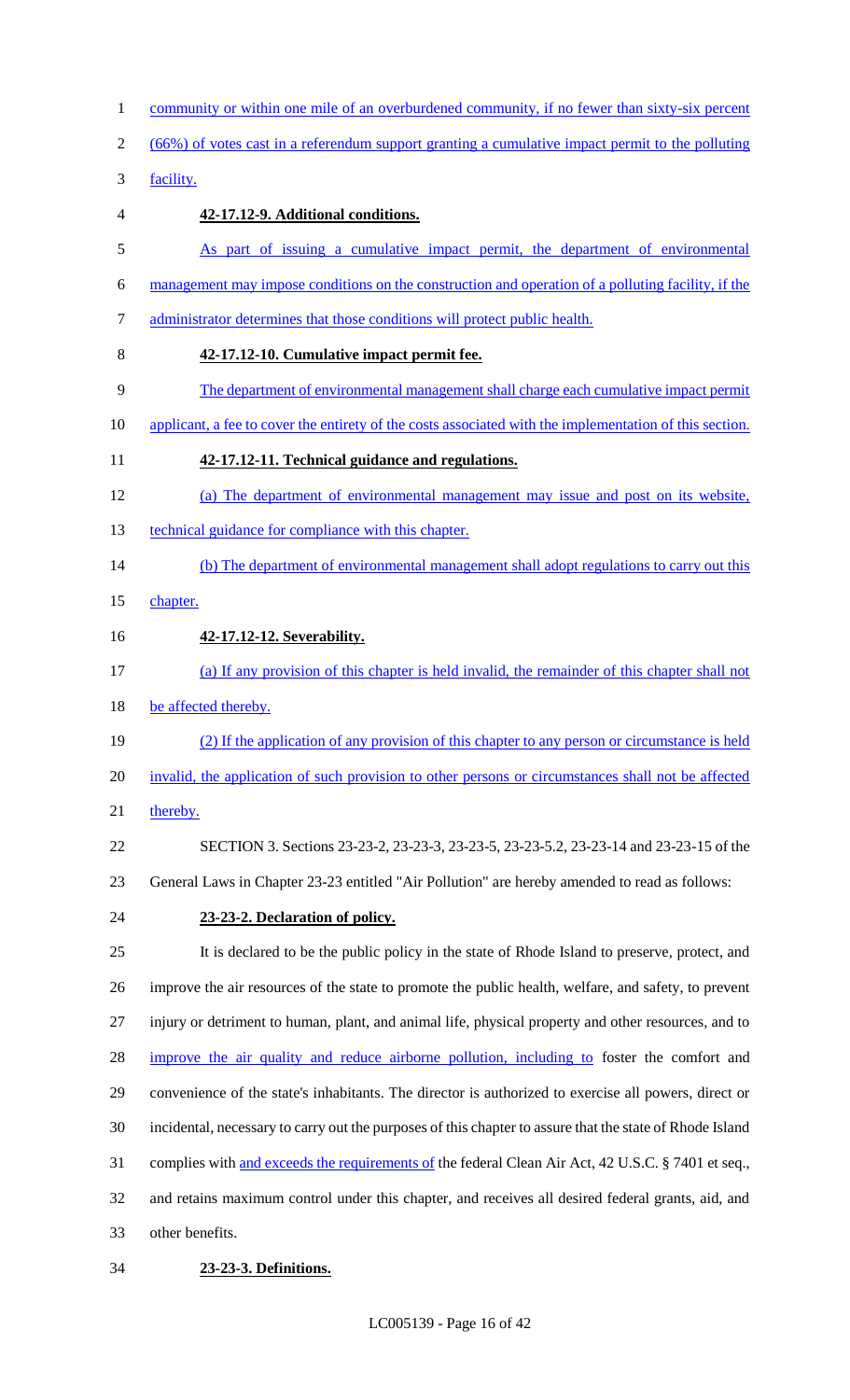As used in this chapter, the following terms shall, where the context permits, be construed

as follows:

 (1) "Air contaminant" means soot, cinders, ashes, any dust, fumes, gas, mist, smoke, vapor, odor, toxic or radioactive material, particulate matter, or any combination of these.

- (2) "Air pollution" means presence in the outdoor atmosphere of one or more air contaminants in sufficient quantities that either alone or in connection with other emissions by reason of their concentration and duration, may be injurious to human, plant, or animal life or cause damage to property or unreasonably interfere with the enjoyment of life and property.
- (3) "Chemical manufacturing plant" means a facility that produces or processes chemicals 10 for wholesale or retail distribution.
- (4) "Chemical storage facility" means a facility that stores chemicals which are intended for wholesale or retail distribution.
- (3)(5) "Director" means the director of environmental management or any subordinate or subordinates to whom he or she has delegated the powers and duties vested in him or her by this chapter.
- (4)(6) "Extremely toxic air contaminant" means any air contaminant that has been classified as a potential carcinogen by the International Agency for Research on Cancer (IARC), Environmental Protection Agency (EPA), Occupational Safety and Health Administration (OSHA), National Institute of Occupational Safety and Health (NIOSH), American Conference of Governmental Industrial Hygienists (ACGIH), or the National Toxicology Program (NTP); or any air contaminant that induces mutagenic or teratogenic effects; or any air contaminant that, when inhaled, has caused significant chronic adverse effects in test animals; or any air contaminant having an acute toxicity of:
- 24 (i) LD50 (oral) less than 500mg/kg;

(ii) LD50 (inhalation) less than 2000ppm; or

- 26 (iii) LD50 (dermal) less than 1000mg/kg;
- and/or has been adopted by the director pursuant to the provisions of chapter 35 of title 42.

In addition to the above, it may also include any hazardous air pollutant as defined in § 112(b) of

- the federal Clean Air Act, 42 U.S.C. § 7412(b).
- (7) "Fossil fuel" means fuel composed of or derived from coal, petroleum, oil, natural gas,

31 oil shales, bitumens, or tar sands.

- (8) "Fossil fuel storage facility" means a facility that stores fossil fuel for wholesale
- distribution.
- $\frac{(5)(9)}{8}$  "Motor vehicle" means every vehicle that is self-propelled and every vehicle that is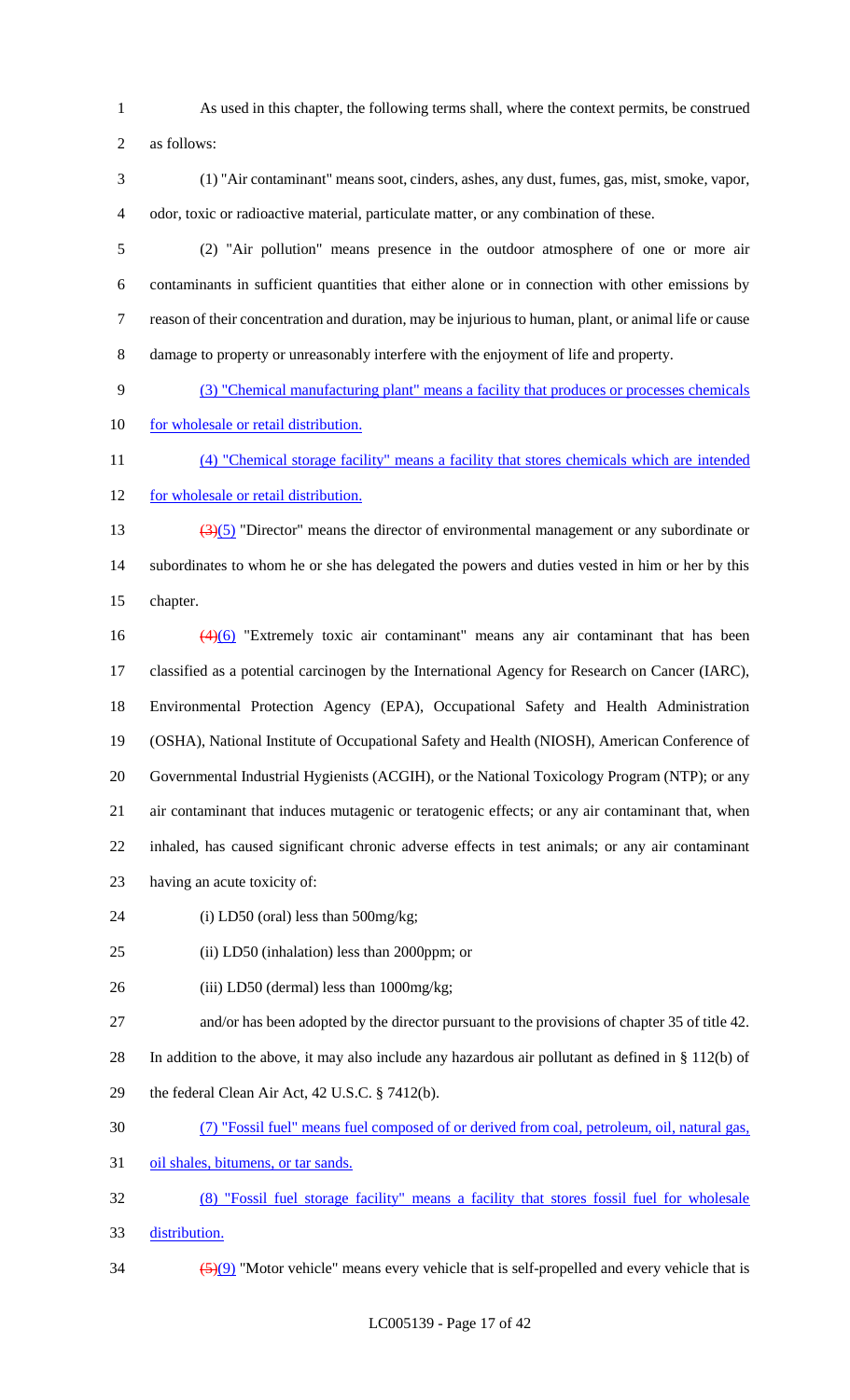1 propelled by electric power obtained from overhead trolley wires, but not operated upon rails,

2 except vehicles moved exclusively by human power and motorized wheelchairs.

 $\frac{66(10)}{20}$  "Open fire" means any fire from which the products of combustion are emitted 4 directly into the open air without passing through a stack or chimney.

 $\frac{(7)(11)}{2}$  "Person" means an individual, trust, firm, joint stock company, corporation (including a quasi-governmental corporation), partnership, association, syndicate, municipality, municipal or state agency, fire district, club, non-profit agency or any subdivision, commission, department, bureau, agency, or department of state or federal government (including quasi-government corporation), or of any interstate body.

 (8)(12) "Manufactured, unwashed sand" means product resulting from the mechanical crushing of rock, boulders, or large cobblestones that has a gradation of fifty percent (50%) or more of coarse fraction passing the No. 4 sieve as referenced in the Standard Practice for Classification of Soils for Engineering Purposes (Unified Soil Classification System) and American Society of Testing and Materials Designations D-2487-06 which has not been subject to a mechanical process (using water) that is designed to substantially remove fine fractions passing the No. 200 sieve.

- 16 (13) "Polluting facility" means:
- 17 (i) An electric power plant that produces electricity by combusting any fossil fuel;
- 18 (ii) A waste storage facility;
- 19 (iii) A toxic material storage facility;
- 20 (iv) A fossil fuel storage facility, excluding gas stations which sell gas only at the retail
- 21 level for use in automobiles and excluding sites that store fossil fuels that are used exclusively for
- 22 transporting goods or other items into the port of Providence or out of the port of Providence;
- 23 (v) A fossil fuel production facility;
- 24 (vi) A fossil fuel refinery;
- 25 (vii) A chemical manufacturing plant;
- 26 (viii) A chemical storage facility;
- 27 (ix) A commercial manufacturing facility;
- 28 (x) A scrap metal storage facility;
- 29 (xi) A scrap metal processing facility;
- 30 (xii) A cement, concrete, or asphalt storage facility;
- 31 (xiii) A cement, concrete, or asphalt processing facility;
- 32 (ix) A cement, concrete, or asphalt production facility;
- 33 (x) An incinerator, including, but not limited to, a medical waste incinerator;
- 34 (xi) A resource recovery facility;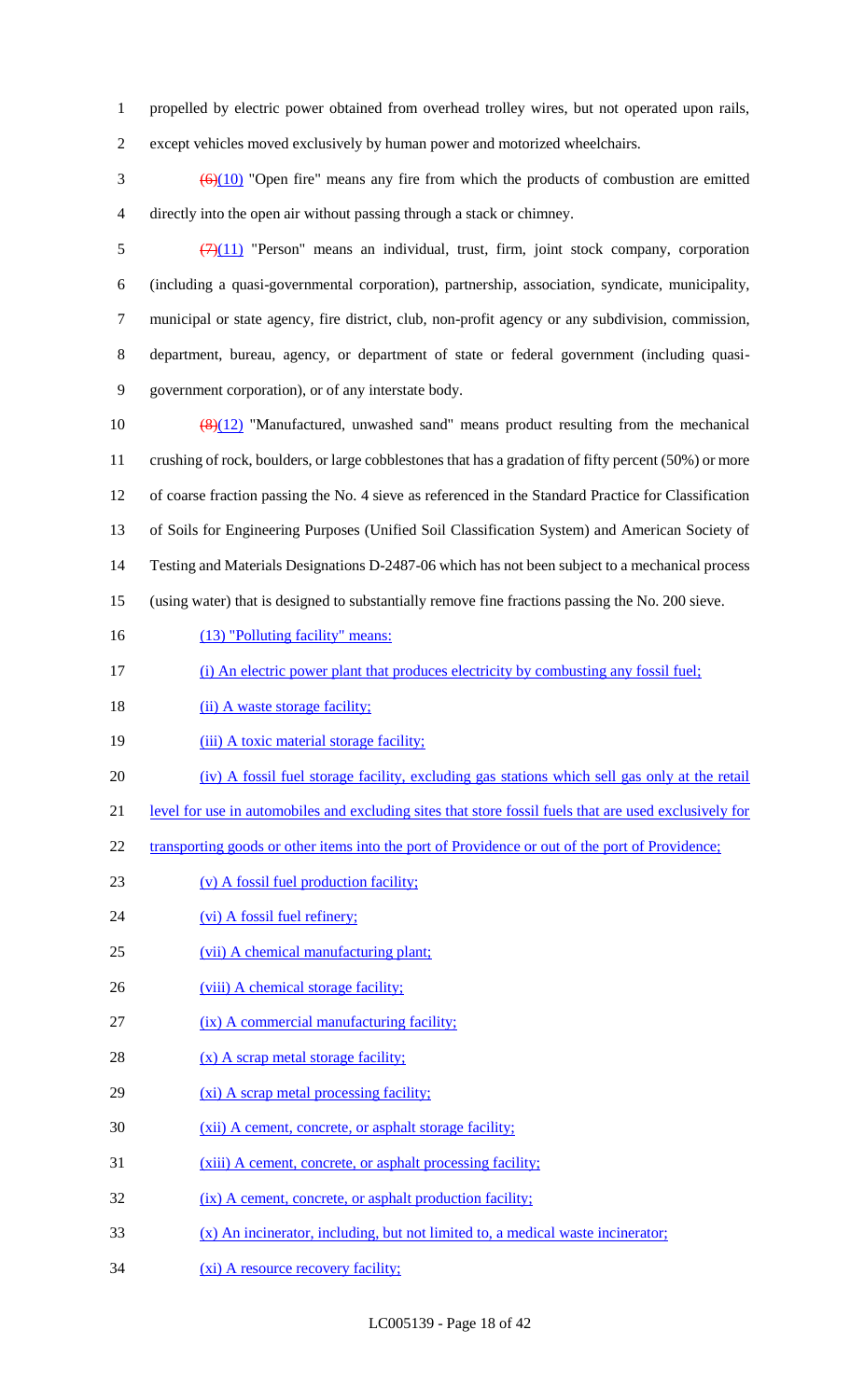| $\mathbf{1}$ | $(xii)$ A combustor;                                                                                   |
|--------------|--------------------------------------------------------------------------------------------------------|
| 2            | (xiii) A transfer station or other solid waste facility;                                               |
| 3            | (xiv) A landfill, including, but not limited to, a landfill that accepts ash, construction debris,     |
| 4            | demolition debris, or solid waste;                                                                     |
| 5            | $(xy)$ A scrap metal recycling facility capable of receiving five $(5)$ tons or more of recyclable     |
| 6            | material per day; or                                                                                   |
| 7            | (xvi) A wood recycling facility capable of receiving five (5) tons or more of recyclable               |
| 8            | material per day.                                                                                      |
| 9            | 23-23-5. Powers and duties of the director.                                                            |
| 10           | In addition to the other powers and duties granted in this chapter, the director shall have            |
| 11           | and may exercise the following powers and duties:                                                      |
| 12           | (1) To exercise general supervision of the administration and enforcement of this chapter              |
| 13           | and all rules and regulations and orders promulgated under this chapter;                               |
| 14           | (2) To develop comprehensive programs, for the prevention, control, and abatement of new               |
| 15           | or existing pollution of the air resources of this state on the basis of air quality standards adopted |
| 16           | by the environmental standards board;                                                                  |
| 17           | (3) To advise, consult, and cooperate with the cities and towns and other agencies of the              |
| 18           | state, federal government, and other states and interstate agencies, and with effective groups in      |
| 19           | industries in furthering the purposes of this chapter;                                                 |
| 20           | (4) To promulgate standards of air quality adopted by the environmental standards board;               |
| 21           | (5) To hold hearings, to issue notices of hearings and subpoenas requiring the attendance              |
| 22           | of witnesses and the production of evidence, and to administer oaths and to take testimony as he or    |
| 23           | she may deem necessary;                                                                                |
| 24           | (6) To encourage and conduct studies and research on air pollution and to collect and                  |
| 25           | disseminate this information;                                                                          |
| 26           | (7) To enter at all reasonable times in or upon any private or public property, except private         |
| 27           | residences, and to detain and inspect any motor vehicle for the purpose of inspecting or               |
| 28           | investigating any condition which the director shall believe to be either an air pollution source or   |
| 29           | in violation of any of the rules or regulations or orders promulgated under this chapter;              |
| 30           | (8) To issue, modify, amend, or revoke any orders prohibiting or abating air pollution in              |
| 31           | accordance with the purposes of this chapter and the rules and regulations promulgated under this      |
| 32           | chapter. In making the orders authorized by this chapter, the director shall consider all relevant     |
| 33           | factors including, but not limited to, population density, air pollution levels, and the character and |
| 34           | degree of injury to health or physical property;                                                       |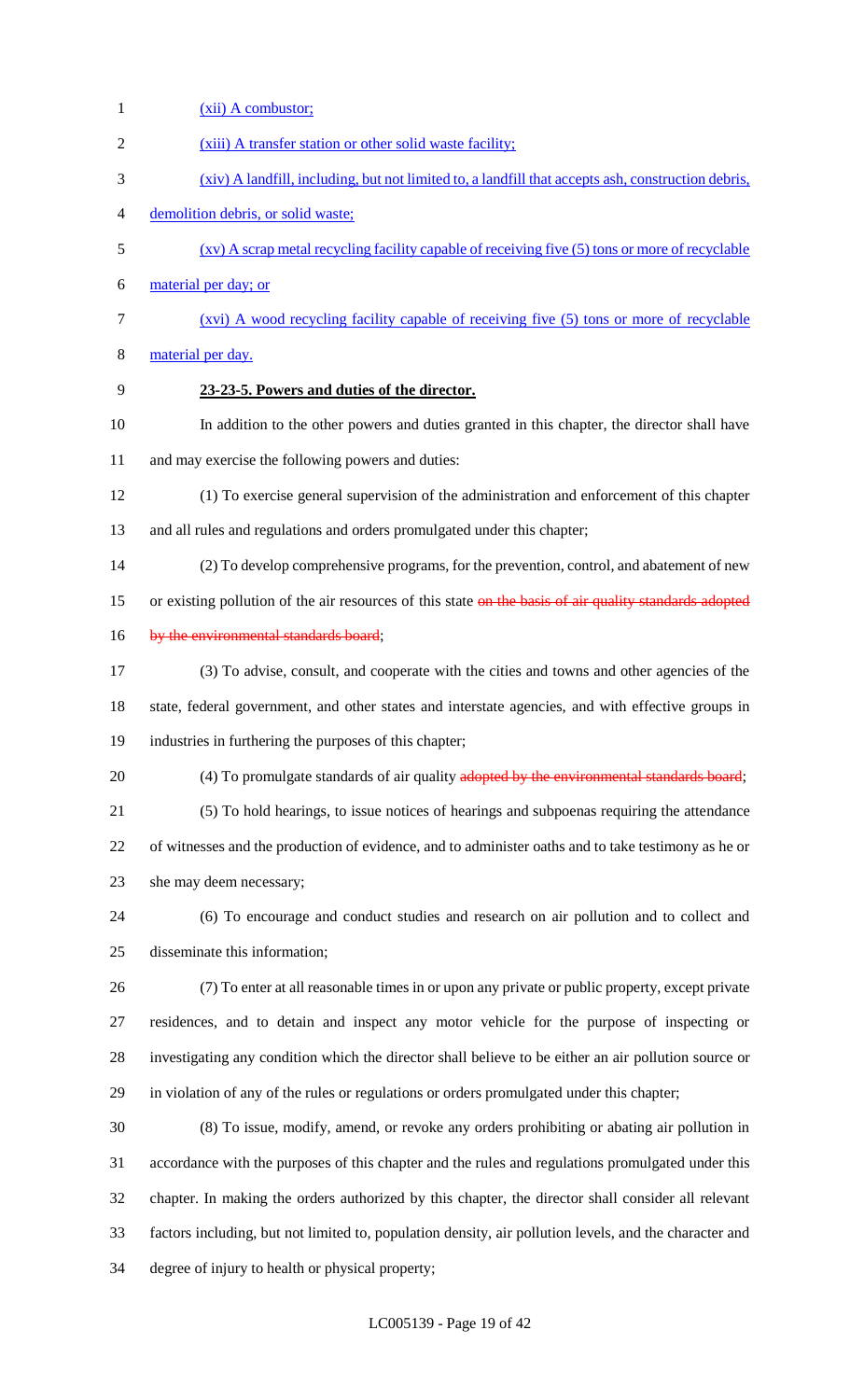1 (9) To accept, receive, and administer grants or other funds or gifts for the purpose of 2 carrying out any of the functions of this chapter including any moneys given under any federal law 3 to the state for air pollution control activities, surveys, or programs;

4 (10) To require the prior submission and approval of plans, specifications, and other data 5 relative to the construction, installation, maintenance, and modification of air pollution control 6 systems, devices, or any of its parts, and to inspect the installations and modifications to insure 7 ensure compliance with the approved plans and to require approval to operate the system;

 (11) To require the prior submission and approval of plans, specifications, and other data relative to the construction, installation, maintenance, or modification of any machine, equipment, device, article, or facility capable of becoming a source of air pollution, subject to the promulgation of rules and regulations under this chapter defining the classes and types of machines, equipment, devices, articles, or facilities subject to this approval;

13 (12) To make, issue, and amend rules and regulations consistent with this chapter for the 14 prevention, control, abatement, and limitation of air pollution, and the enforcement of orders issued 15 under this chapter. Those rules and regulations for the control of pollution need not be uniform 16 throughout the state. The director may prohibit emissions, discharges and/or releases from specific 17 persons, machines, facilities, devices, or any other sources of air contaminants and may also require 18 specific control technology. In addition, the director may regulate the emission characteristics of 19 all fuels used by stationary and mobile sources of air contaminants, provided, the specific control 20 technology and emission characteristics of fuels shall not be more less stringent than the mandatory 21 standards established by federal law or regulation, unless it can be shown that the control 22 technology and emission characteristics of fuels are needed for the attainment or maintenance of 23 air quality standards. Variations of the standards may be based on considerations of population 24 density, meteorological conditions, contaminant emissions, air quality, land development plans, 25 and any other factors that may be relevant to the protection of the air resources of the state;

- 26 (13) To consult the board on the policies and plans for the control and prevention of air 27 pollution; The director may regulate the emission characteristics of all fuels used by mobile sources 28 of air contaminants; provided that, those regulations are consistent with the federal law and federal 29 regulation. Variations of the standards may be based on considerations of population density, 30 meteorological conditions, contaminant emissions, air quality, land development plans, and any 31 other factors that may be relevant to the protection of the air resources of the state; 32 (14) To exercise all incidental powers necessary to carry out the purposes of this chapter;
- 33 (15) To require that an approval to operate be obtained for any machine, equipment, device,
- 34 article, or facility, or any source which is emitting any extremely toxic air contaminant of any air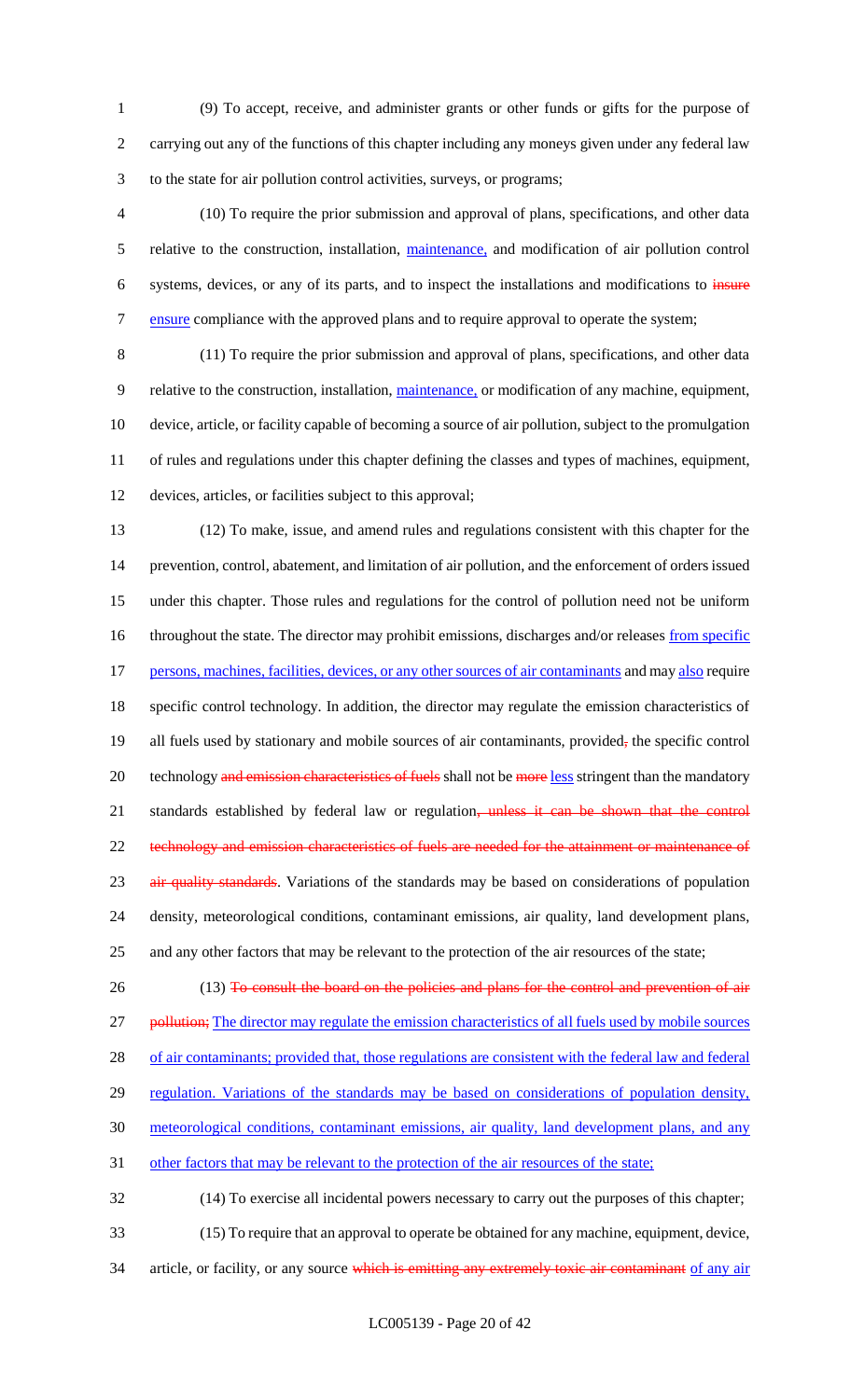1 contaminant, subject to the promulgation of rules and regulations under this chapter defining the categories and capacities of machines, equipment, devices, articles, or facilities subject to this 3 permission. Such regulations need not be uniform across the state. Any approval issued may set forth inspection, monitoring, compliance certification and reporting requirements to assure compliance with approval terms and conditions;

 (16) To require any person who owns or operates any machine, equipment, device, article, 7 or facility which has the potential to emit any air contaminant, or which is emitting any extremely 8 toxic air contaminant, to install, maintain, and use air pollution emission monitoring devices and to submit periodic reports on the nature and amounts of air contaminant emission from the machine, equipment, device, article, or facility;

 (17) To require, as a condition, to the grant of any approval, license, or permit required by this chapter, that the person applying for an approval, license, or permit, first pay to the director a reasonable fee based on the costs of reviewing and acting upon the application and based on the costs of implementing and enforcing the terms of the approval, license, or permit;

 (18) In addition, the director shall collect an annual operating fee from sources subject to the requirements of an approval to operate under this chapter and subject to the requirements of title V of the Clean Air Amendments of 1990, 42 U.S.C. § 7661 et seq. The fee shall be calculated by the director on a weight basis for pollutants actually emitted, after controls. This operating fee shall be determined by regulation and shall be consistent with the fee required under 42 U.S.C. § 20 7661a(b)(3)(B). The operating fees collected shall not be in excess of the amount needed to cover all reasonable (direct and indirect) costs required to develop and administer an operating permit program pursuant to the requirements of title V, of the Clean Air Act amendments of 1990;

 (19) No person shall operate any machine, facility, or device which is subject to approval or permit by the department without an approval or permit of the department. No source may operate after an approval or permit has been denied. Any approval or permit issued under this section may be suspended, revoked or amended by the director at any time upon a showing, after notice and hearing, that the permittee has failed to comply with the provisions of this chapter, rules and regulations promulgated by the director pursuant to this chapter, or the terms and conditions of the approval or permit, or upon a showing, after notice and hearing, that the continued operation of the approved or permitted source constitutes a threat to the health and safety of the public or to the environment. In any proceeding for revocation, suspension, or amendment of an approval or permit pursuant to this subsection, the director will provide the affected party with the opportunity for an adequate hearing. No revocation, annulment, or withdrawal of any approval or permit is lawful unless, the agency sent notice by mail to the permittee or possessor of an approval of the facts or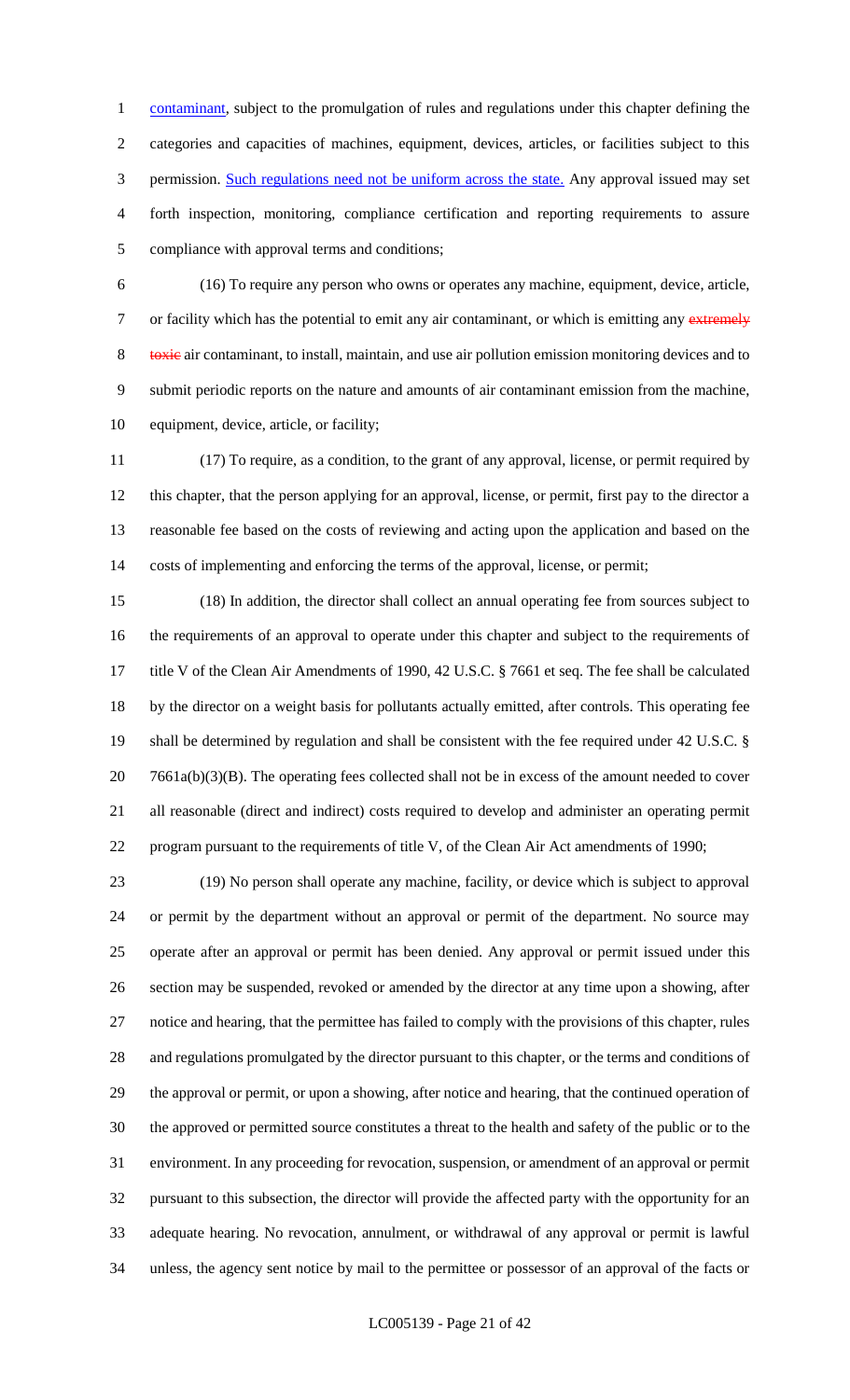conduct or violation which warrant the action, and the permittee or possessor of an approval is given an opportunity at hearing to show compliance with all lawful requirements for the retention of the license. If the agency finds that public health, safety, or welfare imperatively requires emergency action, and incorporates a finding to that effect in its order, summary suspension of approval or permit may be ordered pending proceedings for revocation or other action. These proceedings shall be promptly instituted and determined;

 (20) No approval or permit required under this chapter shall be issued by the director if the approval or permit contains provisions that are determined by the administrator of the Environmental Protection Agency not to be in compliance with the requirements of the federal Clean Air Act (42 U.S.C § 7401 et seq.). The administrator of the EPA shall provide a statement of the reasons for the objection to the director. A copy of the objection and statement shall be provided to the applicant. The director shall withhold the issuance of the approval or permit until the applicant has successfully satisfied the concerns of the administrator of EPA or his or her designee;

 (21) The department may establish a small business stationary source technical and environmental compliance assistance program. The department may use general revenue funding to cover the cost of administering this program. The department shall have the power to give grants, and conduct educational and/or outreach programs;

 (22) To promulgate regulations to apply at the earliest to the 1993 model year and beyond, relating to emission standards for new motor vehicles and new motor vehicle engines, warranties for motor vehicles and motor vehicle parts, recall of motor vehicles, accreditation of motor vehicle parts, and any other matters relating to the enforcement of these regulations, provided, the regulations so promulgated shall not be more stringent than the mandatory standards established by federal law or regulation, unless the regulations are needed for the attainment or maintenance of air quality standards;

 (23) Nothing in this section shall allow the department to administer an inspection and maintenance program for automobiles without approval of the general assembly;

 (24) In addition to the powers and duties enumerated in this section, the director shall have all appropriate power to adopt rules, regulations, procedures, programs, and standards as mandated by the authorization of the federal Clean Air Act, 42 U.S.C. § 7401 et seq.

**23-23-5.2. Mandamus.**

 In the event that the director shall fail to issue the permit or deny the license then the applicant or other interested person may petition the superior court to issue its writ of mandamus 34 ordering the director or some suitable person to immediately issue the license or denial. In the event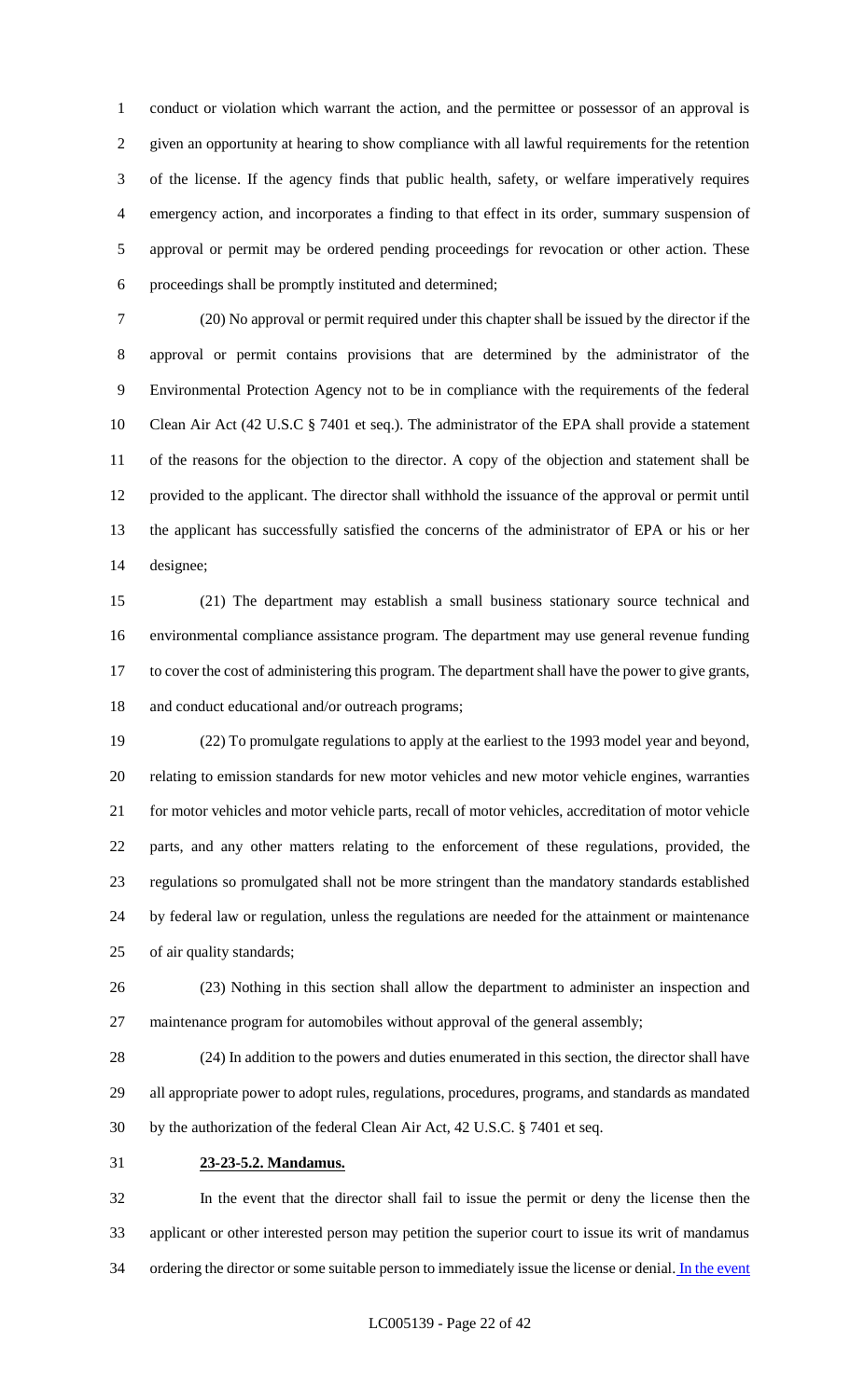1 that the director shall fail to revoke a license or permit, then any interested person may petition the

superior court to issue a writ of mandamus, ordering the director or some other appropriate person

to immediately revoke the license.

**23-23-14. Penalties.**

 (a) Except as provided in subsection (f) of this section, any Any person who shall violate an order of the director or any rule, regulation, or other program requirement, or permit, or approval, or any of the prohibitions of this chapter shall be punished by an administrative or civil penalty of 8 not more than ten thousand dollars (\$10,000) and every person shall be deemed guilty of a separate and distinct offense for each day during which the violation shall be repeated or continued.

 (b) The director or any agent or employee of the director or any person or his or her agent who shall, except in the enforcement of this chapter or in the performance of official duties under this chapter, disclose any information relating to secret processes or methods of manufacture or production obtained in the course of inspecting or investigating any source or alleged source of air pollution, or who shall violate § 23-23-13 shall be guilty of a misdemeanor and shall be punished by a fine not exceeding five hundred dollars (\$500).

 (c) Any person obstructing, hindering, or in any way causing to be obstructed or hindered, the director or any agent or employee of the director in the performance of their duties or who shall refuse to permit the director or any of his or her agents entrance into any premises, buildings, or other places belonging to or controlled by that person in the performance of his or her duties, or who shall refuse to furnish the information requested or to make a test provided for in this chapter shall be guilty of a misdemeanor and shall be fined not more than five hundred dollars (\$500).

 (d) Any person convicted under the provisions of § 23-23-11 shall be punished by a fine of not more than ten thousand dollars (\$10,000) or by imprisonment of one year, or both fine and imprisonment, and every person shall be deemed guilty of a separate and distinct offense for each day during which the violation shall be repeated or continued.

 (e) Any person who knowingly makes a false statement, representation, or certification in any application, record, report, plan, permit, or document filed, maintained and used for purposes under this chapter shall be guilty of a felony, and shall be punished by a fine of not more than ten thousand dollars (\$10,000) or by imprisonment of one year or both fine and imprisonment, and every person shall be guilty of a separate and distinct offense for each day during which the violation shall be repeated or continued.

 (f) Any person who violates an order, rule, or regulation, promulgated by the director pursuant to § 23-23-32, shall be punished by an administrative or civil penalty of not less than 34 ninety thousand dollars (\$90,000) and not more than one hundred thousand dollars (\$100,000), and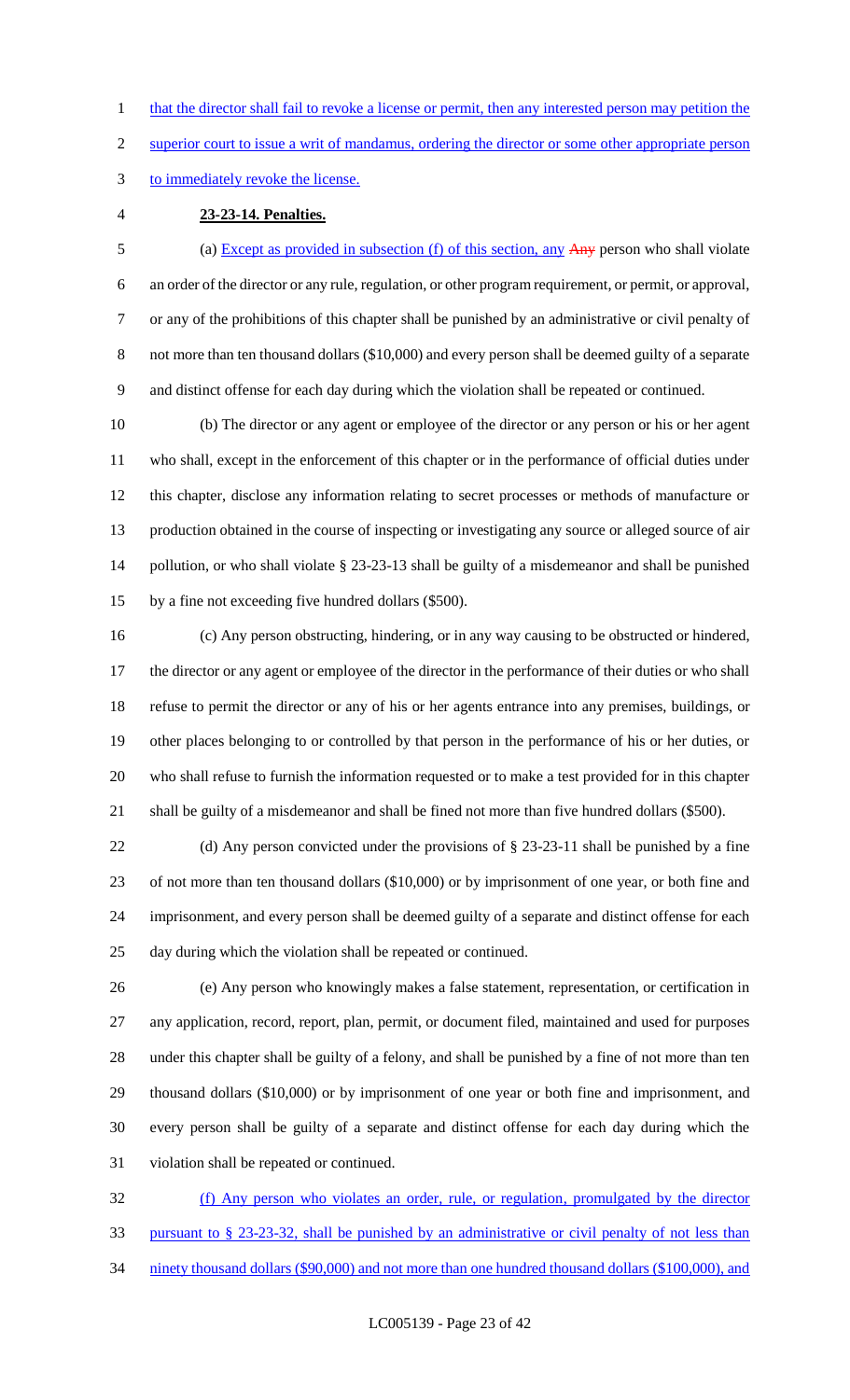1 every person shall be deemed guilty of a separate and distinct offense for each day during which

2 the violation shall be repeated or continued. This civil penalty must be paid not more than fifteen

(15) days from the day on which the violation occurred.

# **23-23-15. Variances.**

 (a) Upon application and after a hearing, the director may suspend the enforcement of the whole or any part of this chapter or of any rule or regulation promulgated under this chapter in the case of any person who shall show that the enforcement of this chapter would constitute undue hardship on that person without a corresponding benefit or advantage obtained by it; provided, that no suspension shall be entered deferring compliance with a requirement of this chapter or the rules and regulations promulgated under this chapter, unless that deferral is consistent with the provisions 11 and procedures of the federal Clean Air Act, 42 U.S.C. § 7401 et seq. No suspension shall be entered deferring compliance with a requirement of this chapter created by regulations pursuant to 13 § 23-23-32. No suspension shall be entered deferring compliance for any rule or regulation for an 14 industrial facility located within the area specified in § 23-23-32(a).

 (b) In determining under what conditions and to what extent the variance may be granted, the director shall give due recognition to the progress which the person requesting the variance shall have made in eliminating or preventing air pollution. In this case, the director shall consider the reasonableness of granting a variance conditioned on the person's effecting a partial abatement of the pollution or a progressive abatement of the pollution or any other circumstances that the director may deem reasonable. No variance shall be granted to any person applying for it who is causing air pollution which creates a danger to public health or safety.

 (c) Any variance granted under this chapter shall be granted for any period of time, not exceeding one year, as the director shall specify, but any variance may be continued from year to year. No variance shall be construed as to relieve the person receiving it from any liability imposed by law for the commission or maintenance of a nuisance nor shall there be any appeal from a denial of a variance.

 (d) Notwithstanding the limitations of this section, the director may, upon application, defer compliance with the whole or any part of this chapter or of any rule or regulation promulgated under this chapter where compliance is not possible because of breakdowns or malfunctions of equipment, acts of God, or other unavoidable casualties; provided, that this order shall not defer compliance for more than three (3) months.

 SECTION 4. Sections 46-12-1 and 46-12-3 of the General Laws in Chapter 46-12 entitled "Water Pollution" are hereby amended to read as follows:

**46-12-1. Definitions.**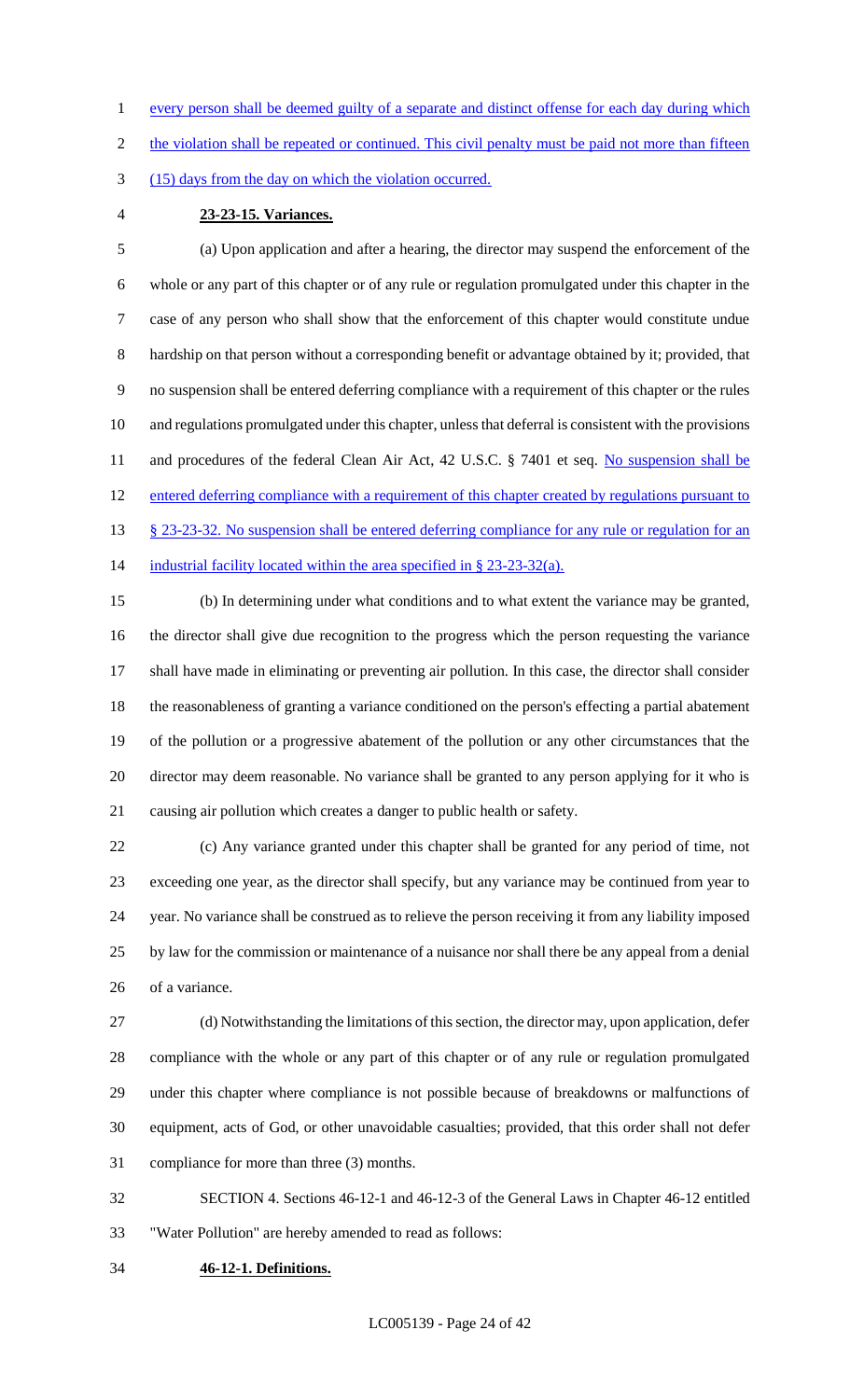As used in this chapter the following terms shall, where the context permits, be construed

as follows:

 (1) "Boat" means any vessel or water craft whether moved by oars, paddles, sails, or other power mechanism, inboard or outboard, or any other vessel or structure floating upon the water whether or not capable of self locomotion, including house boats, barges, and similar floating objects.

- (2) "Chemical manufacturing plant" means a facility that produces or processes chemicals for wholesale or retail distribution.
- (3) "Chemical storage facility" means a facility that stores chemicals which are intended 10 for wholesale or retail distribution.
- 11  $\frac{(2)(4)}{2}$  "Clean Water Act" refers to the federal law enacted under 33 U.S.C. § 1251 et seq., and all amendments thereto.
- 13  $\left(\frac{3}{5}\right)(i)$  "Director" means the director of the department of environmental management or any subordinate or subordinates to whom the director has delegated the powers and duties vested in him or her by this chapter.
- (ii) Wherever reference is made in this chapter to any order of the director and the order shall have been modified by the court, the order referred to shall be taken to be the order of the director as so modified.
- 19  $\left(4\right)\left(6\right)$  "Discharge" means the addition of any pollutant to the waters from any point source. 20  $\left(\frac{5}{7}\right)$  "Effluent limitation" means any restriction or prohibitions, established in accord with the provisions of this chapter or under the federal Clean Water Act, 33 U.S.C. § 1251 et seq., on quantities, rates, and concentrations of chemical, physical, biological, radiological, and other constituents which are discharged into the waters.

24 (24)(8) "Eutrophication" means a reduction of dissolved oxygen from excessive plant growth, chiefly algae, typically as an effect of increased nutrient loadings, to levels that impair the viability of other aquatic life.

- ( $\Theta$ ) "Fecal coliform bacteria" means organisms within the intestines of warm blooded animals that indicate the presence of fecal material, and the potential presence of organisms capable of causing disease in humans.
- (10) "Fossil fuel" means fuel composed of or derived from coal, petroleum, oil, natural gas,

oil shales, bitumens, or tar sands.

 (11) "Fossil fuel storage facility" means a facility that stores fossil fuel for wholesale distribution.

 $\frac{(7)(12)}{7}$  "Groundwaters" includes all underground waters of whatever nature.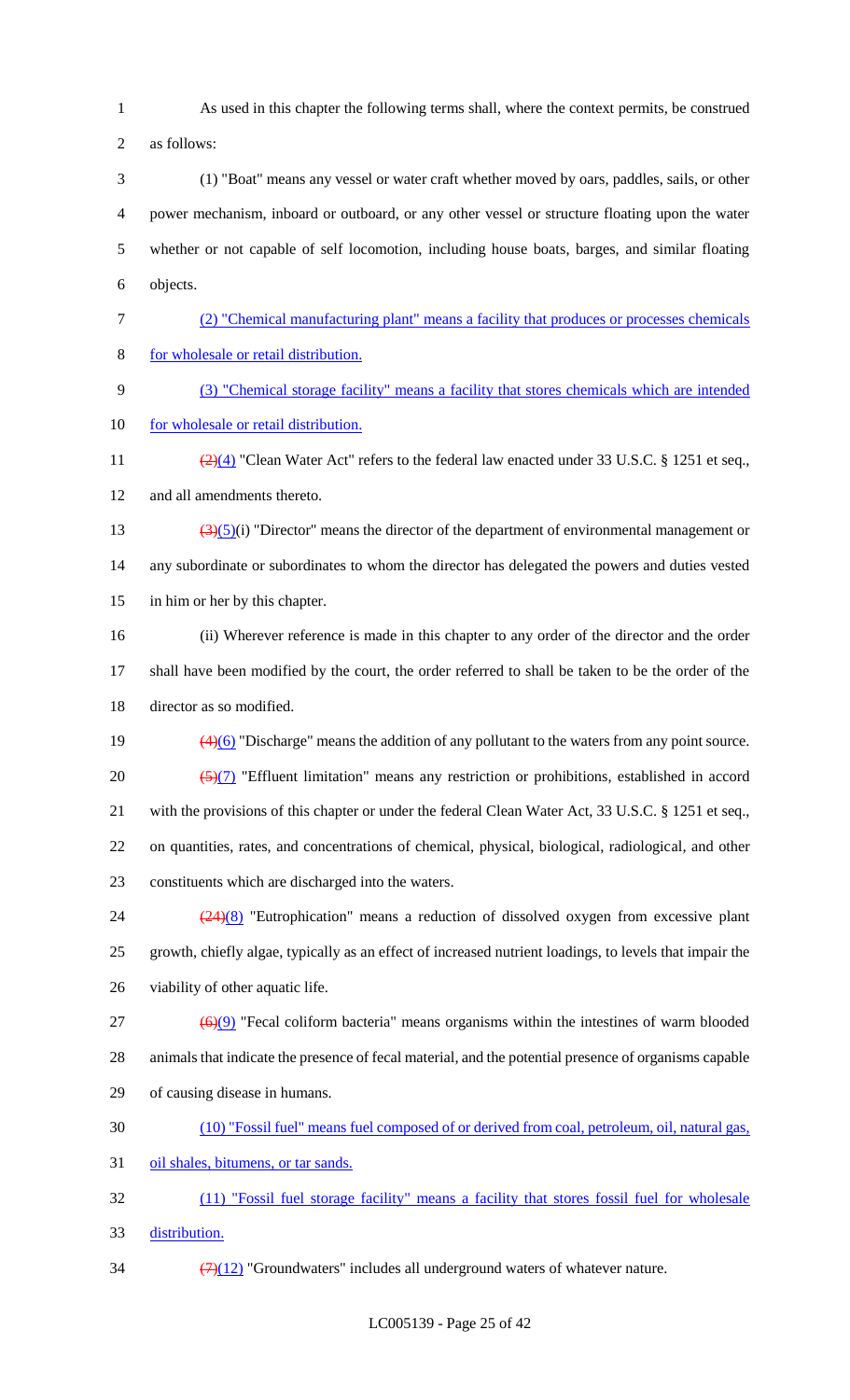(8)(13) "Marine Sanitation Device-Type I" means a marine toilet which, under prescribed test conditions, will produce an effluent that will not exceed a fecal coliform bacteria count of one thousand (1,000) parts per one hundred (100) milliliters and have no visible solids.

 $\left(\frac{9}{14}\right)$  "Marine Sanitation Device-Type II" means a marine toilet which, under prescribed test conditions will produce an effluent that does not exceed a fecal coliform bacteria count of two hundred (200) parts per one hundred (100) milliliters, and have suspended solids not greater than one hundred and fifty (150) milligrams per liter.

8  $(10)(15)$  "Marine Sanitation Device-Type III" means a marine toilet which is designed to prevent the discharge from the boat of any treated or untreated sewage, or any waste derived from sewage.

11  $\left(\frac{(11)(16)}{11}\right)$  "Marine toilet" means any toilet on or within any boat as that term is defined herein.

 $\frac{(12)(17)}{20}$  "No discharge zone" means an environmentally sensitive area of the waters of the state which has been declared by the department of environmental management pursuant to the Clean Water Act, 33 U.S.C. § 1251 et seq., to be an area in which any discharge of sewage is prohibited.

 $\frac{(25)(18)}{25}$  "Nutrient" means organic materials and chemicals, including especially nitrogen and phosphorous and their compounds, that are biologically reactive and necessary for life.

 (13)(19) "Person" includes an individual, trust, firm, joint stock company, corporation (including a quasi government corporation) partnership, association, syndicate, municipality, municipal or state agency, fire district, club, nonprofit agency, or any subdivision, commission, department, bureau, agency, or department of state or federal government (including any quasi government corporation) or of any interstate body.

 (14)(20) "Point source" means any discernible, confined, and discrete conveyance, including, but not limited to, any pipe, ditch, channel, tunnel, conduit, well, discrete fissure, container, rolling stock, concentrated animal feeding operation, or vessel or other floating craft from which pollutants are or may be discharged. This term does not include return flows from irrigated agriculture.

 $29 \left( \frac{(15)(21)}{2} \right)$  "Pollutant" means any material or effluent which may alter the chemical, physical, biological, or radiological characteristics and/or integrity of water, including, but not limited to, dredged spoil, solid waste, incinerator residue, sewage, garbage, sewage sludge, munitions, chemical wastes, biological materials, radioactive materials, heat, wrecked or discarded equipment, cellar dirt or industrial, municipal, agricultural, or other waste petroleum or petroleum products, including but not limited to oil.

LC005139 - Page 26 of 42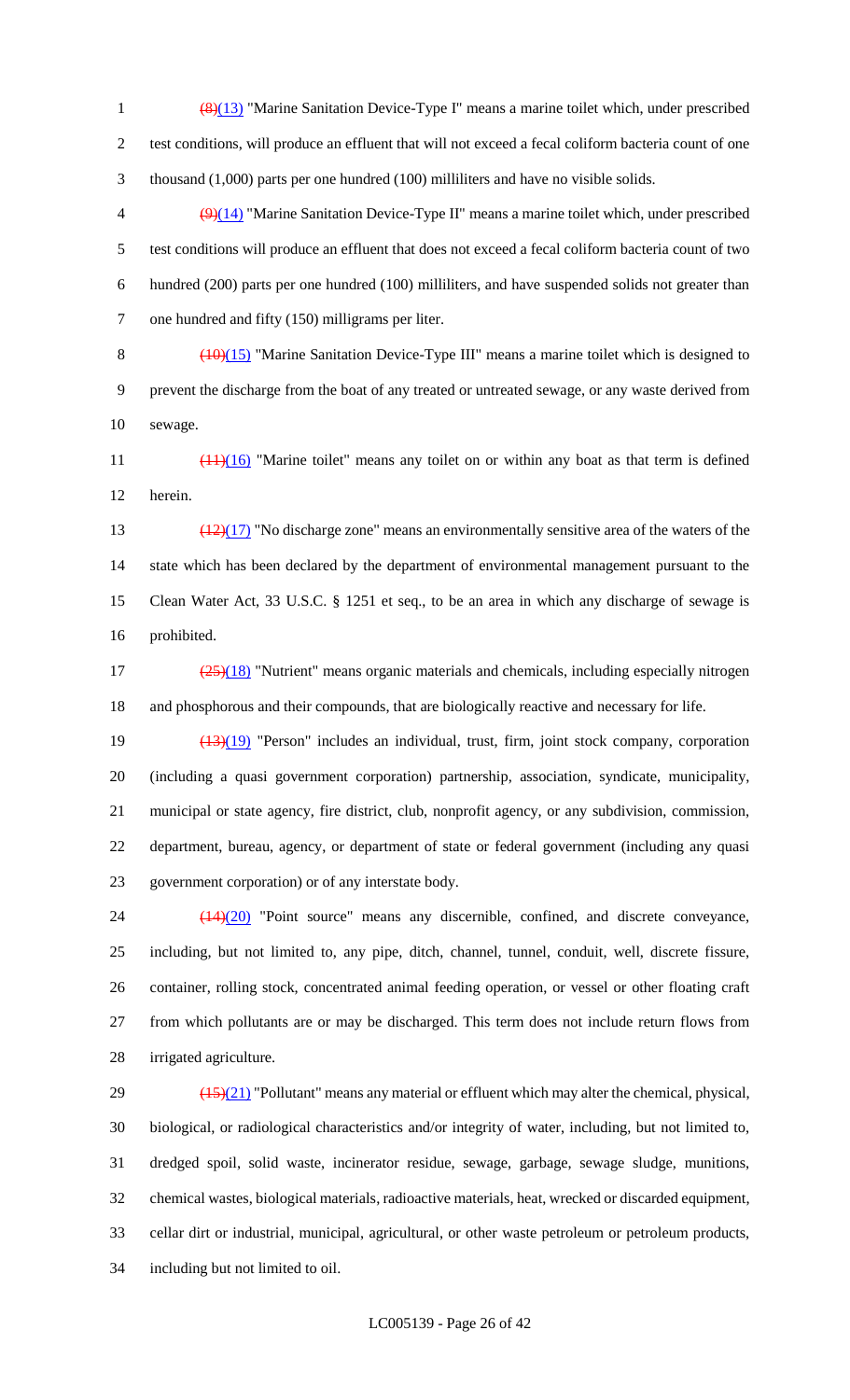1  $\left(\frac{16}{22}\right)$ "Polluting" means the causing of pollution.

2  $\left(\frac{(17)(23)}{2}\right)$  "Pollution" means the man made or man induced alteration of the chemical, physical, biological, and radiological integrity of water.

 (18)(24) "Publicly owned treatment works" means any facility for the treatment of pollutants owned by the state or any political subdivision thereof, municipality, or other public entity, including any quasi government corporation.

- (19)(25) "Release" means any spilling, leaking, pumping, pouring, emitting, emptying, injecting, escaping, leaching, dumping, or disposing of any pollutant into a surface water or wetland, or onto or below the land surface.
- 10  $\left(\frac{(20)(26)}{20}\right)$  "Schedule of compliance" means a schedule of remedial measures including an enforceable sequence of actions, or operations, leading to compliance with an effluent limitation or any other limitation, prohibition, or standard.
- 13  $\frac{(21)(27)}{28}$  "Sewage" means fecal material and human waste, or wastes from toilets and other receptacles intended to receive or retain body waste, and any wastes, including wastes from human households, commercial establishments, and industries, and storm water runoff, that are discharged to or otherwise enter a publicly owned treatment works.
- $\frac{(22)(28)}{2}$  "Underground storage tank" means any one or combination of tanks (including underground pipes connected thereto) which is used to contain an accumulation of petroleum product or hazardous materials, and the volume of which (including the volume of the underground pipes connected thereto) is ten percent (10%) or more beneath the surface of the ground.

21  $\frac{(23)(29)}{23}$  "Waters" includes all surface waters including all waters of the territorial sea, tidewaters, all inland waters of any river, stream, brook, pond, or lake, and wetlands, as well as all groundwaters.

- 24 (27) "Polluting facility" means:
- (i) An electric power plant that produces electricity by combusting any fossil fuel;
- 26 (ii) A waste storage facility;
- 27 (iii) A toxic material storage facility;
- (iv) A fossil fuel storage facility, excluding gas stations which sell gas only at the retail
- level for use in automobiles and excluding sites that store fossil fuels that are used exclusively for
- transporting goods or other items into the port of Providence or out of the port of Providence;
- (v) A fossil fuel production facility;
- 32 (vi) A fossil fuel refinery;
- (vii) A chemical manufacturing plant;
- 34 (viii) A chemical storage facility;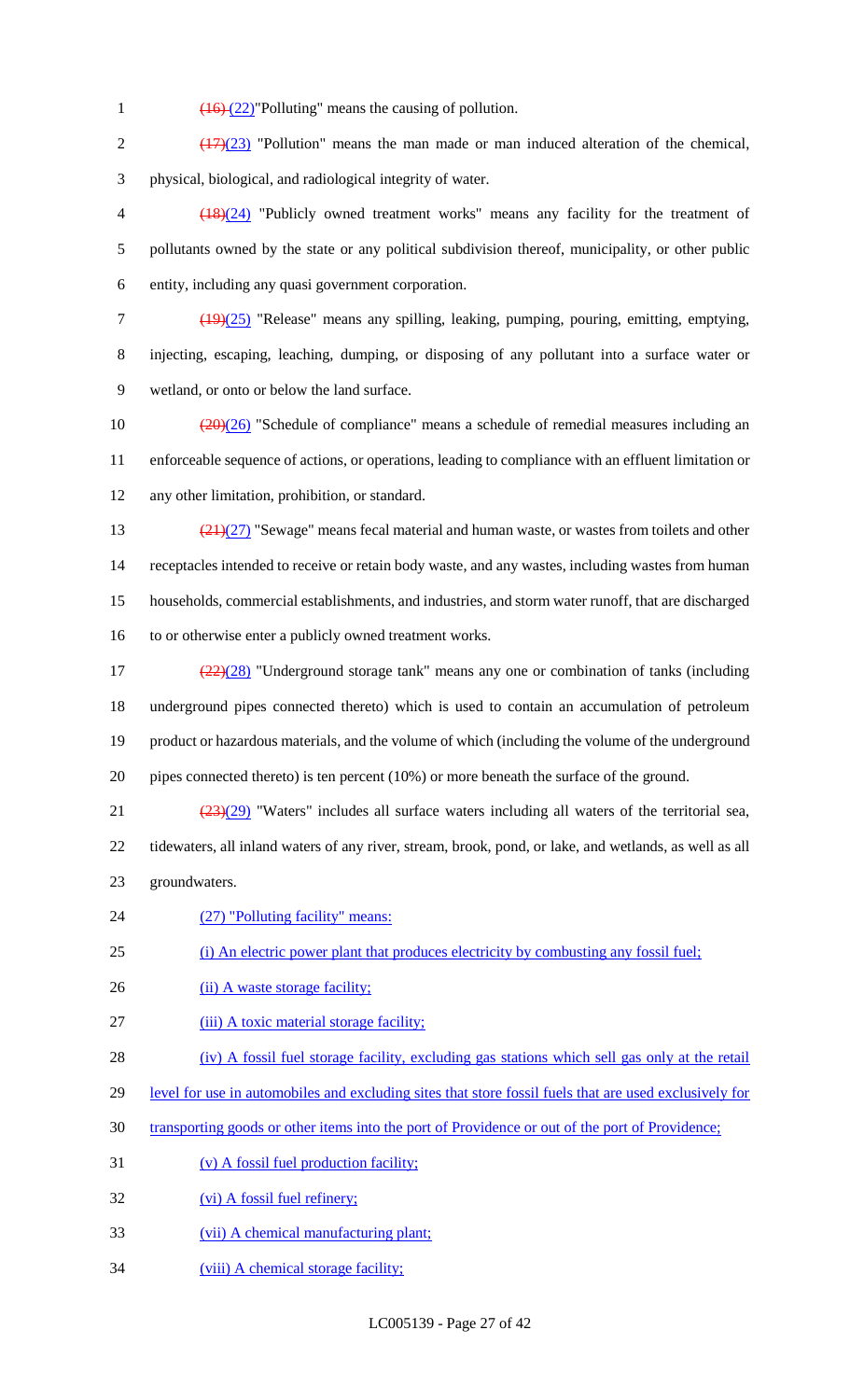1 (ix) A commercial manufacturing facility; 2 (x) A scrap metal storage facility; 3 (xi) A scrap metal processing facility; (xii) A cement, concrete, or asphalt storage facility; (xiii) A cement, concrete, or asphalt processing facility; (xiv) A cement, concrete, or asphalt production facility; (xv) An incinerator, including, but not limited to, a medical waste incinerator; (xvi) A resource recovery facility; (xvii) A combustor; 10 (*xviii*) A transfer station or other solid waste facility; (xix) A landfill, including, but not limited to, a landfill that accepts ash, construction debris, demolition debris, or solid waste; (xx) A scrap metal recycling facility capable of receiving five (5) tons or more of recyclable 14 material per day; or 15 (xxi) A wood recycling facility capable of receiving five (5) tons or more of recyclable 16 material per day. **46-12-3. Powers and duties of the director.** In addition to the other powers granted the director of the department of environmental management herein, the director shall have and may exercise the following powers and duties: (1) To exercise general supervision of the administration and enforcement of this chapter, and all rules and regulations and orders promulgated hereunder; (2) To develop comprehensive programs for the prevention, control, and abatement of new or existing pollution of the waters of this state; (3) To advise, consult, and cooperate with other agencies of the state, the federal government, other states, and interstate agencies and with affected groups, political subdivisions, and industries in the furtherance of the purposes of this chapter; (4) To accept and administer loans and grants from the federal government and from other sources, public or private, for the carrying out of any of its functions, which loans and grants shall not be expended for other than the purposes for which provided; (5) To encourage, participate in, or conduct studies, investigations, research, and demonstrations relating to water pollution and its causes, prevention, control, and abatement thereof, as he or she may deem advisable and necessary for the discharge of his or her duties under this chapter; (6) To collect and disseminate information relating to water pollution and the prevention,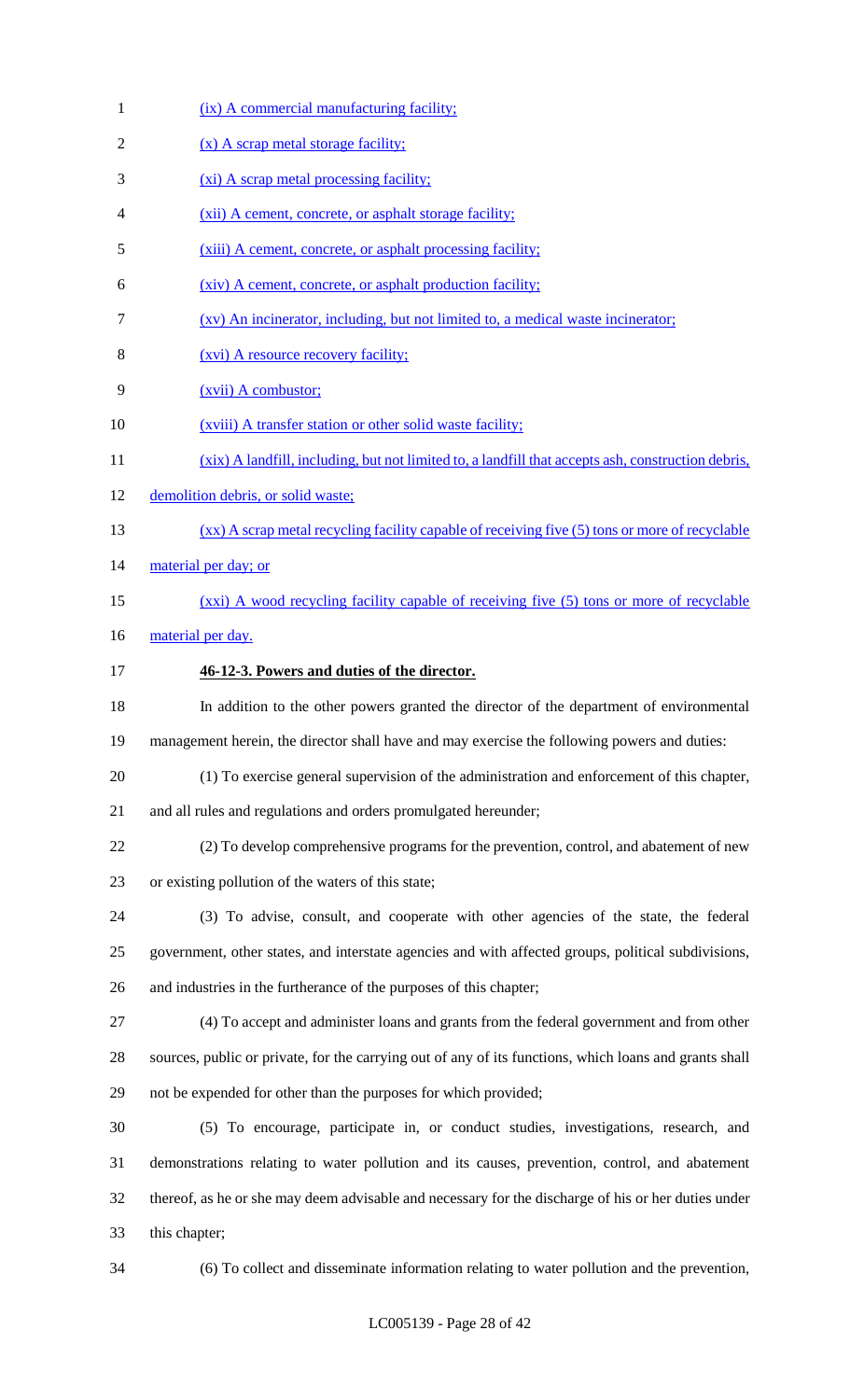- control, and abatement thereof;
- (7) Except as otherwise provided in subdivision (24) below, to promulgate standards of water quality and to classify the waters of the state accordingly;
- (8) To administer state grants to municipalities and political subdivisions for the construction of sewage treatment works;
- 

 (9) To hold hearings, to issue notices of hearings and subpoenas requiring the attendance of witnesses and the production of evidence, and to administer oaths and to take testimony, that he or she may deem necessary;

 (10) To approve, pursuant to standards adopted by the environmental standards board, the construction, modification, and operation of discharge systems or any parts thereof, and to require the prior submission of plans, specifications, and other data relative to discharge systems and to require that the plans, specifications, or other data be certified by a professional engineer registered in Rhode Island, and to inspect the systems either under construction or in operation;

 (11) To issue a permit for the discharge of any pollutant or combination of pollutants or to issue a general permit authorizing a category of discharges within a geographical area upon conditions as may be necessary to carry out the purposes of this chapter and of the Clean Water Act, 33 U.S.C. § 1251 et seq., which may include, but not be limited to, providing for specific effluent limitations and levels of treatment technology, monitoring, recording, and reporting standards, or to deny a permit or general permit;

 (12) To renew, revoke, modify, or suspend in whole or in part any permit, order, or schedule of compliance pursuant to the provisions of this chapter, and any rules and regulations promulgated thereunder;

 (13) To approve the discharge of pollutants into the waters of this state pursuant to all applicable standards;

 (14) To require publicly owned treatment works to adopt and implement requirements regarding the pretreatment of pollutants consistent with existing federal requirements, and to require compliance by all persons with pretreatment requirements;

 (15) To issue such orders as may be necessary to prevent the unauthorized construction, modification, or operation of discharge systems and the discharge of pollutants into the waters of this state;

(16) To require proper maintenance and operation of discharge systems;

 (17) To consult the advisory council on environmental affairs on the policies and plans for the control and abatement of pollution;

(18) To make, issue, amend, and revoke reasonable rules and regulations for the prevention,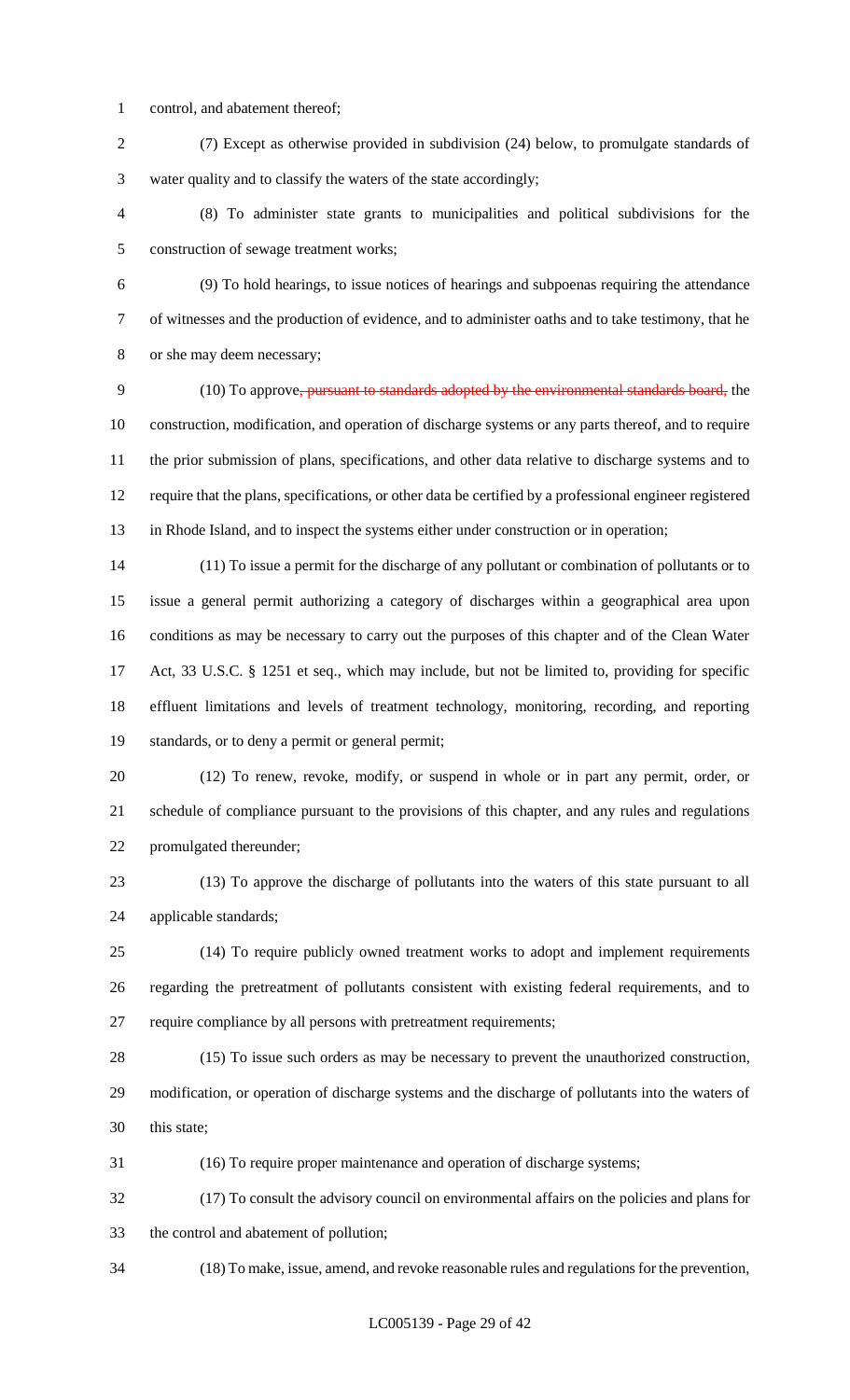control, and abatement of pollution and the enforcement of orders issued hereunder, including 2 public notice and comment requirements. Such rules and regulations need not be uniform 3 throughout the state;

 (19) To exercise all incidental powers necessary to carry out the purposes of this chapter; (20) To approve the operation of treatment facilities, pursuant to the provisions of chapters 3, 11, and 18 of title 44;

 (21) To promulgate and enforce rules and regulations to govern the location, design, construction, maintenance, and operation of underground storage facilities used for storing petroleum products or hazardous materials to prevent, abate, and remedy the discharge of petroleum products and hazardous materials into the waters of the state; provided that all underground storage tanks and associated piping installed after September 1, 1991, shall provide for secondary containment in a manner approved by the director; and provided, that single-walled tanks and/or piping installed prior to May 8, 1985, shall be permitted to remain in use until December 22, 2017, and single-walled tanks and/or piping installed between May 8, 1985, and July 20, 1992, shall be permitted to remain in use for thirty-two (32) years from the date of installation if the owner/operator of the single-walled tank or piping performs an annual facility compliance inspection to ensure structural integrity; and provided, further, that the installation of underground storage tanks is prohibited at sites located within wellhead protection areas for community water supply wells as designated by the director and consistent with chapter 13.1 of this title. This prohibition shall not apply to the replacement or upgrading of existing underground storage tanks installed prior to July 1, 1991, provided that such activity take place in accordance with all applicable state and federal regulations. The department of environmental management shall by January 1, 2011, develop recommendations for phasing out the stage II vapor recovery program with the required removal of single-walled underground storage tanks in order to achieve the objectives of both program efforts in a cost effective and efficient manner. The department of environmental management shall report its findings to the chair of the house committee on environment and natural resources and to the chair of the senate committee on environment and agriculture on or before January 1, 2011;

 (22) To promulgate and enforce rules and regulations to govern the installation, construction, operation, and abandonment of monitoring wells;

 (23) To promulgate and enforce rules and regulations to govern the location, design, installation, operation and maintenance of subsurface disposal systems which receive the discharge of pollutants and of subsurface containment systems, including underground storage tanks, used to contain or control the discharge of pollutants below the ground surface.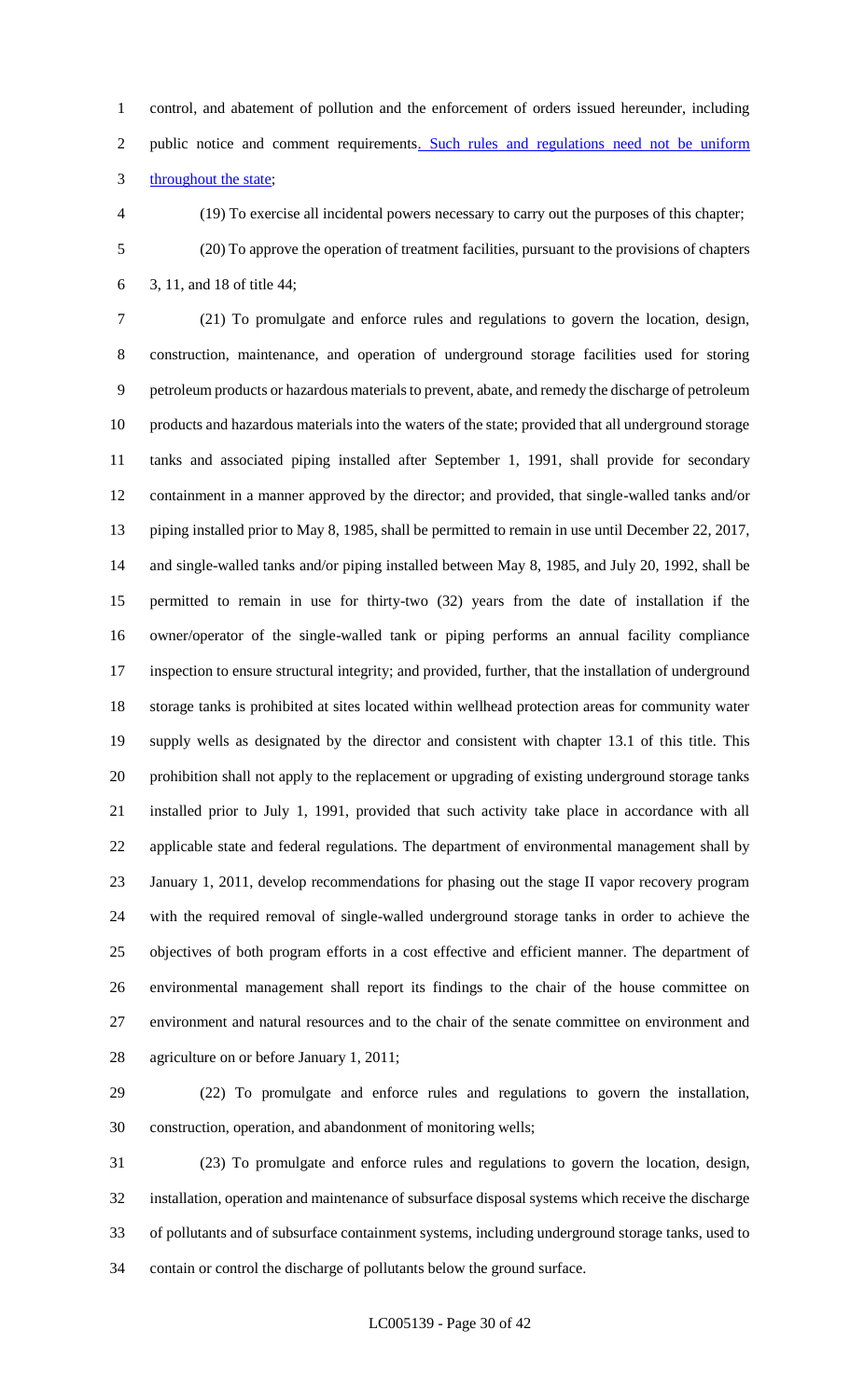(24) In connection with the dredging and transportation and disposal of dredge material, to promulgate and adopt water quality standards that conform with the federal Environmental Protection Agency's applicable water quality rules and regulations and guidelines, including, but not limited to, the federal Environmental Protection Agency's rules and regulations and guidelines for deviating from said standards. The department of environmental management shall also apply the applicable standards and guidelines and adopt the procedures as set forth in the manual identified as "Evaluation of Dredge Material for Purpose of Ocean Disposal. Testing Manual Put Together by EPA and Army Corps of Engineers in February, 1991" and any amendments or supplements or successor manuals thereto to the extent that the same are relevant to dredging, transportation and/or disposal of dredge materials in tidal waters or any documents or manuals approved by the federal Environmental Protection Agency relating to dredging, transportation and/or disposal of dredge materials; and

 (25) To prepare and to submit to the governor, the speaker of the house, the president of the senate, the chairperson of the house committee on environment and natural resources and the chairperson of the senate committee on environment and agriculture, not later than February 1, 2005, a plan, including an implementation program with cost estimates, recommended sources of funding, measurable goals, objectives, and targets and limitations for nutrient introduction into the waters of the state, for the purposes of: (i) managing nutrient loadings and the effects of nutrients in the waters of the state; and (ii) preventing and eliminating conditions of eutrophication.

 SECTION 5. Section 42-16.1-2 of the General Laws in Chapter 42-16.1 entitled "Department of Labor and Training" is hereby amended to read as follows:

#### **42-16.1-2. Functions of director.**

The director of labor and training shall:

 (1) Have all the powers and duties formerly vested by law in the director of labor with regard to factory inspectors and steam boiler inspectors, and such other duties as may be by law conferred upon the department;

 (2) Administer the labor laws of this state concerning women and children and be responsible for satisfactory working conditions of women and children employed in industry in this state by a division in the department which shall be known as the division of labor standards;

(3) Administer the act relating to state wage payment and wage collection;

(4) Have all of the powers and duties formerly vested in the director of the department of

labor and administer those responsibilities set forth in chapters 29 -- 38, inclusive, of title 28;

 (5) Have all the powers and duties formerly vested by law in the director of employment and training and administer those responsibilities set forth in chapters 39 -- 44, inclusive, of title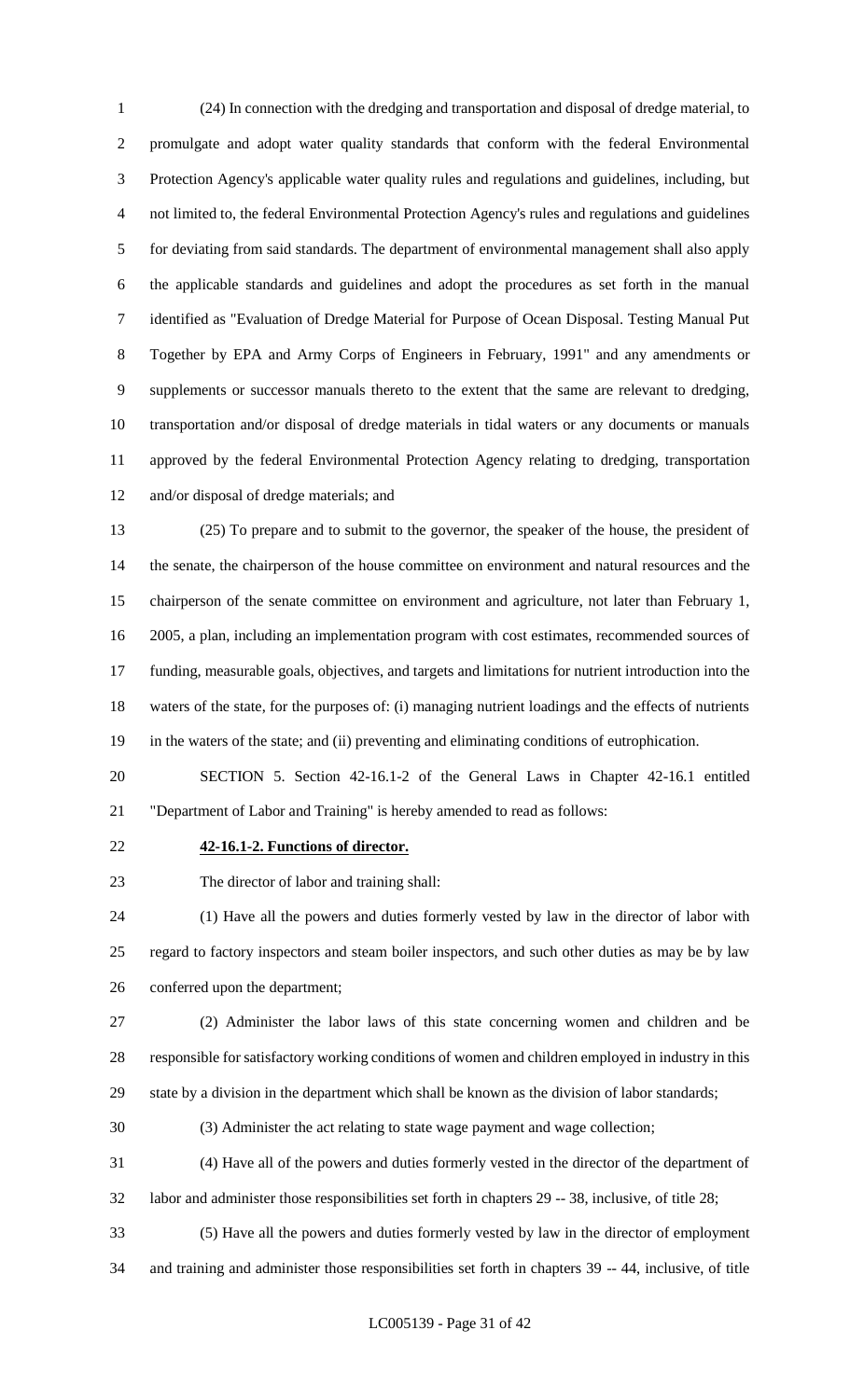28 and chapter 102 of title 42.

| $\overline{2}$ | (6) Provide to the department of administration any information, records or documents they             |
|----------------|--------------------------------------------------------------------------------------------------------|
| 3              | certify as necessary to investigate suspected misclassification of employee status, wage and hour      |
| $\overline{4}$ | violations, or prevailing wage violations subject to their jurisdiction, even if deemed confidential   |
| $\mathfrak{S}$ | under applicable law, provided that the confidentiality of such materials shall be maintained, to the  |
| 6              | extent required of the releasing department by any federal or state law or regulation, by all state    |
| $\tau$         | departments to which the materials are released and no such information shall be publicly disclosed,   |
| $8\,$          | except to the extent necessary for the requesting department or agency to adjudicate a violation of    |
| $\overline{9}$ | applicable law. The certification must include a representation that there is probable cause to        |
| 10             | believe that a violation has occurred. State departments sharing this information or materials may     |
| 11             | enter into written agreements via memorandums of understanding to ensure the safeguarding of           |
| 12             | such released information or materials.                                                                |
| 13             | (7) Have the power to enter contracts, hire employees, hire contractors, promulgate rules              |
| 14             | and regulations, levy fines, adjudicate administrative cases, or take any other lawful action in order |
| 15             | to administer the just transition program, pursuant to $\S$ 42-16.1-21.                                |
| 16             | SECTION 6. Chapter 23-23 of the General Laws entitled "Air Pollution" is hereby                        |
| 17             | amended by adding thereto the following sections:                                                      |
| 18             | 23-23-32. Specific air contaminant regulations.                                                        |
| 19             | (a) No later than the first day of November in the calendar year of 2023, the director shall           |
| 20             | adopt regulations that shall apply only to polluting facilities in the area composed of the following  |
| 21             | census block groups from the 2010 census:                                                              |
| 22             | (1) Census Tract 1.01, Block Group 1, Providence County, Rhode Island;                                 |
| 23             | (2) Census Tract 1.01, Block Group 2, Providence County, Rhode Island;                                 |
| 24             | (3) Census Tract 1.01, Block Group 3, Providence County, Rhode Island;                                 |
| 25             | (4) Census Tract 1.01, Block Group 4, Providence County, Rhode Island;                                 |
| 26             | (5) Census Tract 1.02, Block Group 1, Providence County, Rhode Island;                                 |
| 27             | (6) Census Tract 1.02, Block Group 2, Providence County, Rhode Island;                                 |
| 28             | (7) Census Tract 1.02, Block Group 3, Providence County, Rhode Island;                                 |
| 29             | (8) Census Tract 4, Block Group 1, Providence County, Rhode Island;                                    |
| 30             | (9) Census Tract 4, Block Group 2, Providence County, Rhode Island;                                    |
| 31             | (10) Census Tract 4, Block Group 3, Providence County, Rhode Island;                                   |
| 32             | (11) Census Tract 4, Block Group 4, Providence County, Rhode Island;                                   |
| 33             | (12) Census Tract 5, Block Group 1, Providence County, Rhode Island;                                   |
| 34             | (13) Census Tract 5, Block Group 2, Providence County, Rhode Island;                                   |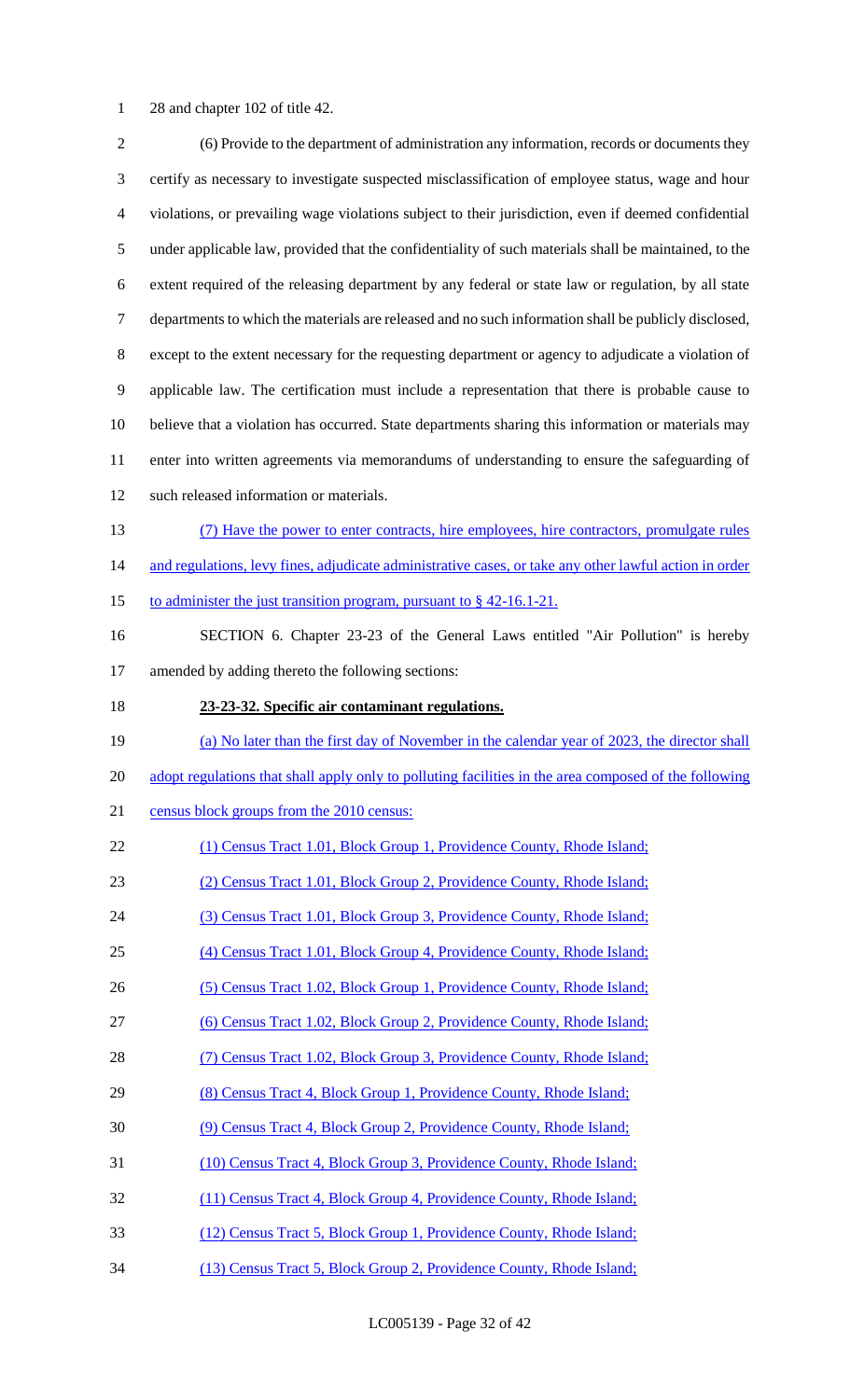(14) Census Tract 5, Block Group 3, Providence County, Rhode Island; 2 (15) Census Tract 6, Block Group 1, Providence County, Rhode Island; (16) Census Tract 6, Block Group 2, Providence County, Rhode Island; (17) Census Tract 7, Block Group 1, Providence County, Rhode Island; (18) Census Tract 7, Block Group 2, Providence County, Rhode Island; and (19) Census Tract 7, Block Group 3, Providence County, Rhode Island. (b) The regulations created by the director under § 23-23-32(a), shall prohibit all industrial facilities within the area specified in § 23-23-32(a) from emitting more than one pound (1 lb.) per year of any of the following air pollutants: 10 (1) Carbon monoxide; 11 (2) Nitrogen dioxide; (3) Sulfur dioxide; 13 (4) Lead; 14 (5) Particulate matter with an aerodynamic diameter less than or equal to a nominal ten (10) micrometers, as measured by a method used by the administrator of the U.S. environmental 16 protection agency, to measure the size of particulate matter, pursuant to 42 U.S. Code § 7602; (6) Any air pollutant defined by the administrator of the U.S. environmental protection 18 agency as a "volatile organic compound" pursuant to 42. U.S. Code § 7412; and (7) Any air pollutant categorized by the administrator of the U.S. Environmental Protection Agency as a "hazardous air pollutant" pursuant to 42. U.S. Code § 7412. (c) The director shall, as appropriate, amend or revoke any licenses or permits previously 22 provided to any industrial facilities to ensure that such facilities are in compliance with the emission limits specified in this section and any regulations promulgated thereunder. 24 (d) The director shall, as appropriate, amend Rhode Island's state implementation plan, 25 under the federal Clean Air Act, 42 U.S. Code § 7401 et seq., to reflect and incorporate the emission 26 limits specified in this section and any regulations promulgated thereunder. **23-23-33. Severability.**  (a) If any provision of this chapter is held invalid, the remainder of this chapter shall not 29 be affected thereby. (b) If the application of any provision of this chapter to any person or circumstance is held invalid, the application of such provision to other persons or circumstances shall not be affected thereby. SECTION 7. Chapter 42-16.1 of the General Laws entitled "Department of Labor and Training" is hereby amended by adding thereto the following sections: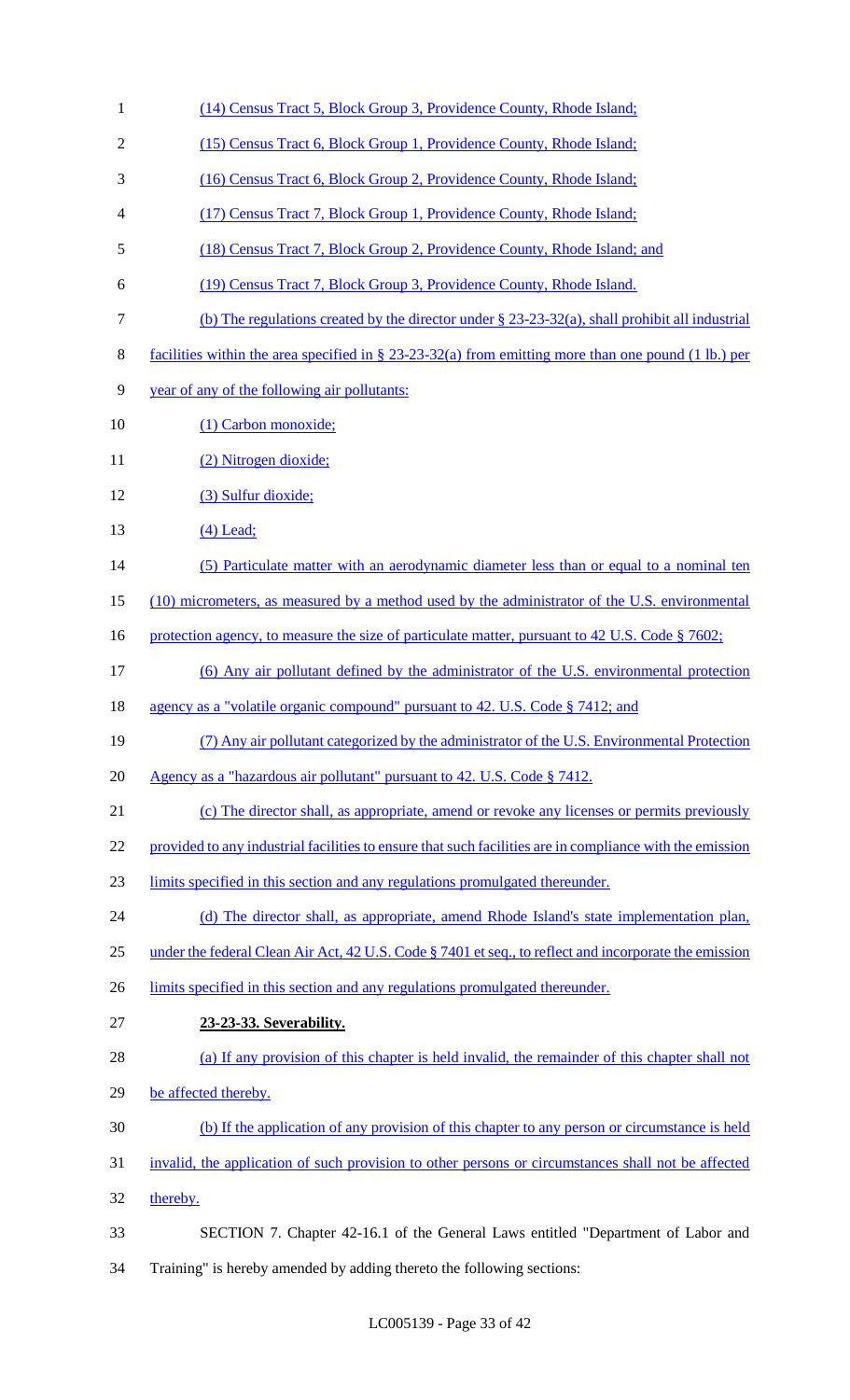| $\mathbf{1}$             | 42-16.1-20. Definitions.                                                                                 |
|--------------------------|----------------------------------------------------------------------------------------------------------|
| $\sqrt{2}$               | (a) For the purposes of $\S$ 42-16.1-21, "chemical manufacturing plant" means a facility that            |
| 3                        | produces or processes chemicals for wholesale or retail distribution.                                    |
| $\overline{\mathcal{A}}$ | (b) For the purposes of $\S$ 42-16.1-21, "chemical storage facility" means a facility that stores        |
| 5                        | chemicals which are intended for wholesale or retail distribution.                                       |
| 6                        | (c) For the purposes of $\S$ 42-16.1-21, "enrollee" means a just transition worker who is                |
| 7                        | enrolled in the just transition program.                                                                 |
| $8\,$                    | (d) For the purposes of $\S$ 42-16.1-21, "fossil fuel" means fuel composed of or derived from            |
| 9                        | coal, petroleum, oil, natural gas, oil shales, bitumens, or tar sands.                                   |
| 10                       | (e) For the purposes of $\S$ 42-16.1-21, "fossil fuel storage facility" means a facility that            |
| 11                       | stores fossil fuel for wholesale distribution.                                                           |
| 12                       | (f) For the purposes of $\S$ 42-16.1-21, "just transition salary" means the just transition salary       |
| 13                       | received by enrollees, pursuant to $\S$ 42-16.1-21(i).                                                   |
| 14                       | (g) For the purposes of $\S$ 42-16.1-21, "just transition worker" means:                                 |
| 15                       | (1) Any worker who is employed to work at, in, or with an industrial facility within the just            |
| 16                       | <u>transition program zone for at least eight (8) hours per week, as determined by the director; and</u> |
| 17                       | (2) Any worker who was formerly employed to work at, in, or with an industrial facility,                 |
| 18                       | within the just transition program zone, for at least eight (8) hours per week, as determined by the     |
| 19                       | director, and who lost their job after the enactment of this section.                                    |
| 20                       | (h) For the purposes of $\S 42$ -16.1-21, "Just Transition Program Zone" means the geographic            |
| 21                       | area composed of the following census block groups from the 2010 census:                                 |
| 22                       | (1) Census Tract 1.01, Block Group 1, Providence County, Rhode Island;                                   |
| 23                       | (2) Census Tract 1.01, Block Group 2, Providence County, Rhode Island;                                   |
| 24                       | (3) Census Tract 1.01, Block Group 3, Providence County, Rhode Island;                                   |
| 25                       | (4) Census Tract 1.01, Block Group 4, Providence County, Rhode Island;                                   |
| 26                       | (5) Census Tract 1.02, Block Group 1, Providence County, Rhode Island;                                   |
| 27                       | (6) Census Tract 1.02, Block Group 2, Providence County, Rhode Island;                                   |
| 28                       | (7) Census Tract 1.02, Block Group 3, Providence County, Rhode Island;                                   |
| 29                       | (8) Census Tract 4, Block Group 1, Providence County, Rhode Island;                                      |
| 30                       | (9) Census Tract 4, Block Group 2, Providence County, Rhode Island;                                      |
| 31                       | (10) Census Tract 4, Block Group 3, Providence County, Rhode Island;                                     |
| 32                       | (11) Census Tract 4, Block Group 4, Providence County, Rhode Island;                                     |
| 33                       | (12) Census Tract 5, Block Group 1, Providence County, Rhode Island;                                     |
| 34                       | (13) Census Tract 5, Block Group 2, Providence County, Rhode Island;                                     |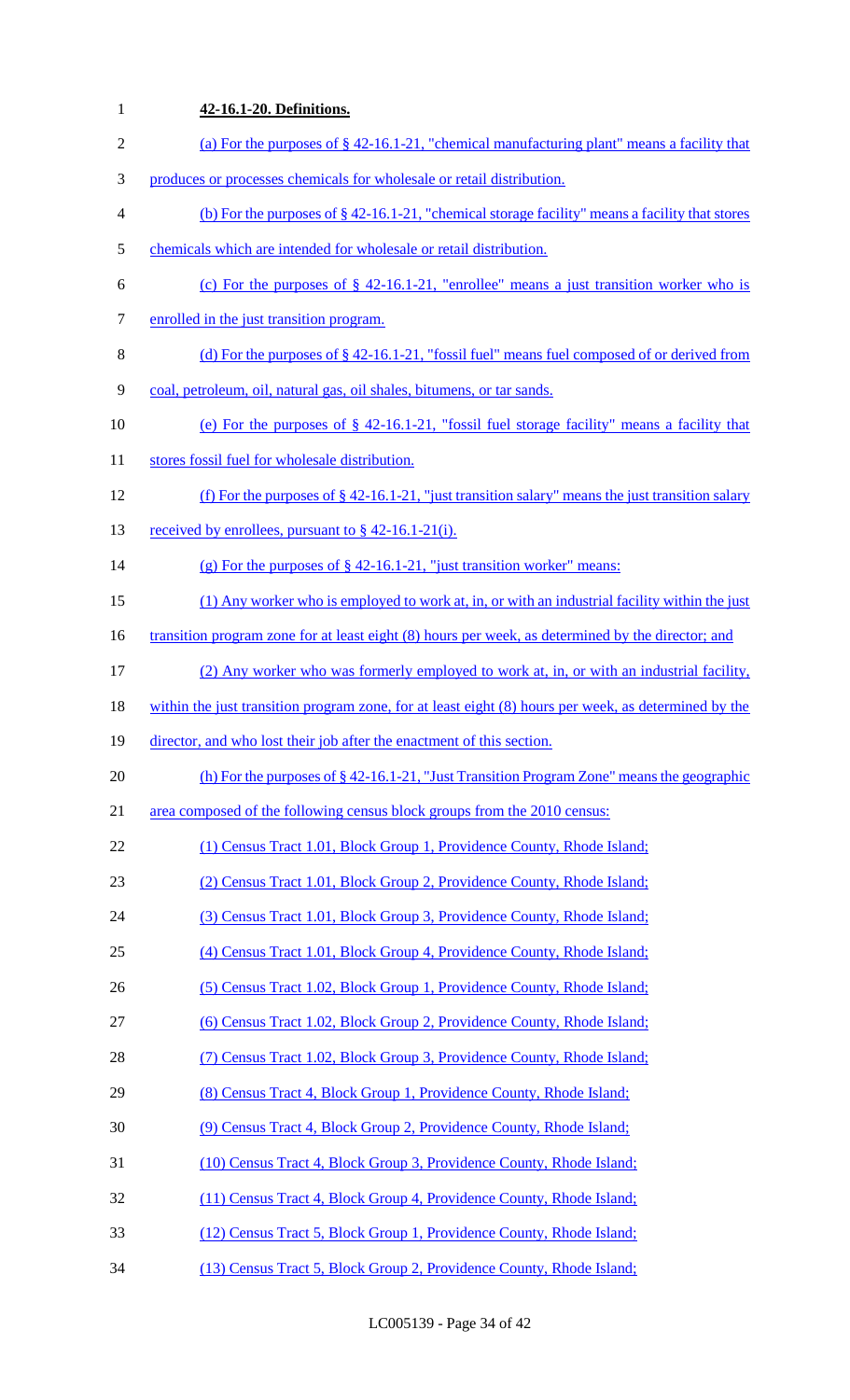| $\mathbf{1}$   | (14) Census Tract 5, Block Group 3, Providence County, Rhode Island;                                   |
|----------------|--------------------------------------------------------------------------------------------------------|
| $\overline{2}$ | (15) Census Tract 6, Block Group 1, Providence County, Rhode Island;                                   |
| 3              | (16) Census Tract 6, Block Group 2, Providence County, Rhode Island;                                   |
| 4              | (17) Census Tract 7, Block Group 1, Providence County, Rhode Island;                                   |
| 5              | (18) Census Tract 7, Block Group 2, Providence County, Rhode Island; and                               |
| 6              | (19) Census Tract 7, Block Group 3, Providence County, Rhode Island.                                   |
| 7              | (i) For the purposes of $\S$ 42-16.1-21, "polluting facilities" means:                                 |
| 8              | (1) An electric power plant that produces electricity by combusting any fossil fuel;                   |
| 9              | (2) A waste storage facility;                                                                          |
| 10             | (3) A toxic material storage facility;                                                                 |
| 11             | (4) A fossil fuel storage facility, excluding gas stations which sell gas only at the retail           |
| 12             | level for use in automobiles and excluding sites that store fossil fuels that are used exclusively for |
| 13             | transporting goods or other items into the port of Providence or out of the port of Providence;        |
| 14             | (5) A fossil fuel production facility;                                                                 |
| 15             | (6) A fossil fuel refinery;                                                                            |
| 16             | (7) A chemical manufacturing plant;                                                                    |
| 17             | (8) A chemical storage facility;                                                                       |
| 18             | (9) A commercial manufacturing facility;                                                               |
| 19             | (10) A scrap metal storage facility;                                                                   |
| 20             | (11) A scrap metal processing facility;                                                                |
| 21             | (12) A cement, concrete, or asphalt storage facility;                                                  |
| 22             | (13) A cement, concrete, or asphalt processing facility;                                               |
| 23             | (14) A cement, concrete, or asphalt production facility;                                               |
| 24             | (15) An incinerator, including, but not limited to, a medical waste incinerator;                       |
| 25             | (16) A resource recovery facility;                                                                     |
| 26             | $(17)$ A combustor;                                                                                    |
| 27             | (18) A transfer station or other solid waste facility;                                                 |
| 28             | (19) A landfill including, but not limited to, a landfill that accepts ash, construction debris,       |
| 29             | demolition debris, or solid waste;                                                                     |
| 30             | (20) A scrap metal recycling facility capable of receiving five (5) tons or more of recyclable         |
| 31             | material per day; or                                                                                   |
| 32             | (21) A wood recycling facility capable of receiving five (5) tons or more of recyclable                |
| 33             | material per day.                                                                                      |
|                |                                                                                                        |

**42-16.1-21. Just transition unit established.**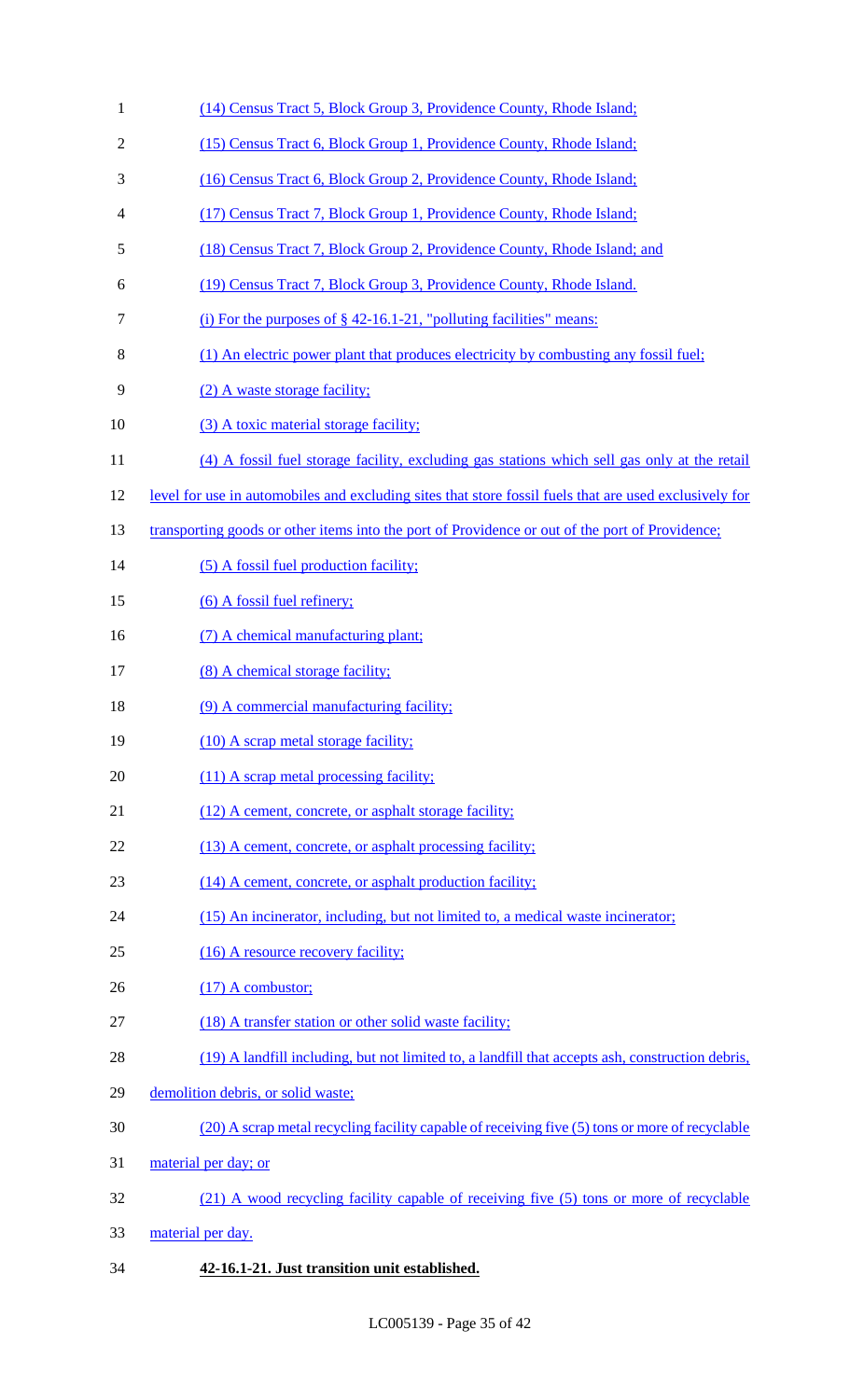| $\mathbf{1}$   | (a) There shall be within the department of labor and training a "just transition unit."                |
|----------------|---------------------------------------------------------------------------------------------------------|
| $\overline{2}$ | (b) The just transition unit shall establish the just transition program.                               |
| 3              | (c) The purposes of the just transition program shall be to:                                            |
| 4              | (1) Organize, coordinate, and finance job retraining for just transition workers, in order to           |
| 5              | equip them with the skills necessary to obtain high-paying jobs in environmentally sustainable          |
| 6              | industries; and                                                                                         |
| $\tau$         | (2) Compensate just transition workers for participating in job retraining programs and                 |
| 8              | provide them with a just transition salary while they search for a new job.                             |
| 9              | (d) All just transition workers shall be eligible to enroll in the just transition program.             |
| 10             | (e) All enrollees shall be offered job training. The department of labor and training shall             |
| 11             | pay for the full and complete cost of the job training they receive under the just transition program,  |
| 12             | and enrollees shall not be charged for any portion of the training.                                     |
| 13             | (f) All job training offered to a just transition worker under the just transition program shall        |
| 14             | be designed to:                                                                                         |
| 15             | (1) Qualify a just transition worker for a job that provides, at least, a comparable salary and         |
| 16             | comparable benefits to the job they previously held working at, in, or with an industrial facility      |
| 17             | within the just transition program zone, as determined by the director;                                 |
| 18             | (2) Qualify a just transition worker for employment in an environmentally sustainable                   |
| 19             | industry, as determined by the director; and                                                            |
| 20             | (3) Accommodate, to the greatest extent practical, the preferences of each just transition              |
| 21             | worker with regard to the types of jobs for which they would like to be trained.                        |
| 22             | $(g)$ All enrollees shall be enrolled in the just transition program from the date on which             |
| 23             | they enroll in the program until exactly two (2) years from the date on which their employment at,      |
| 24             | in, or with an industrial facility in the just transition program zone terminates.                      |
| 25             | (h) The just transition unit shall provide a just transition salary to all enrollees from the           |
| 26             | date on which their employment at, in, or with an industrial facility in the just transition program    |
| 27             | zone terminates until exactly two (2) years from that date, or until the date on which they begin       |
| 28             | receiving another full-time salary from a job that is not at, in, or with an industrial facility in the |
| 29             | just transition program zone, whichever is earlier. The just transition salary shall consist of a       |
| 30             | monthly payment equal to one twelfth (1/12) of the highest annual salary that the worker received       |
| 31             | from any job working at, in, or with an industrial facility in the just transition program zone within  |
| 32             | the period between the enactment of this chapter and when they lost that job, as determined by the      |
|                |                                                                                                         |
| 33             | director. Job apprenticeships shall not be considered "employment" under the terms of this              |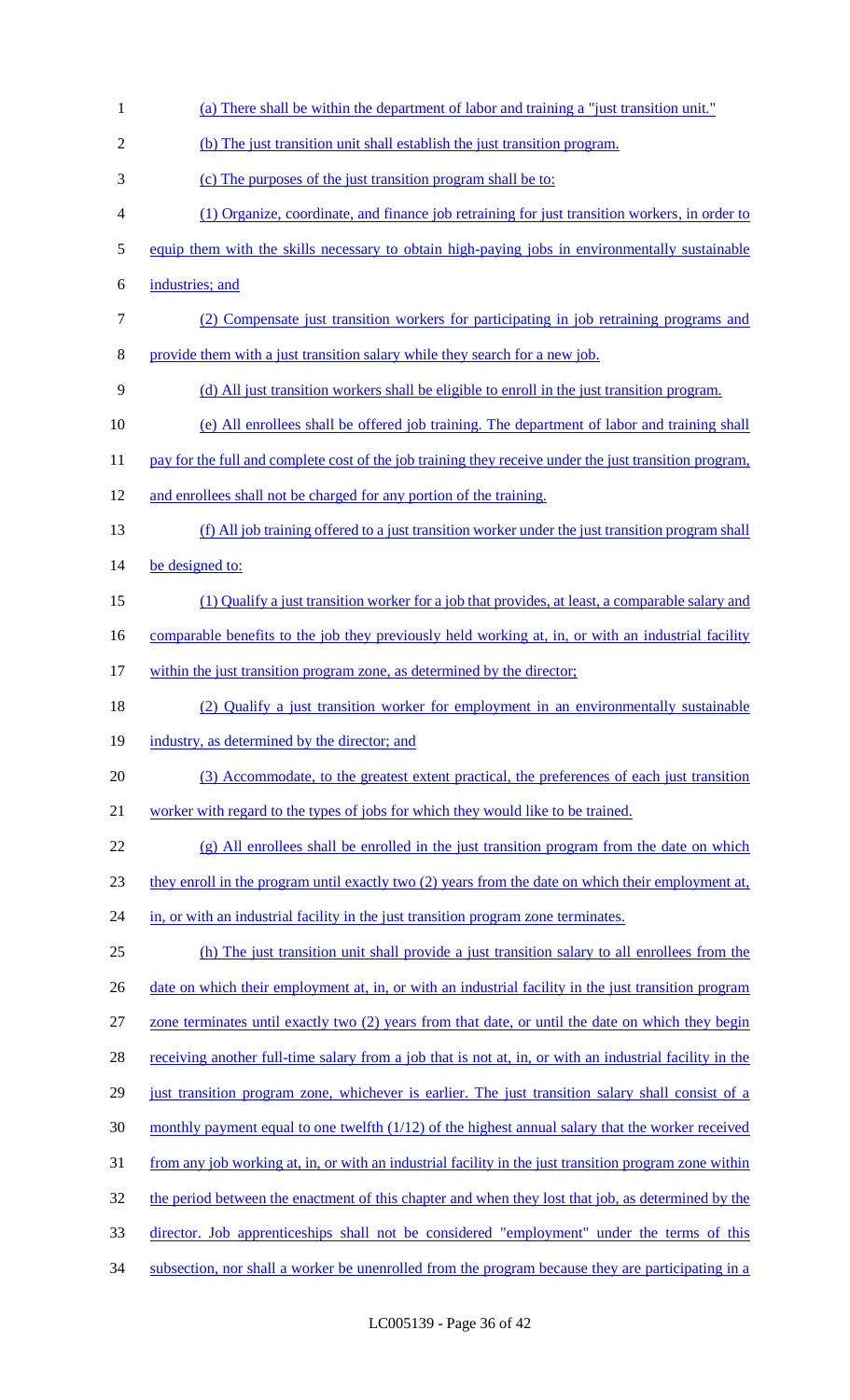| $\mathbf{1}$   | job apprenticeship program.                                                                           |
|----------------|-------------------------------------------------------------------------------------------------------|
| $\mathfrak{2}$ | 42-16.1-22. Severability.                                                                             |
| 3              | (a) If any provision of this chapter is held invalid, the remainder of this chapter shall not         |
| $\overline{4}$ | be affected thereby.                                                                                  |
| 5              | (b) If the application of any provision of this chapter to any person or circumstance is held         |
| 6              | invalid, the application of such provision to other persons or circumstances shall not be affected    |
| 7              | thereby.                                                                                              |
| 8              | SECTION 8. Chapter 46-12 of the General Laws entitled "Water Pollution" is hereby                     |
| 9              | amended by adding thereto the following sections:                                                     |
| 10             | 46-12-42. Specific water pollution regulations.                                                       |
| 11             | (a) No later than the first day of November in the calendar year of 2023, the director shall          |
| 12             | adopt regulations that shall apply only to polluting facilities in the area composed of the following |
| 13             | census block groups from the 2010 census:                                                             |
| 14             | (1) Census Tract 1.01, Block Group 1, Providence County, Rhode Island;                                |
| 15             | (2) Census Tract 1.01, Block Group 2, Providence County, Rhode Island;                                |
| 16             | (3) Census Tract 1.01, Block Group 3, Providence County, Rhode Island;                                |
| 17             | (4) Census Tract 1.01, Block Group 4, Providence County, Rhode Island;                                |
| 18             | (5) Census Tract 1.02, Block Group 1, Providence County, Rhode Island;                                |
| 19             | (6) Census Tract 1.02, Block Group 2, Providence County, Rhode Island;                                |
| 20             | (7) Census Tract 1.02, Block Group 3, Providence County, Rhode Island;                                |
| 21             | (8) Census Tract 4, Block Group 1, Providence County, Rhode Island;                                   |
| 22             | (9) Census Tract 4, Block Group 2, Providence County, Rhode Island;                                   |
| 23             | (10) Census Tract 4, Block Group 3, Providence County, Rhode Island;                                  |
| 24             | (11) Census Tract 4, Block Group 4, Providence County, Rhode Island;                                  |
| 25             | (12) Census Tract 5, Block Group 1, Providence County, Rhode Island;                                  |
| 26             | (13) Census Tract 5, Block Group 2, Providence County, Rhode Island;                                  |
| 27             | (14) Census Tract 5, Block Group 3, Providence County, Rhode Island;                                  |
| 28             | (15) Census Tract 6, Block Group 1, Providence County, Rhode Island;                                  |
| 29             | (16) Census Tract 6, Block Group 2, Providence County, Rhode Island;                                  |
| 30             | (17) Census Tract 7, Block Group 1, Providence County, Rhode Island;                                  |
| 31             | (18) Census Tract 7, Block Group 2, Providence County, Rhode Island; and                              |
| 32             | (19) Census Tract 7, Block Group 3, Providence County, Rhode Island.                                  |
| 33             | (b) The regulations promulgated by the director under $\S$ 26-12-42(a), shall prohibit all            |
| 34             | industrial facilities, within the area specified in $\S$ 26-12-42(a), from discharging more than one  |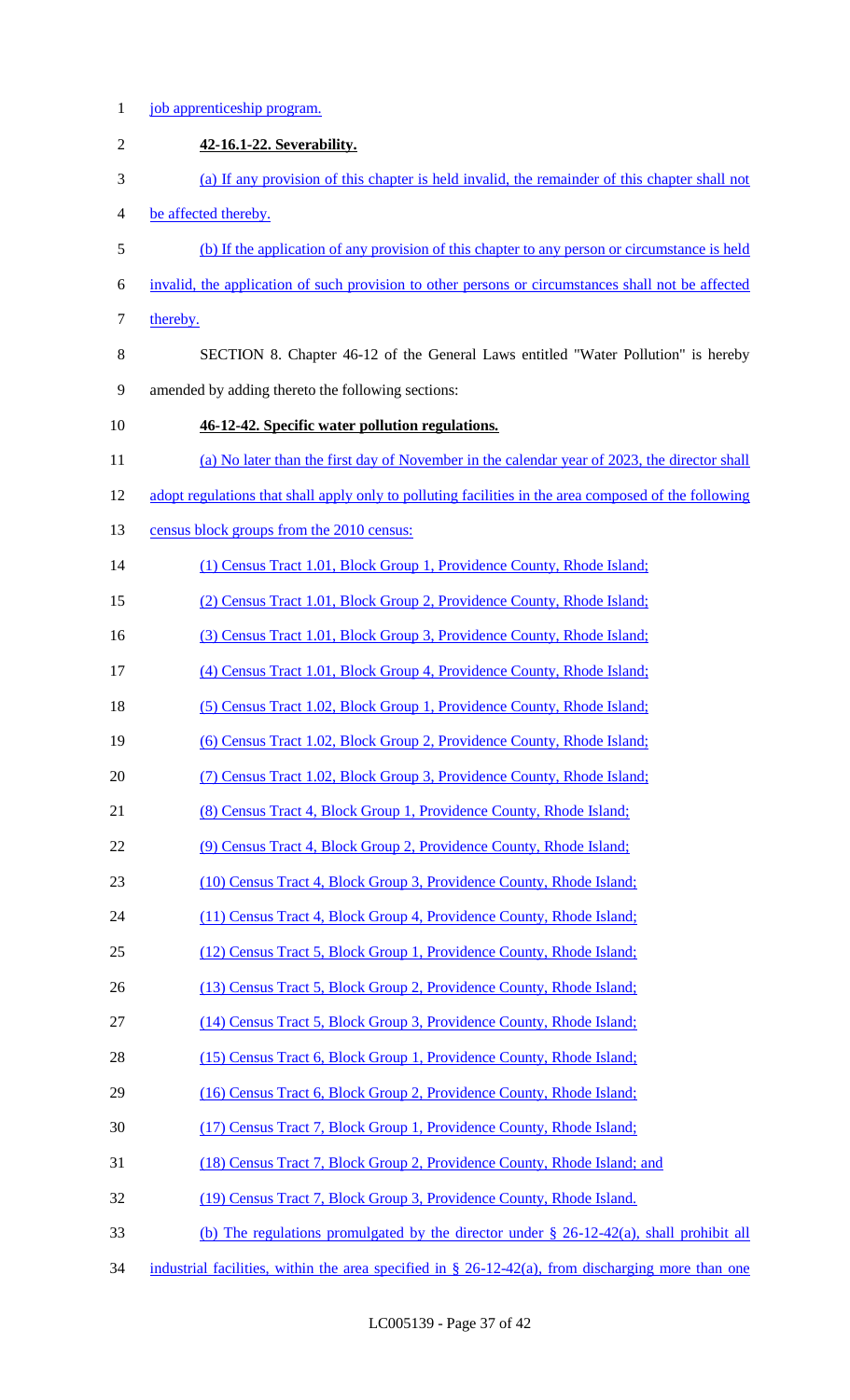1 microgram per year of any of the following pollutants into the waters of the State of Rhode Island:

| $\mathfrak{2}$ | (1) Acenaphthene;           |
|----------------|-----------------------------|
| 3              | (2) Acetone;                |
| $\overline{4}$ | (3) Acrolein;               |
| 5              | (4) Acrylonitrile;          |
| 6              | $(5)$ Aldrin;               |
| $\tau$         | $(6)$ Aluminum;             |
| 8              | (7) Ammonia;                |
| 9              | (8) Antimony;               |
| 10             | (9) Arsenic;                |
| 11             | (10) Asbestos;              |
| 12             | (11) Benzene;               |
| 13             | (12) Benzidine;             |
| 14             | (13) Beryllium;             |
| 15             | (14) Butanone;              |
| 16             | (15) Cadmium;               |
| 17             | (16) Carbon disulfide;      |
| 18             | (17) Carbon tetrachloride;  |
| 19             | (18) Chlordane;             |
| 20             | (19) Chlorine;              |
| 21             | (20) Chloroform;            |
| 22             | (21) Chloromethane;         |
| 23             | (22) Chromium               |
| 24             | $(23)$ Copper;              |
| 25             | (24) Cyanide;               |
| 26             | (25) Dichloroethane;        |
| 27             | (26) Dieldrin;              |
| 28             | (27) Endosulfan;            |
| 29             | (28) Endrin;                |
| 30             | (29) Enterococcus Bacteria; |
| 31             | (30) Escherichia Coli;      |
| 32             | (31) Ethanol;               |
| 33             | (32) Ethylbenzene;          |

(33) Fluoranthene;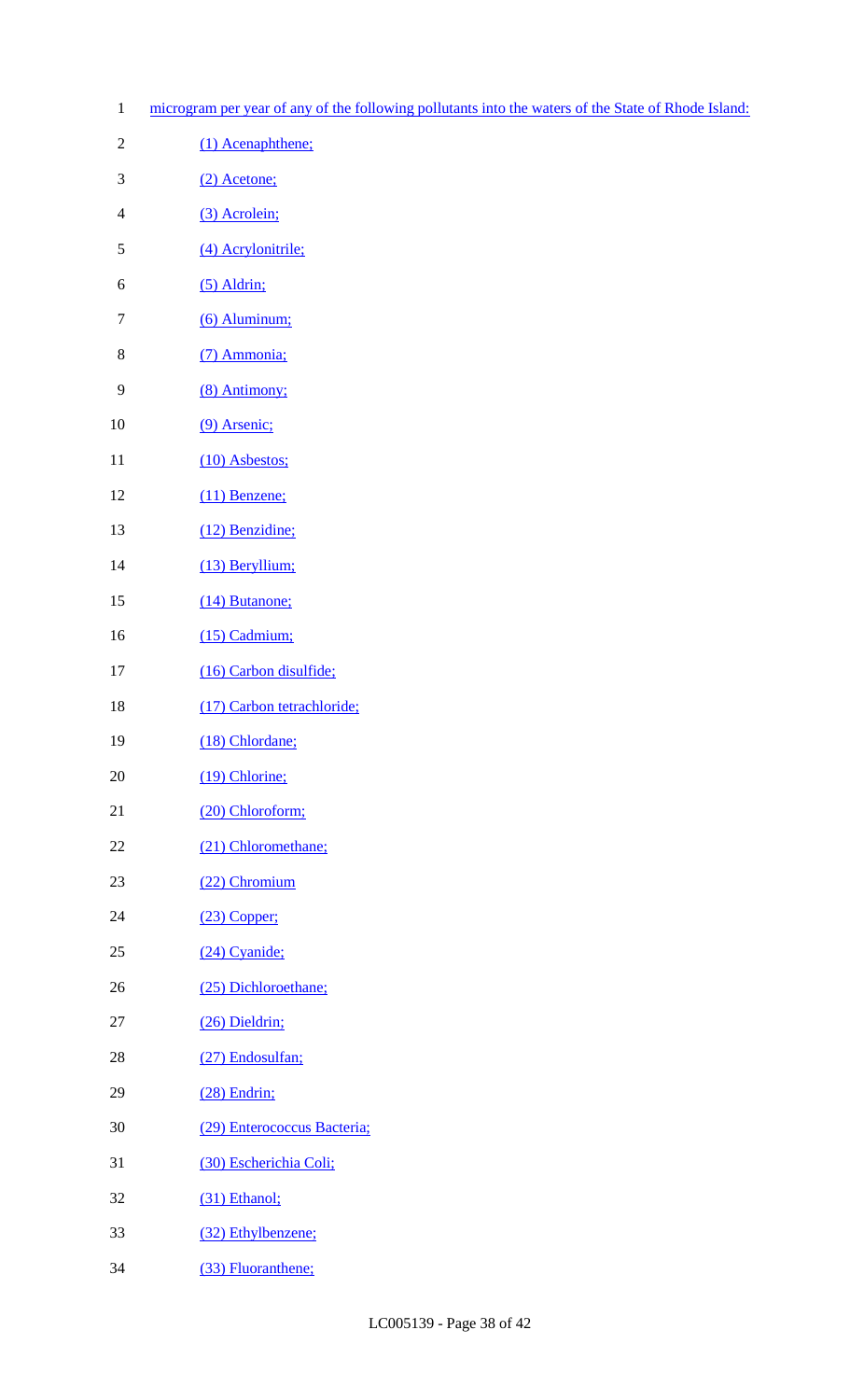| $\mathbf{1}$   | (34) Hexachlorobutadiene:                                             |
|----------------|-----------------------------------------------------------------------|
| $\overline{2}$ | (35) Hexachlorocyclopentadiene;                                       |
| 3              | $(36)$ Iron;                                                          |
| $\overline{4}$ | (37) Isophorone;                                                      |
| 5              | (38) Isopropyltoluene;                                                |
| 6              | $(39)$ Lead;                                                          |
| $\overline{7}$ | $(40)$ Mercury;                                                       |
| 8              | (41) Methyl tert-butyl ether;                                         |
| 9              | $(42)$ Nickel;                                                        |
| 10             | (43) Nitrobenzene;                                                    |
| 11             | (44) Pentachlorophenol;                                               |
| 12             | $(45)$ Phenol;                                                        |
| 13             | (46) Phosphorous;                                                     |
| 14             | (47) Polychlorinated biphenyls;                                       |
| 15             | (48) Selenium;                                                        |
| 16             | $(49)$ Silver;                                                        |
| 17             | (50) Tetrachloroethylene;                                             |
| 18             | (51) Thallium;                                                        |
| 19             | $(52)$ Toluene;                                                       |
| 20             | (53) Toxaphene;                                                       |
| 21             | (54) Trichlorobenzene;                                                |
| 22             | (55) Trichloroethane;                                                 |
| 23             | (56) Trichloroethylene;                                               |
| 24             | (57) Trimethylbenzene;                                                |
| 25             | (58) Vinyl chloride;                                                  |
| 26             | $(59)$ Zinc;                                                          |
| 27             | (60) Any compound that is a type of petroleum hydrocarbon;            |
| 28             | (61) Any compound that is a type of polynuclear aromatic hydrocarbon; |
| 29             | (62) Any compound that is a type of chloroalkyl ether;                |
| 30             | (63) Any compound that is a type of nitrophenols;                     |
| 31             | (64) Any compound that is a type of nitrosamines;                     |
| 32             | (65) Any compound that is a type of hexachlorocyclohexane;            |
| 33             | (66) Any compound that is a type of phthalate or phthalate ester;     |
| 34             | (67) Any compound that is a type of xylene; and                       |
|                |                                                                       |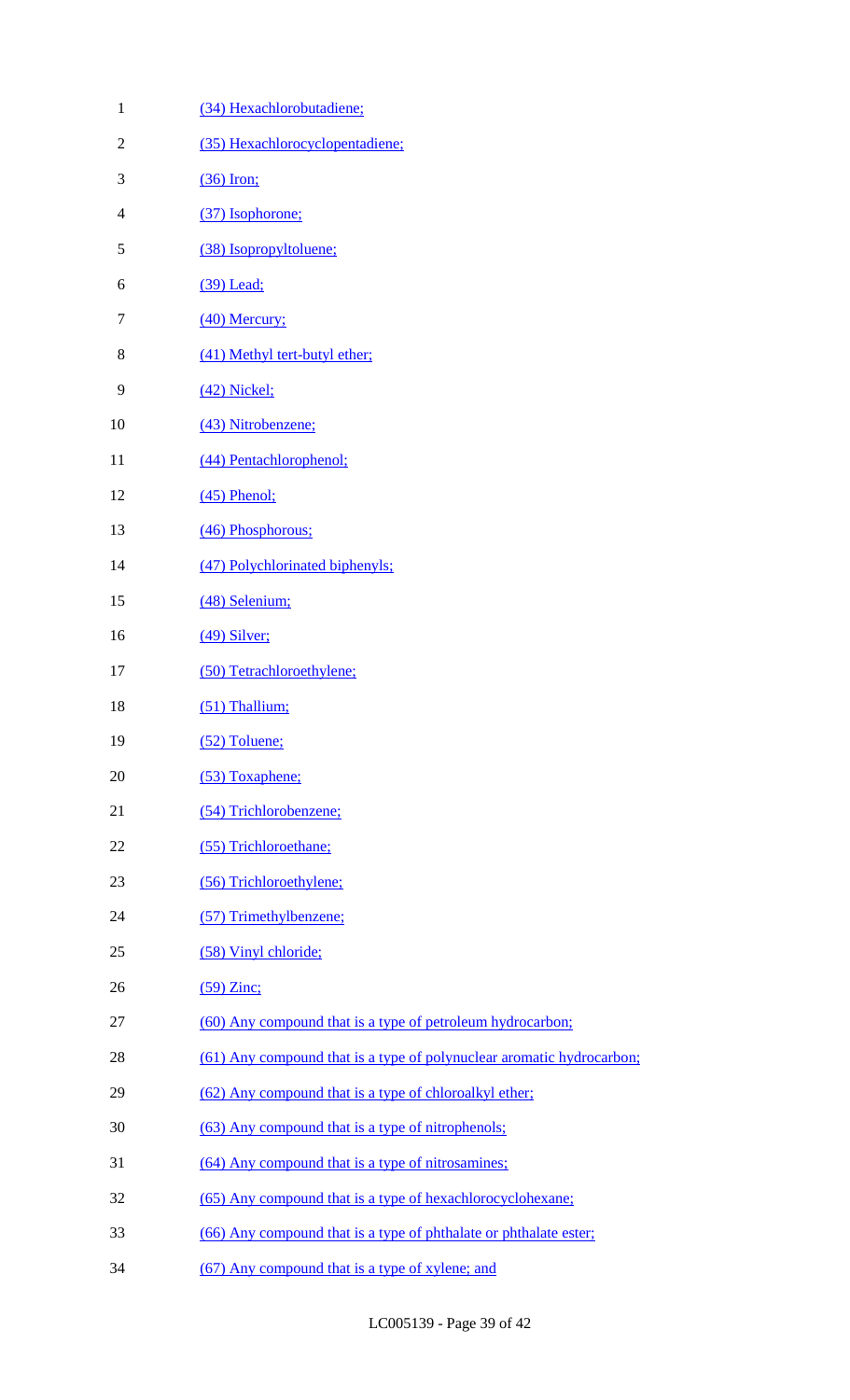- (68) Any other compound classified by the administrator of the U.S. Environmental Protection Agency as a "toxic pollutant" under 33 U.S. Code § 1317. (c) The regulations promulgated by the director, under subsection (a) of this section, shall prohibit all industrial facilities, within the area specified in subsection (a) of this section, from discharging more than one milligram per year of any of the following pollutants into the waters of
- the State of Rhode Island:
- (1) Oil and grease, which shall have the same meaning as the meaning assigned them by
- 8 the administrator of the U.S. Environmental Protection Agency to the term "oil and grease" in
- regulations promulgated under the federal water pollution control act, 33 U.S.C. 1251 et seq.;
- (2) Total suspended solids, which shall have the same meaning as the meaning assigned 11 them by the administrator of the U.S. Environmental Protection Agency to the term "total suspended solids" in regulations promulgated under the federal water pollution control act, 33 **U.S.C.** 1251 et seq.; and
- (3) Biochemical oxygen demand, which shall have the same meaning as the meaning
- assigned them by the administrator of the U.S. Environmental Protection Agency to the term
- "biochemical oxygen demand" in regulations promulgated under the federal water pollution control
- 17 act, 33 U.S.C. 1251 et seq.
- 18 (d) The regulations promulgated by the director under subsection (a) of this section, shall prohibit all industrial facilities within the area specified in subsection (a) of this section, from 20 discharging more than one hundred (100) colony-forming units of fecal coliform per year into the waters of the State of Rhode Island.
- (e) The regulations promulgated by the director under subsection (a) of this section shall prohibit all industrial facilities within the area specified in subsection (a) of this section from 24 discharging more than one hundred (100) colony-forming units of enterococci per year into the
- waters of the State of Rhode Island.
- (f) The director shall, as appropriate, amend or revoke any licenses or permits previously
- provided to any industrial facilities, to ensure that such facilities are in compliance with the
- 28 pollution discharge limits specified in this section and any regulations promulgated thereunder.
- 29 (g) The director shall, as appropriate, amend Rhode Island's state implementation plan,
- under the federal Water Pollution Control Act, 33 U.S.C. 1251 et seq., to reflect and incorporate
- the pollution discharge limits, specified in this section and any regulations promulgated thereunder.
- **46-12-43. Severability.**
- (a) If any provision of this chapter is held invalid, the remainder of this chapter shall not
- 34 be affected thereby.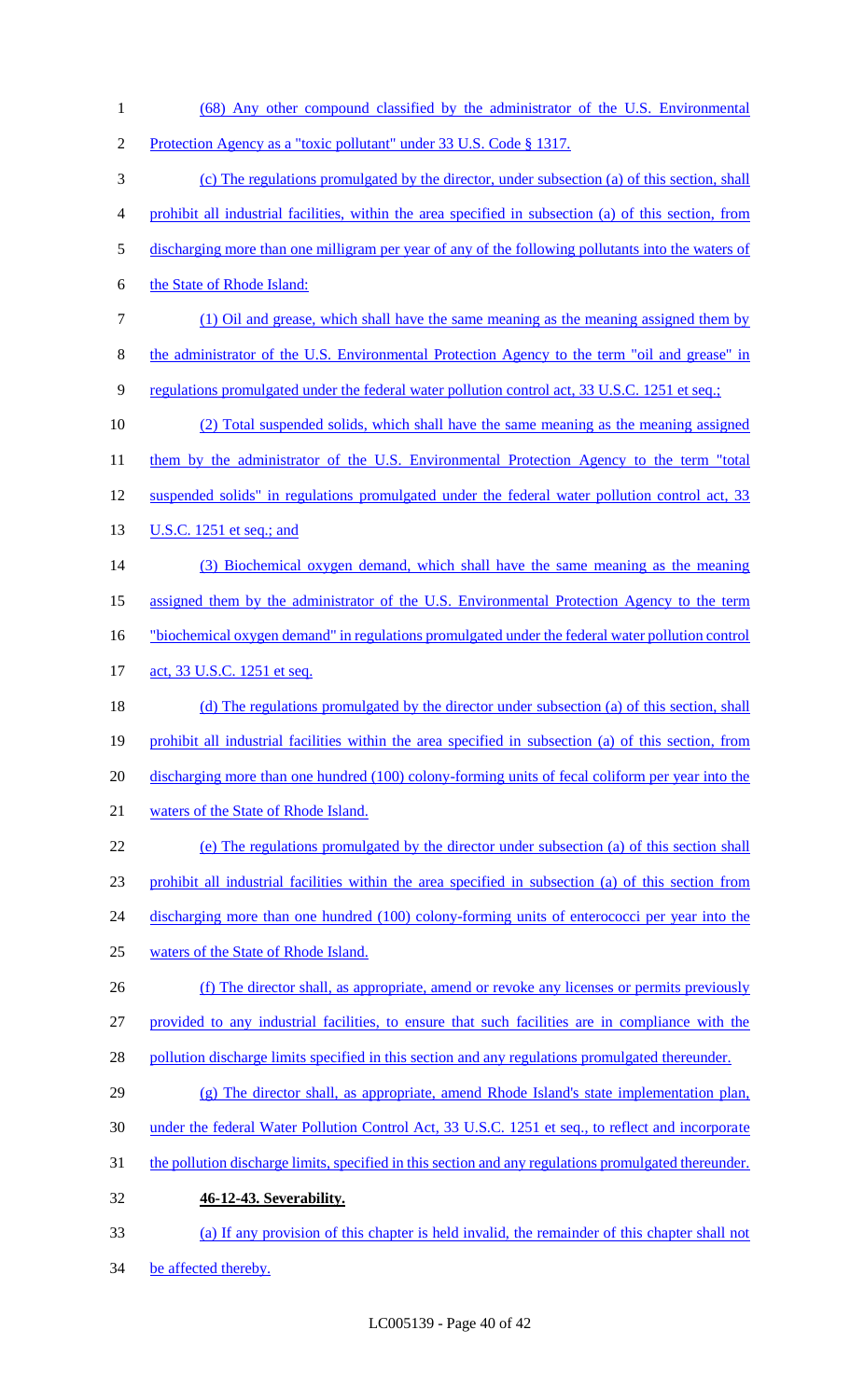- 1 (b) If the application of any provision of this chapter to any person or circumstance is held
- 2 invalid, the application of such provision to other persons or circumstances shall not be affected
- 3 thereby.
- 4 SECTION 9. This act shall take effect upon passage.

======== LC005139 ========